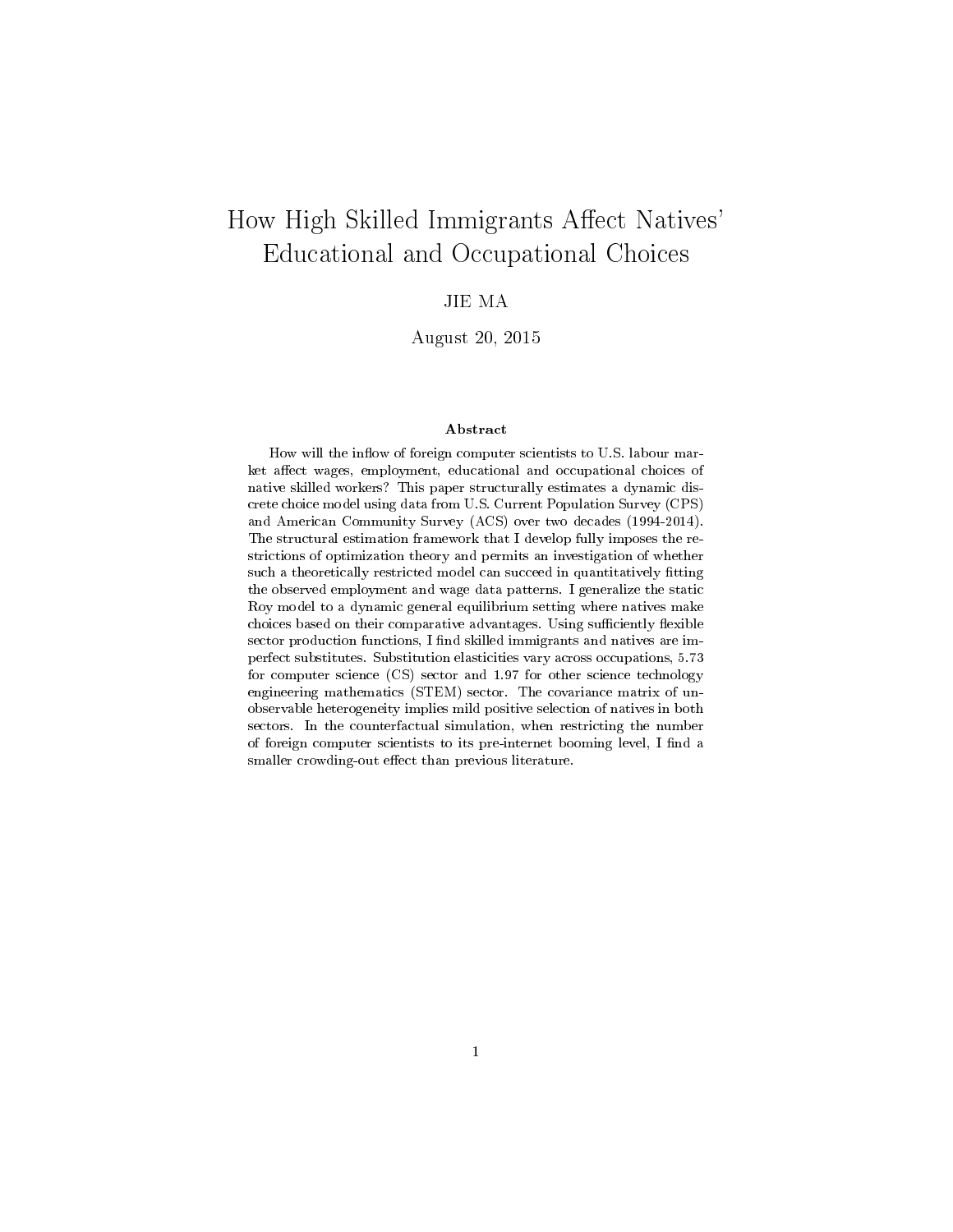# 1 Introduction

Over the past two decades, substantial literature on the impact of immigrants in U.S. labor market has appeared, but the discussions mainly surround the mid to lower tail of the skill distribution. This is manly due to the fact that a large fraction of early immigrants consisted of low skilled (high school graduates or below) workers with limited English skills. Recently, discussions on high skilled immigrants are increasing, accompanying the increasing number of high skilled (college graduates or above) immigrants entering U.S. labour market; skilled immigrants play a quantitatively and qualitatively important role in U.S. economy. According to the Migration Policy Institute (MPI), U.S. experiences secular growth of skilled immigrants with an annual growth rate about 4.8% from 1990 to 2010. In 2013 28.8% of the 35.7 million foreign workers over the age of 25 in U.S. have a Bachelor's degree or higher.

Many of these high skilled immigrants are produced by the U.S. higher education system. Currently approximately 900 000 international students are enrolled in American universities and approximately 24.4% of doctoral degrees are awarded to foreign students. Many of these newly-minted foreign skilled workers remain in the U.S. after graduation  $1$ . This can be viewed as sizable supply shocks in the labour market. Meanwhile, nonresident aliens unevenly spread across occupations, concentrating in electronic engineering, computer sciences, industrial engineering, material sciences and economics. When we look at a more restricted labour market, the impact of high skilled foreigners would become even more pronounced.

Despite the large supply shocks and their important consequences, we have little knowledge of how natives will behave in response to such supply shocks. This paper aims to explore the labour market for native workers in science, technology, engineering and mathematics (STEM)<sup>2</sup> occupations when there is a huge immigrant influx. I use a structural model to answer the following three

 $1$ There are no firm data on stay rates except for doctoral completers, who have been documented at much higher rates than college graduates, with two-year stay rates of almost 70% in 1999, ranging from 75% in physical and computer sciences and engineering to 40-45% in economics and agricultural science.

<sup>2</sup>The U.S. Immigrantion and Customs Enforcement list disciplines including: Physics, Actuarial Sciences, Chemistry, Mathematics, Applied Mathematics, Statistics, Computer Science, Computational Science, Psychology, Biochemistry, Robotics, Computer Enginnering, Electrical Enginnering, Electronics, Mechanical Enginnering, Industrial Enginnering, Information Science, Civil Engineering, Aerospace Enginnering, Chemical Enginnering, Astrophysics, Astronomy, Optics, Nanotechnology, Nuclear Physics, Mathematical Biology, Operation Researh, Neurobiology, Biomechanics, Bioinformatics, Acoustical Enginnering, Geographic Information Systems, Atmospheric Sciences, Software Engineering, Econometrics, etc.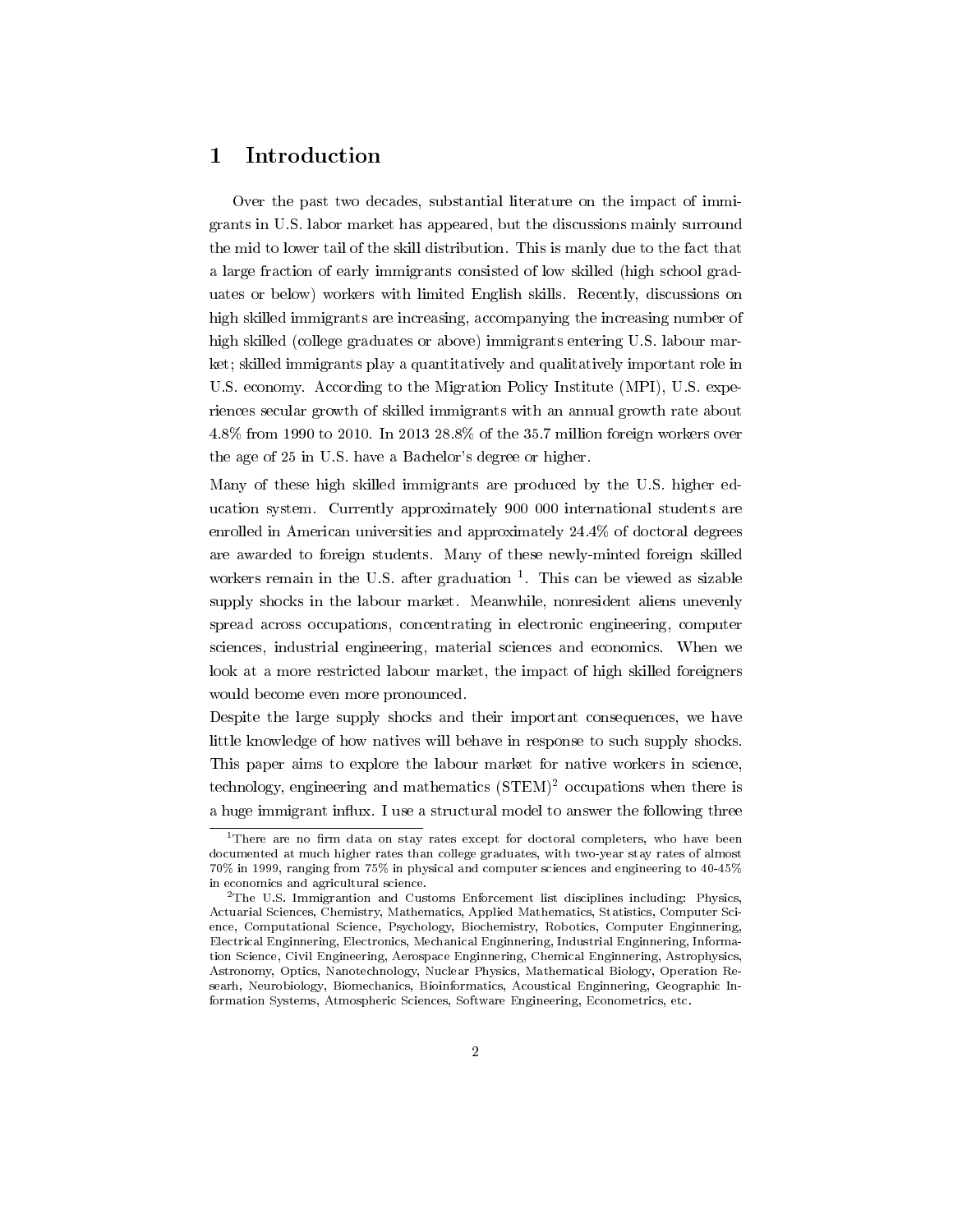questions. First, how will labour market situations faced by natives change in respond to increasing number of foreign skilled workers? Second, how will native workers' educational and occupational choices be affected? Last, what is the welfare implication?

#### 1.1 Literature Review

Many literature on immigration policy attempts to determine the extent to which the arrival of immigrants, both low skilled and high skilled, helps or harms their native counterparts. The early studies on impacts of low skilled immigrants relied on simple conceptual models and reduced form estimations. Various elasticities of substitution were at the core of discussion. Borjas (1987) explores the variation of the local immigration concentration at the level of the standard metropolitan statistical area (SMSA) and finds that the increased supply of immigration<sup>3</sup> has adversely affected while but slightly benefited black nativeborn men. Altonji and Card (1991) also explore the city-specific variations and find a modest degree of competition between less-skilled natives and immigrants that 1 percentage point increase in the fraction of immigrants in a SMSA reduces less-skilled native wages by roughly 1.2 percent. Card (2009) looks closely into the skill distribution of immigrant and native workers when evaluating the impact of immigrants. Low skilled immigrants will cause more adverse effects on natives if low skilled and middle skilled labour are closer substitutes. The spatial analysis in Card (2009) has two main results: first, high school dropouts and high school graduates are perfect substitutes and high school-equivalent and college-equivalent workers are imperfect substitutes with the elasticity of substitution on the order of 1.5-2.5; second, within broad education groups the elasticity of substitution between natives and immigrants is large but finite (on the order of 20). Early papers focus on locally defined labour markets. Unfortunately, these analyses ignore the crucial fact that firms and workers adjust to immigrant supply shocks by migration to other geographic locations, leading to estimation biases of underlying impacts (Borjas, Freeman and Katz 1997). Card (2001) explicitly estimates the native workers' migration responses and finds that natives are insensitive to immigration inflows in terms of intercity mobility. In this paper, I propose another mechanism describing how will USborn workers respond to increasing number of immigrants. Natives rather than move to different locations, they switch fields of study and occupations to where they have comparative advantages. I do find sufficient evidences to support this

<sup>3</sup> In 1980 U.S. census data, immigrants are majorly Hispanic men.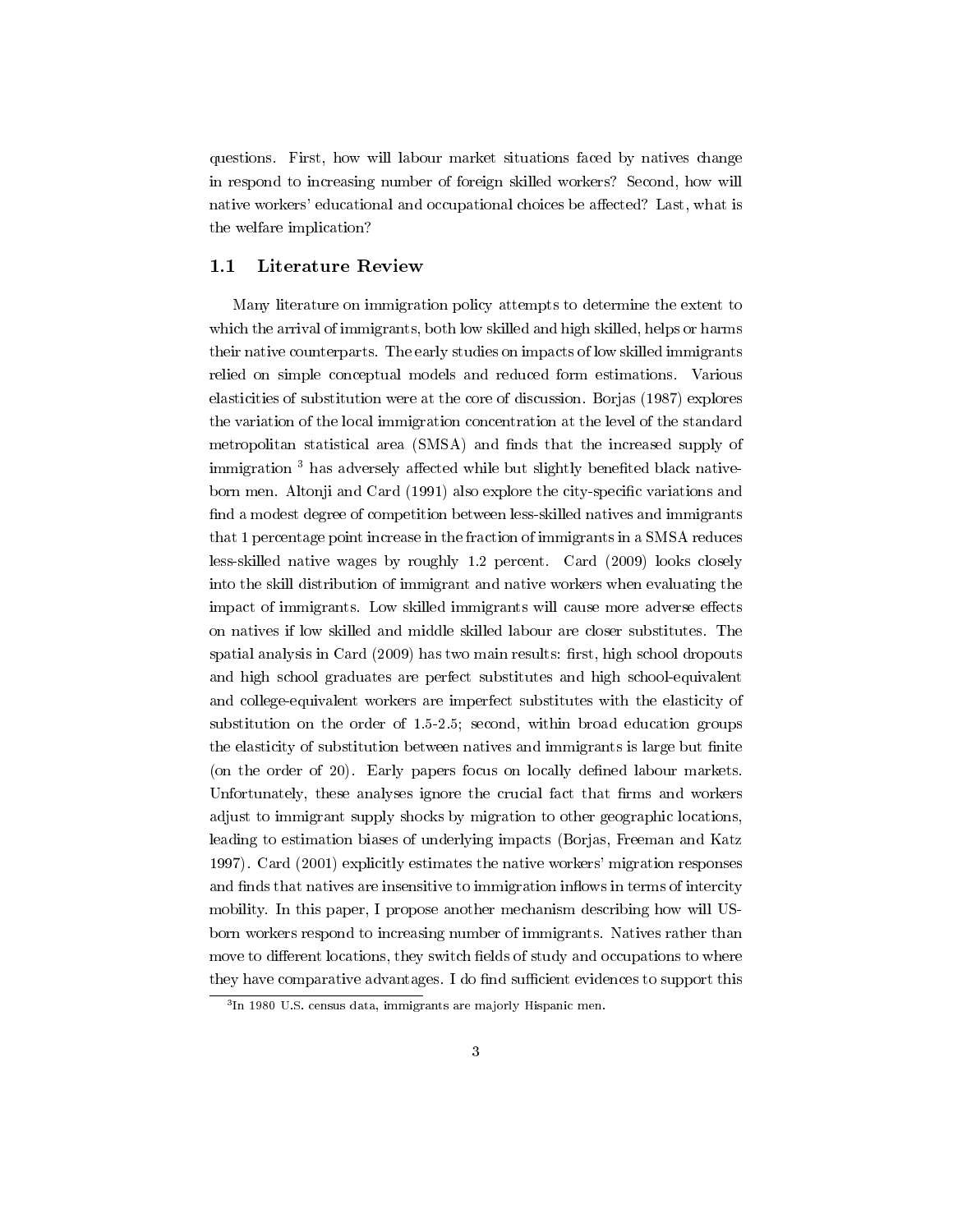mechanism.

As pointed out by Borjas Freeman and Katz (1997), cross-city comparisons are far from a panacea. More recent studies consider labour markets to be specialized fields of study, expertise or skill groups. This new approach relaxes the geographic definition of labour markets and instead focuses on national markets for narrower skill and occupation groups. Borjas (2005) finds that an immigration-induced 10-percent increase in the supply of doctorates in a particular field at a particular time reduces the earnings of that cohort of doctoral recipients by 3 percent. Other examples with respect to skilled immigration include Borjas and Doran (2012) which studies the surge of Russian mathematicians into U.S. following the Soviet Union's collapse and Moser et al (2012) which analyzes the impact of Jewish expellees from Germany. Borjas and Doran  $(2012)$  find a crowding-out effect induced by the Soviet inflow, while Moser et all  $(2014)$  find positive externality and a crowding-in effect along with substantial long-run patent growth. Kerr (2013) gives one potential explanation to these controversial results that Borjas and Doran (2012) study within institutional settings with an almost vertical demand curve while Moser et al (2014) look at a longer time horizon allowing for growth potentials. In this paper I will define labour market in a similar fashion, studying national labour markets for computer scientists and other-STEM occupations.

All above papers are based on reduced form estimation; results vary a lot, which is partly due to the selection bias and the possible reverse causality. More recently, the improvement of computing power makes the more plausible structural estimation possible. In the structural estimation framework, natives' responses to immigrant supply shocks is explicitly modeled. This directly addresses the selection issue. To the best of my knowledge, Bound, Brage, Golden and Khanna (2014) (BBGK) is the only paper, besides this one, that utilizes a structurally integrated model when studying the impact of immigrants. BBGK analyze the employment and wage adjustments of computer scientists during 1994 to 2000 and their counterfactual simulation finds that had firms not been able to hire more foreign computer scientists in 2000 than in 1994, the wages of U.S. computer scientists would have been 2.8% to 3.8% higher, and there would have been 7% to 13.6% more Americans working in the CS sector. I believe that these numbers overestimate the actual crowding-out effect because BBGK assume a decreasing return to scale production function and treat skilled immigrants and natives as perfect substitutes. In this paper I will use the same analytical framework as  $BBGK(2014)$  but expand the analysis in two direc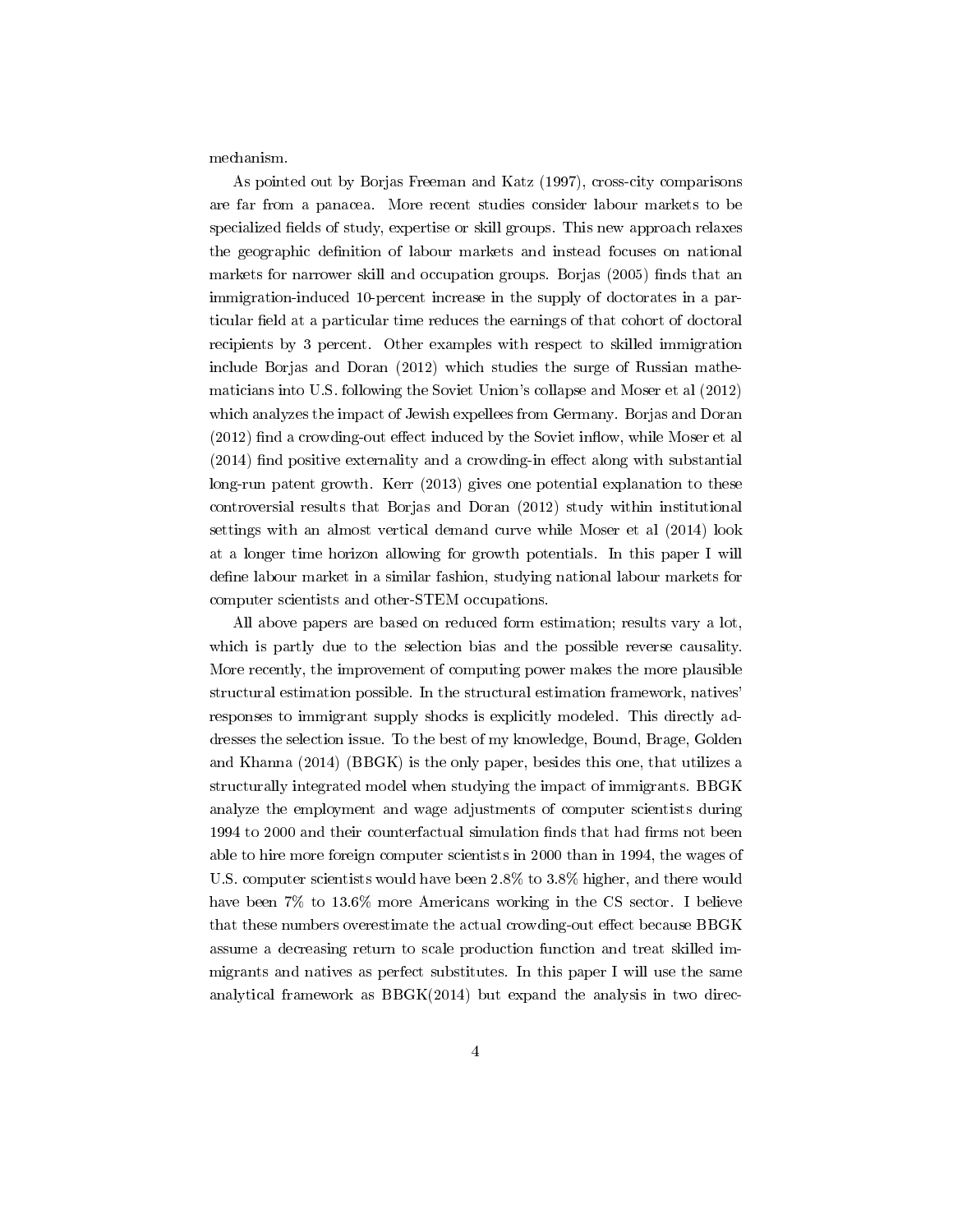tions: 1) I generalize the production function so as to allow for the possibility that labour inputs can be gross complements as well as substitutes rather than directly impose the assumption that natives and immigrants are perfect substitutes. 2) I allow for heterogeneity in skills among natives and allow natives to choose sections according to their comparative advantages.

For methodological foundations, I follow the literature of dynamic discrete choice programming (DDP). Generally speaking, I generalize the famous occupational choice model proposed by Keane and Wolpin (1997) to general equilibrium settings. As mentioned by Keane and Wolpin (1997), the underlying unobservable heterogeneity is crucial to model individual occupational choices. I add classical Roy model flavor to this simple DDP model by assuming a continuous distribution of unobservable abilities. Estimation of this model relies on the combination of approximation and intropolation techniques (Keane and Wolpin 1994) and simulation method of moments (SMM) (MacFadden 1989).

## 1.2 General Approach and Contribution

First my paper contributes to immigration literature by proposing another plausible mechanism of how skilled natives react to challenges posed by increasing skilled immigrants. The crucial assumption is the existence of a national labour market for narrowly defined occupation groups. Accounting for this assumption, I employ a general equilibrium model. The unbalance distribution of skilled immigrants changes market conditions dierently across occupations. Changing market conditions (wages) induces natives to re-optimize, switching fields of study and occupations. By explicitly modeling the decision making process of skilled natives, this paper directly addresses the selection and reverse causality concerns. My estimates show that natives are quite sensitive to wage fluctuations. To make the mechanism more reliable with sound optimization foundations, I introduce the classical Roy component into this simple framework. The unobserved skill endowments are important determinants of life-cycle earning outcomes.

Second, previously researchers estimate the elasticity of substitution between immigrants and natives in general skill groups. I take one step further to study this elasticity within detailed occupation groups and find that substitutability varies across occupations. Occupation task contents could be one possible explanation; immigrants are closer substitutes to natives in occupations demanding quantitative and analytical skills, while natives are less substitutable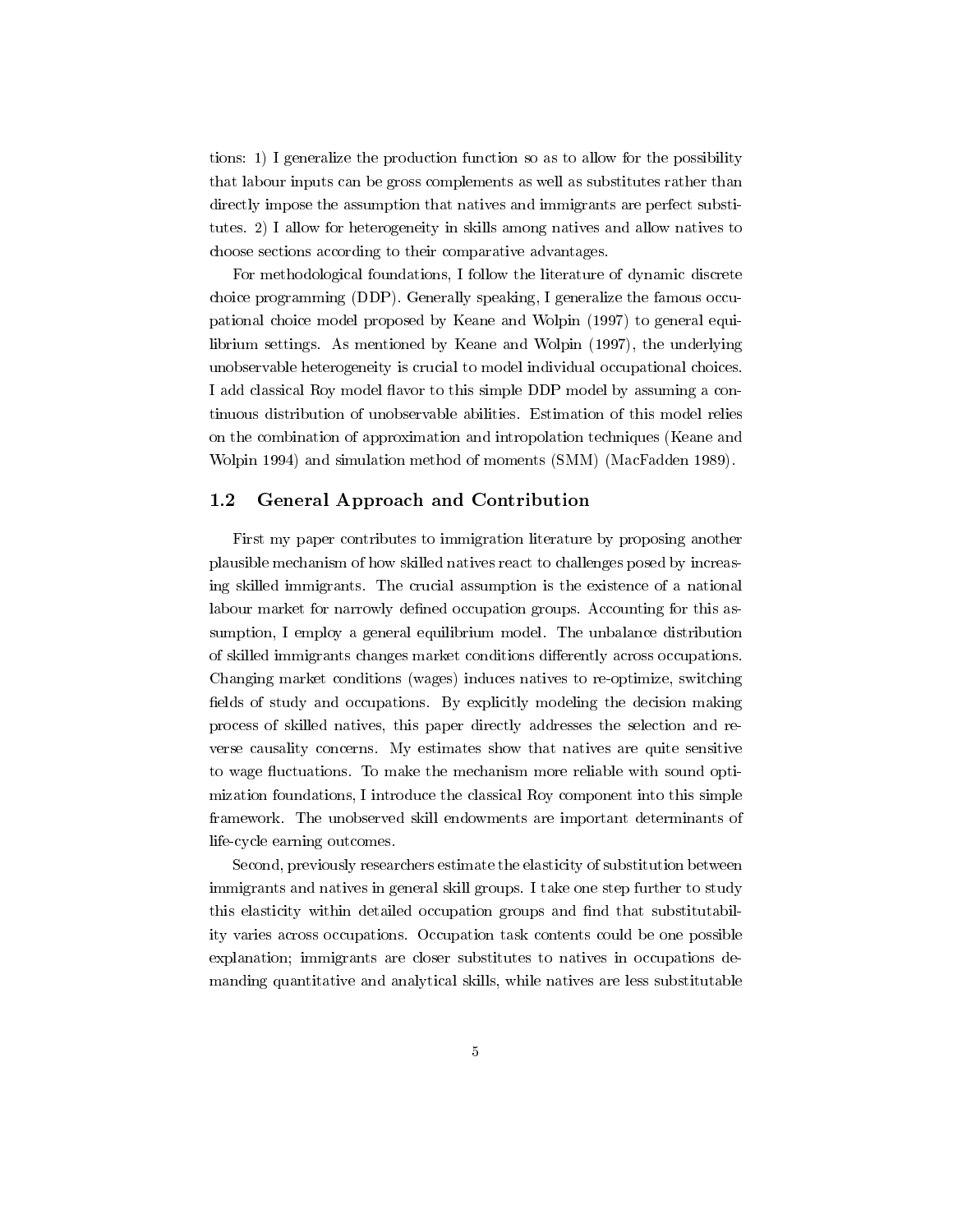in occupations requiring interactive and communication skills<sup>4</sup>.

This paper also contributes to the human capital accumulation literature in the following sense. Human capital is occupation specific in this paper as supported by the empirical results of Kambourov and Manovskii (2008) and is accumulated in a stochastic way that the probability of acquiring an additional unit of human capital is a decreasing function of experiences. My estimates indicate the accumulation stops around age 45-50 with minor differences across occupations which is consistent with the definition of the earning age profile flat spot in literature (Bowlus and Robinson 2010).

My model differs from BBGK  $(2014)$  fundamentally in the following ways. Natives are heterogeneous in terms of occupation specific skill endowments. BBGK(2014) exclude completely the human capital accumulation while occupation specific human capital evolves endogenously here. BBGK's (2014) model is in essence a partial equilibrium focusing only on the market for computer scientists and ignoring any wider impacts that foreign computer scientists might have on other sectors. Formulating a general equilibrium model, I study more comprehensive impacts of skilled immigrants. Last, I estimate the elasticity of substitution directly instead of assuming perfect substitution between natives and immigrants.

The paper is organized as follows. In section 2, I describe the context of the market for CS since 1994 in detail and I also describe the OPT and H1B visa program in U.S.. In section 3 I present the model to characterize the behavior of native workers faced with a surge in the supply of foreign workers. In section 4, I will first describe the data used in this model followed by the discussion of identification and how I estimate the model parameters. Section 5 presents the results, and section 6 presents two counterfactual simulations. I conclude with discussions of the results in section 7.

# 2 Background

#### 2.1 Demand of Computer Scientists in 1994-2014

Over the past two decades, we witness striking variations in the U.S. dotcom industry. The growth rate of computers, communications equipment and software (IT) industry boomed in the late 1990s and 2000 before plummeting in 2001 which brought the growth rate to a screeching halt. It took almost

 $4$ Peri and Sparber (2011) find evidences that support this result.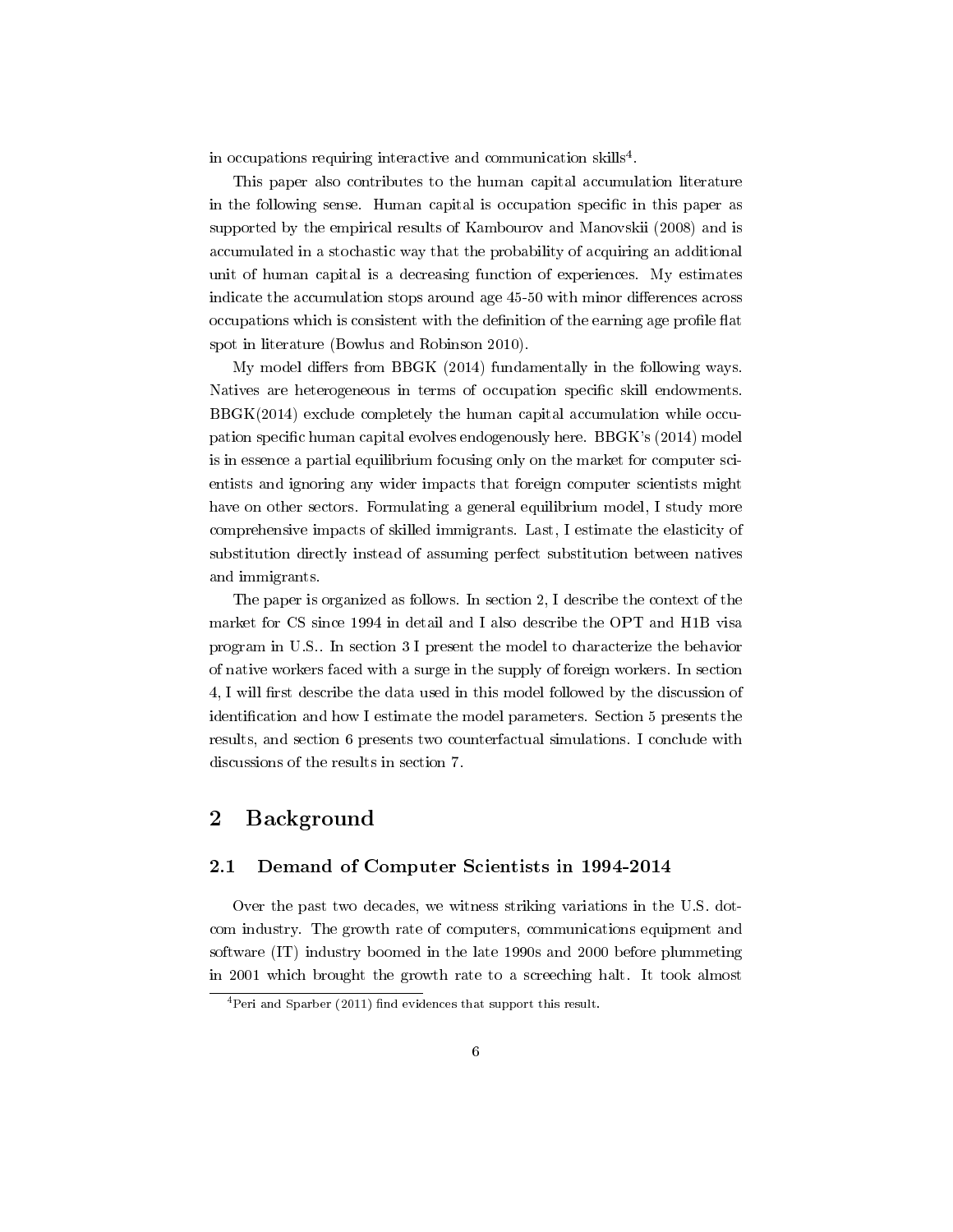one decade for the industry to recover from the previous crash and in 2013 the media started to talk about the Tech Boom 2.0 fueled by the social media revolution. In Figure 1, I plot the Nasdaq Composite Index in the past two decades to demonstrate the variations mentioned above. The internet boom would form a strong positive demand shock for computer scientists. In Figure 2, I plot the employment time series of CS and total STEM sector in relative terms computed using March CPS data. The detailed sample selection and data adjustment are discussed in appendix B. In brief I follow the method proposed in Lemieux (2006). Figure 2 demonstrates two main points. First, the percentage of STEM workers in U.S. skilled labour force<sup>5</sup> is relative stable, about  $4\%$ . This supports my assumption that there is no structural or systematic changes that make STEM occupations more favorable for skilled natives during the period of interest. Second, the percentage of computer scientists in STEM increased by nearly two-thirds over the same period. Most of the growth occurred prior to the burst and afterward the fraction stagnated. The second point implies that during the high tech boom, there was increased interests in computer science related occupations and switching occupations within STEM category is achievable. Combining the two pieces of information, we can conclude that selection within STEM occupations attributes mainly to the observed increase in CS employment. Figure 2 supports one of my fundamental assumptions that different STEM occupations are close substitutes to computer scientists and there is little selection across STEM and Non-STEM occupations.

# 2.2 The U.S. Immigration Policy and Its Impact on CS Labour Market

In this part I will briefly discuss two immigration policies that will support my exogenous supply of skilled immigrant assumption. The Optional Practical Training (OPT) program<sup>6</sup> especially favors the STEM occupations with total length of 29 months which is one and half year longer than ordinary OPT length. When OPT expires, if students fail to acquire a valid working visa, they have to either leave the country or enroll into another educational program. For the working visa, the Immigration Act of 1990 established the H1B visa

 $5$ The skilled labour force is defined as those who currently work or search for a job and with at least a college degree.

<sup>6</sup>OPT is a period during which undergraduate and graduate students with F-1 status who have completed or have been pursuing their degrees for more than nine months are permitted by the United States Citizenship and Immigration Services (USCIS) to work for at most one year on a student visa towards getting practical training to complete their fields of study.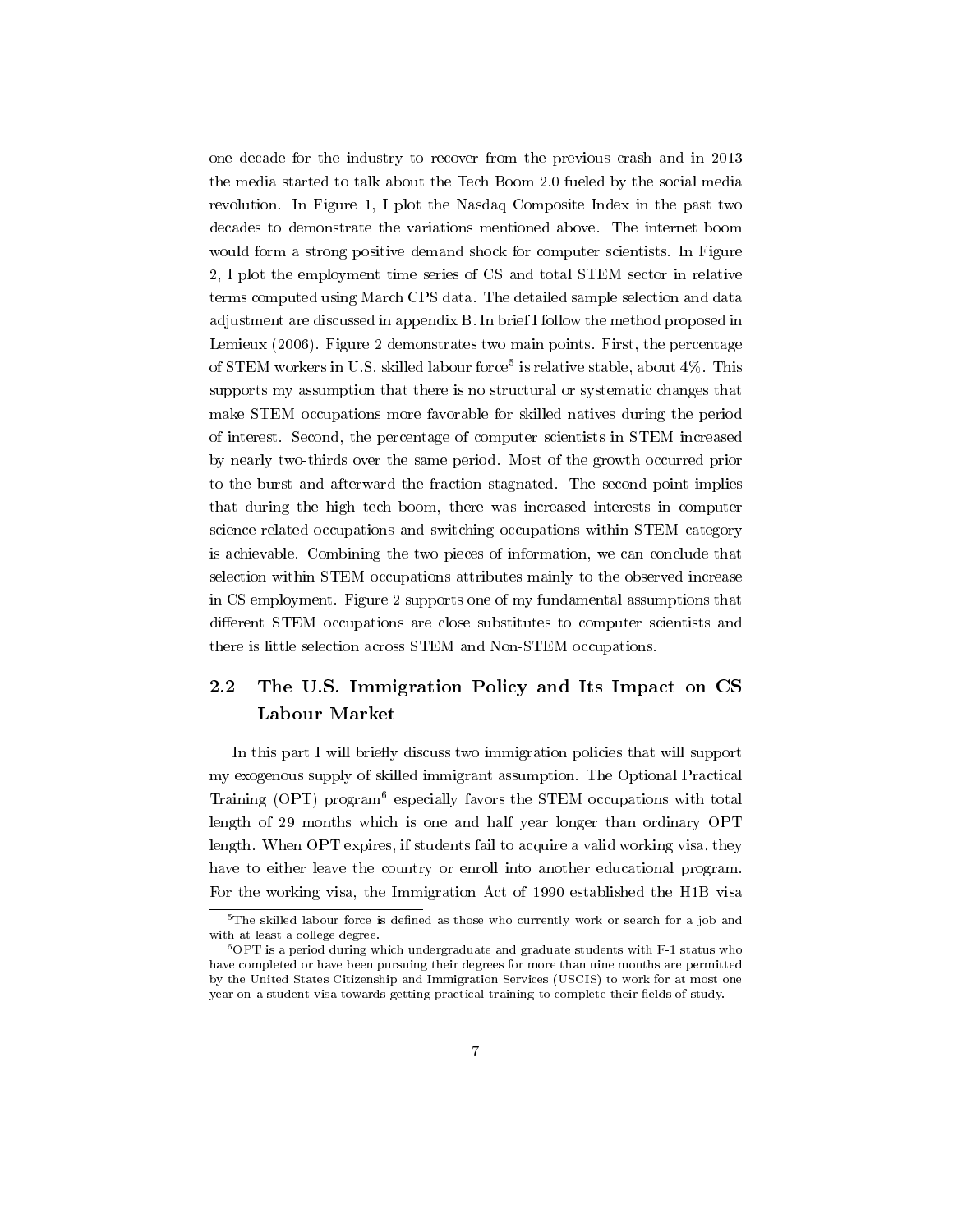program for temporary workers in 'specialty occupations'<sup>7</sup> . This regulation requires applicants to have at least a college degree in order to be eligible. One distinct feature of the H1B visa program is that the visa is attached to specific firms who sponsor foreign workers in the process of visa application. The sponsoring firm will file a petition to U.S. Citizenship and Immigration Services Bureau (USCIS). Once the application is approved, it allows foreign high skilled workers to stay a maximum of six years on a H1B temporary visa. An important result of this program is that workers are effectively tied to their sponsoring firms, which to some extent prevents immigrants from switching occupations. And every year, the USCIS places a cap on the number of H1B visa granted. During the early 1990s, the cap was rarely reached. By the mid 1990s, the allocation based on a first come first served principle and the quota was usually exhausted within a short period of time. And the USCIS now employs a lottery mechanism to randomly select qualified petitions. In Figure 3, I show the changes of the H1B visa cap and the probability of approval. The probability of winning the lottery is about 50-60%. The H1B visa requirement of staying with employers which prevents occupation switches and the cap of overall number of total visa issued imply that the supply of immigrants is inelastic.

Over the years, a noteworthy portion of H1B beneficiaries<sup>8</sup> have worked in STEM occupations, especially computer related occupations. In 2000, almost 91000 H1B workers were employed in computer-related occupations and they made up  $47\%$  of all H1B beneficiaries. See the occupation composition of H1B beneficiaries in Figure 4. In Figure 5, I plot the time series of immigrant<sup>9</sup> fraction in three different groups. The bottom flat line is the fraction of immigrants in total high-skilled labour force. The proportion of foreign workers is relatively stable, consisting approximately 10% of the high skilled labour force. The proportion of foreign workers in CS is persistently high than other-STEM sector. One of the reason I choose to study CS and other-STEM occupations is because they are the occupation groups that are most influenced.

 $7$ The specialty occupations are defined as requiring theoretical and practical application of a body of highly specialized knowledge in a field of human endeavor including, but not limited to, architecture, engineering, mathematics, physical sciences, social sciences, medicine and health, education, law, accounting, business specialties, theology and arts.

 $8$ Workers renewing their H1B visa as well as newly arrived workers

 $^{9}$ In the data, I define immigrants as those who does not become U.S. citizens until the age of 18.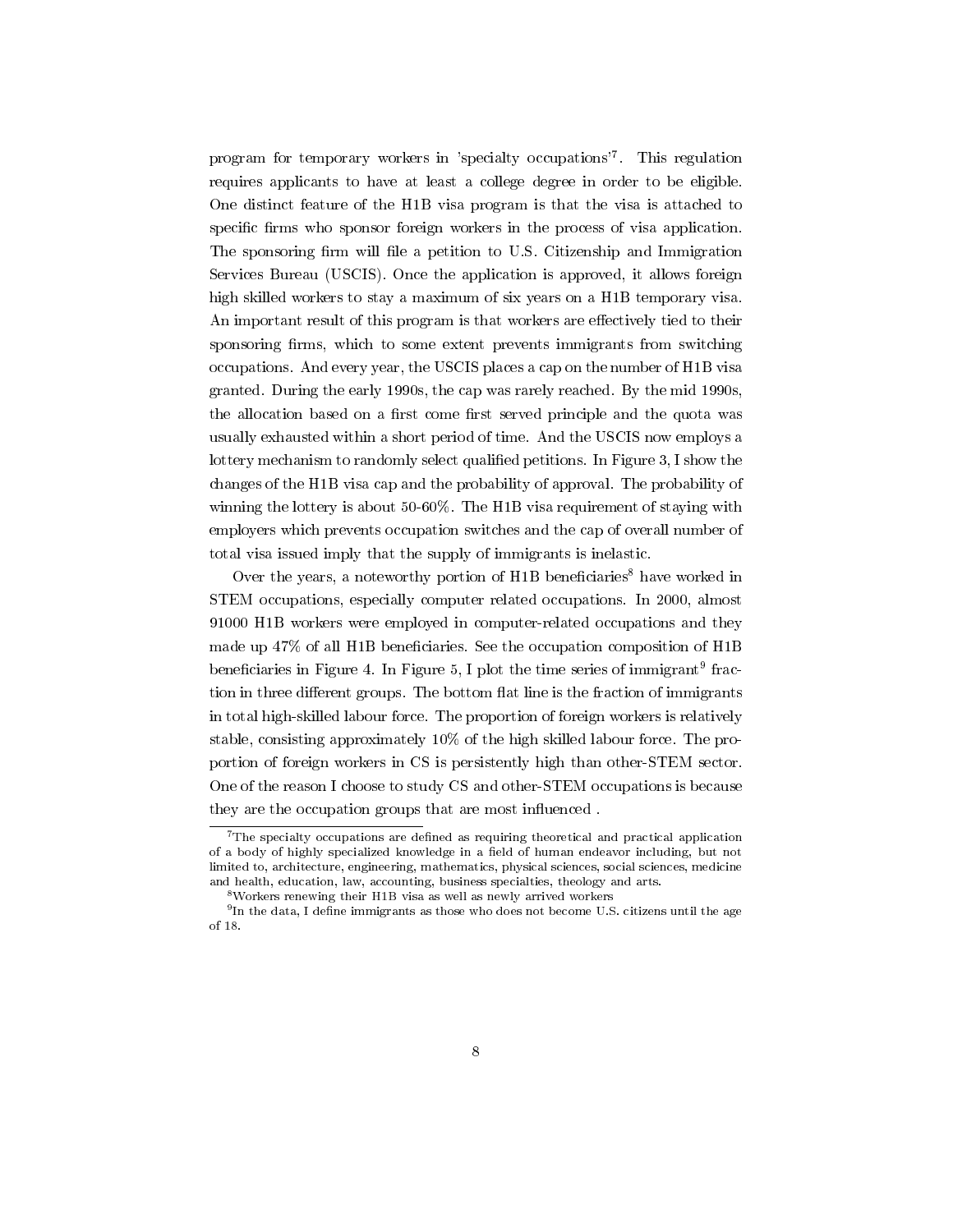# 3 A model of Natives' Choices

The model describes the sequential decision problem of skilled natives beginning at age 22. Time is discrete, and the occupational decision is made on a yearly basis. Individual's preferences are defined over consumption and taste shock only. Here I study only the full time full year workers, the leisure choice is thus omitted. The timing of this model is described as follows.

Prior to age 22, natives draw ability endowments from a joint distribution  $F(\epsilon_{cs}, \epsilon_{ncs})$ . At each following period, individuals will receive i.i.d. taste shocks in CS sector<sup>10</sup>. Individuals then choose to work in one of two sectors sequentially. While working in a sector, agents stochastically accumulate occupation specific human capital. To sum up, native skilled workers make occupational choices conditional on their permanent comparative advantages in ability, a temporary taste shock and current occupation specific human capital. Since human capital is occupation specific, switching means losing human capital and consequently lowering income.

On the labour demand side, there are two representative firms using only labour as inputs. These two firms consider skilled natives and immigrants to be different inputs. I assume very flexible production functions allowing substitution even complementarity between natives and immigrants, also allowing either decreasing or constant return to scale. Through the model, labour is measured in efficiency unit; firms face an inelastic supply of immigrant labour and a upward sloping native labour supply. The equilibrium rental rates clear both labour markets.

In the basic model, I assume stable recursive equilibrium. The aggregate technology shocks will move markets from equilibrium to equilibrium. In the model extension part, I will relax the steady state assumption and solve for perfect foresight equilibrium instead.

## 3.1 Labour Supply Side

#### 3.1.1 Immigrants

As mentioned before, because of the H1B sponsorship policy, skilled immigrants are effectively attached to employers, making it less likely for foreign workers to switch occupations. Meanwhile, from the historical data that the probability

 $10$ Even though it is called taste shock, it actually captures all other factors influencing utility function that I don't explicitly include in. And I also choose to normalize the shocks in other-STEM occupation to zero.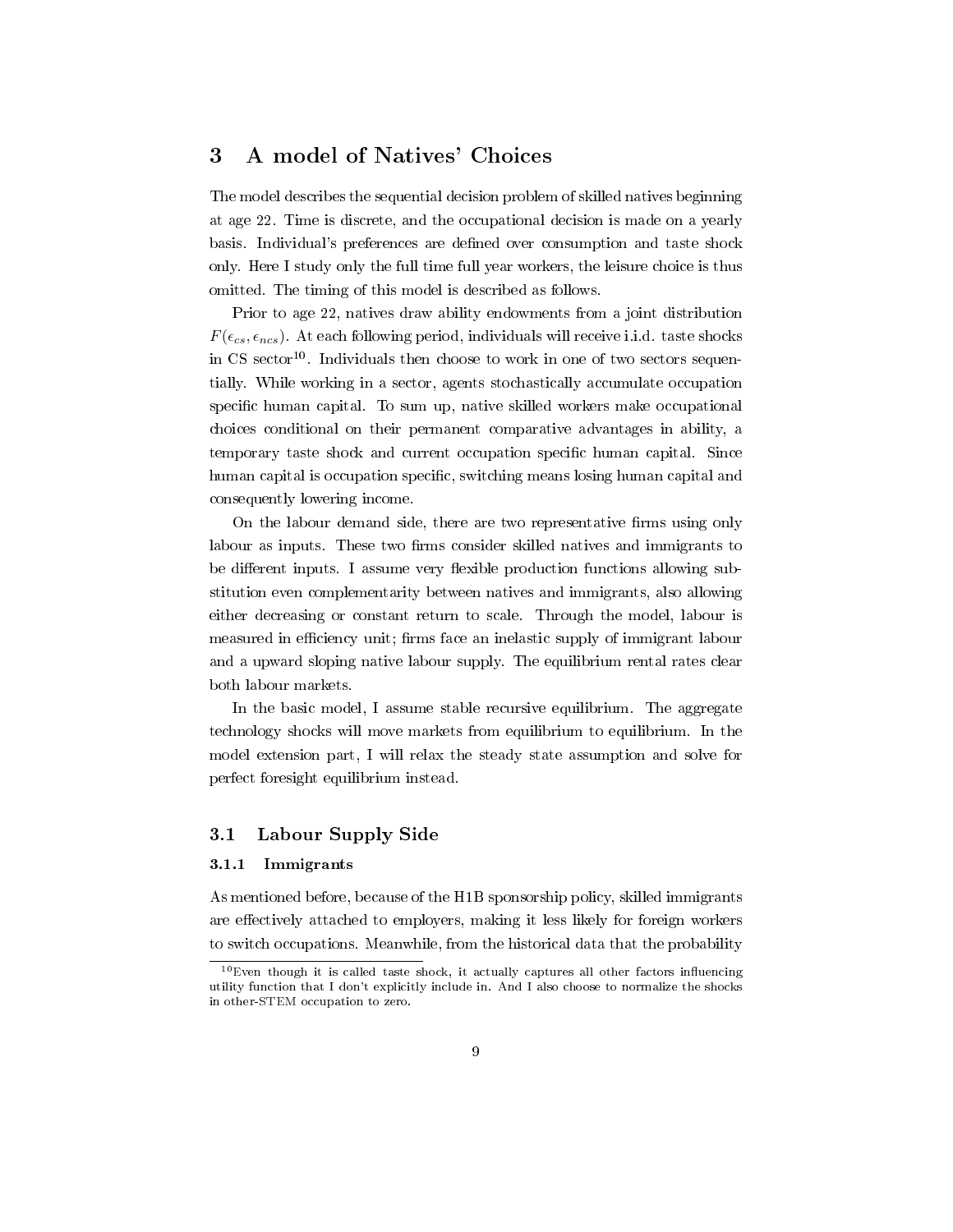of successful application is proximately  $0.5$ , we know that firms have always wanted to hire more immigrants than they actually can. It is reasonable to assume that the immigrant labour supply is inelastic and the actual quantity is determined exogenously by immigration policies.

In the CPS and ACS data, we observe the annual income for full-time fullyear skilled workers regardless of their citizenship. The occupation specific rental rate of foreign labour is measured by the average annual income of new foreign entrants. In order to be able to do this, we need to assume the following income wage equation.

# $W_{it}^s = \Pi_t^s H_{it}^s$

Individual *i* 's income working in occupation *s* in year *t*,  $W_{it}^s$ , depends on the current market rental rate  $\Pi_t^s$ , as well as individual *i*'s current occupation specific human capital  $H_{it}^s$ .  $H_{it}^s$  is an exponential function of occupation experiences and ability. New entrants have no previous working experiences and the mean of ability is normalized to 0.  $H_{it}^s$  equals unity for new foreign entrants.

The human capital of immigrants is measured by the ratio of income and the estimated rental rate  $\frac{W_{it}^s}{\hat{\Pi}_t^s}$ .

## 3.1.2 Natives' Individual Labour Supply Decision

Natives choose the optimal career path to maximize the life-time expected utility. In each period, natives either work as computer scientists or in other-STEM occupations. Define the action space  $d \in \{cs, ncs\}$ .

#### Preferences

I assume that the market is complete. Individuals can fully insure against risks, so no precautionary saving is required nor is risk aversion utility.

In each period, natives observe an i.i.d taste shock which is repeatedly draw from a normal distribution.

$$
\eta_t \sim \mathbb{N} \ (0, \ \sigma_\eta^2)
$$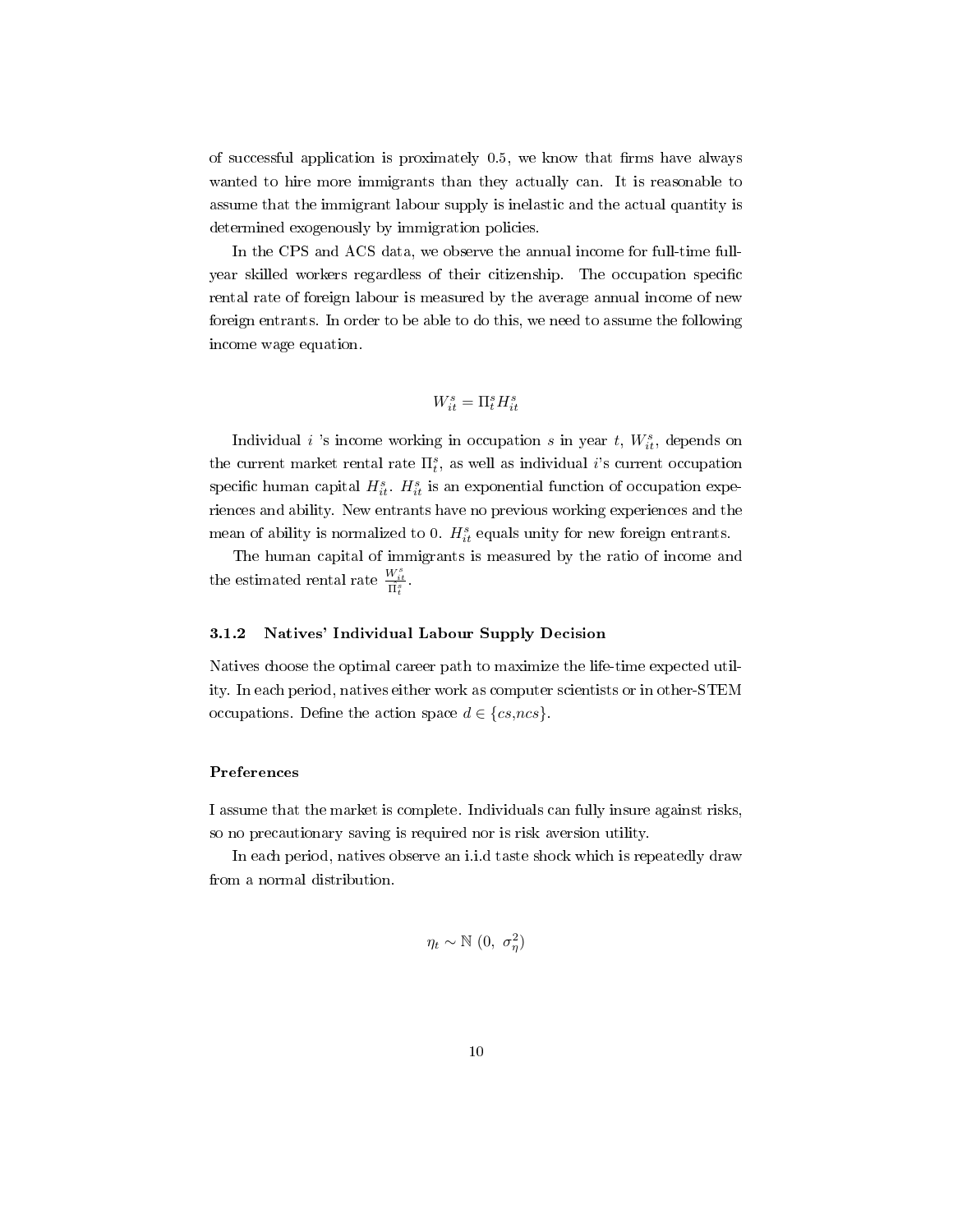The flow utility takes linear functional form depending on the current consumption and the realization of the taste shock<sup>11</sup>.

$$
u_{cs,t} = C_{cs,t} + \eta_t \tag{1a}
$$

$$
u_{ncs,t} = C_{ncs,t} \tag{1b}
$$

All the labour income will be used to finance the current consumption  $C_{s,t}$  =  $W_{s,t}$ .

Before a high skilled native enters the labour market, this agent observes his or her own ability endowments following a bivariate normal distribution.

$$
\epsilon = \begin{pmatrix} \epsilon_{cs} \\ \epsilon_{ncs} \end{pmatrix} \sim N(\mu, \Sigma)
$$

The initial ability endowments are occupation specific and are considered as permanent shocks providing individuals with persistent comparative advantages. Once entering the labour market, individuals start to accumulate human capital. I assume there are competitive labour markets. Thus wages are determined by the current equilibrium rental rates ( $\Pi_{cs,t}$  and  $\Pi_{ncs,t}$ ) and individuals<sup>'</sup> occupation specific human capital  $(H_{cs}$  and  $H_{ncs})$ .

$$
W_{s,t} = \Pi_{s,t} H_s \tag{2}
$$

$$
s \in \{cs, ncs\}
$$

In human capital production functions, I incorporate the basic idea of Mincer earning equation<sup>12</sup>.

$$
H_{cs} = \exp[\alpha_1 x_{cs} + \alpha_2 x_{ncs} + \alpha_3 (x_{cs} + x_{ncs})^2 + \epsilon_{cs}] \tag{3a}
$$

$$
H_{ncs} = \exp[\alpha_4 x_{cs} + \alpha_5 x_{ncs} + \alpha_6 (x_{cs} + x_{ncs})^2 + \epsilon_{ncs}] \tag{3b}
$$

The occupation specific human capital depends on the experience in the current occupation, the experience in other occupations and the general working experiences.

<sup>&</sup>lt;sup>11</sup>I estimate the model with flow utility  $u = \log(c)$ , and the alternative specification doesn't make substantial changes to the results

<sup>&</sup>lt;sup>12</sup>There is no constant in  $H_{CS}$  because constant is not separately identifiable from the equilibrium rental rates. Or we can think any shift of human capital level in one occupation can be reflected as the increases in the rental rate.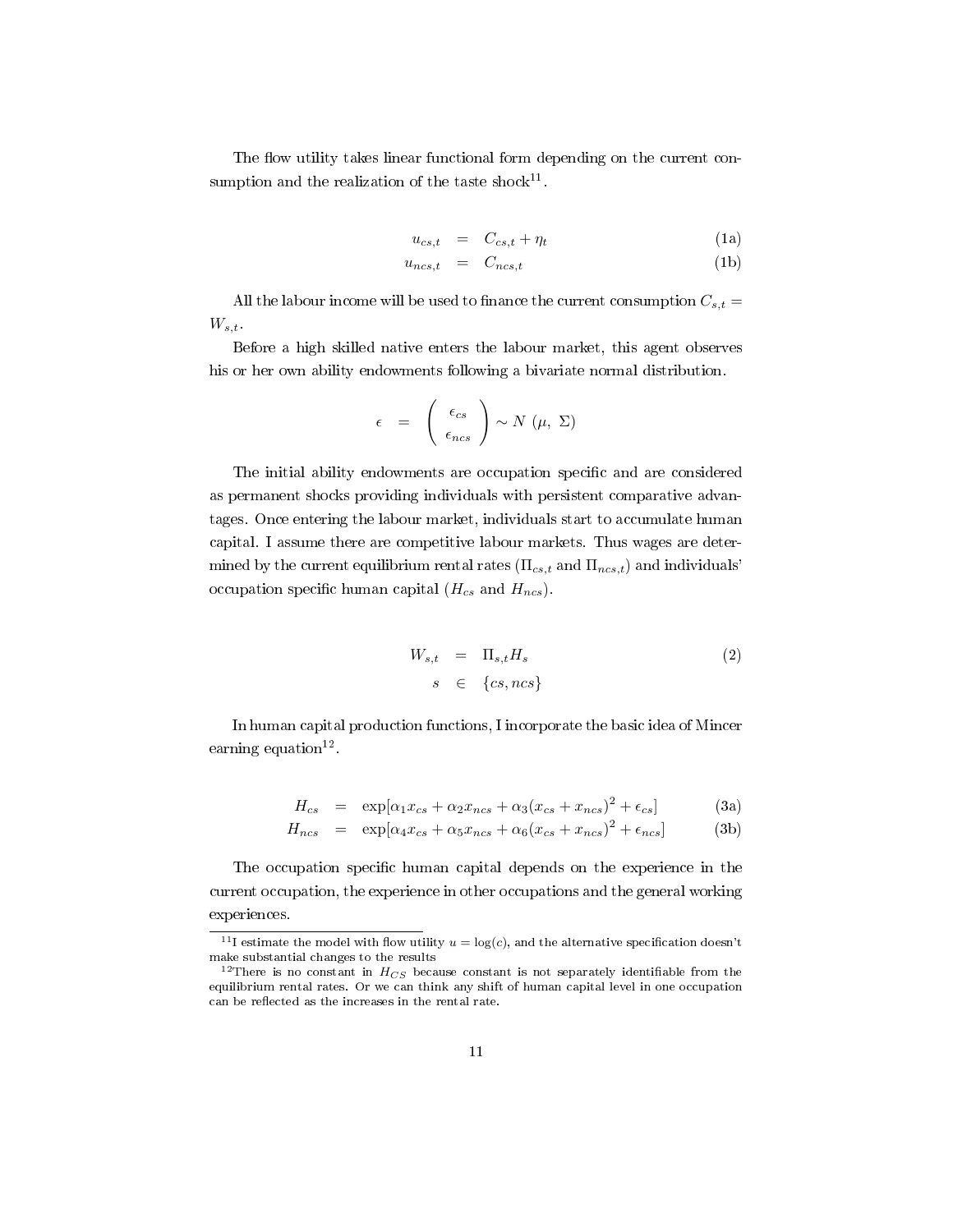The log wage equation takes a linear functional form.

$$
w_{cs} = \pi_{cs} + \alpha_1 x_{cs} + \alpha_2 x_{ncs} + \alpha_3 (x_{cs} + x_{ncs})^2 + \epsilon_{cs}
$$
(4a)

$$
w_{ncs} = \pi_{ncs} + \alpha_4 x_{cs} + \alpha_5 x_{ncs} + \alpha_6 (x_{cs} + x_{ncs})^2 + \epsilon_{ncs}
$$
 (4b)

The occupation specific human capital evolves endogeneously with age. The wage equation is formulated to capture the concave shape of wage profiles.

#### Evolution of State Space

The state space of this DDP problem is  $\mathbb{S} = (a, x_{cs}, x_{ncs}, \epsilon, \eta)$ . Ability endowments  $\epsilon s$  are permanent heterogeneity which don't change over the entire career path; the taste shock  $\eta$  is repeatedly draw from the same distribution; age a evolves in a deterministic way. Sector specific experience  $x_{cs}$  and  $x_{ncs}$ evolve in a Markovian manner.

If the native worker spends one period in sector  $s$   $(d_s = 1)$ , this individual randomly accumulates experiences according to the following rule.

$$
x'_{s} = \begin{cases} x_{s} + 1 & p = \exp(-\gamma_{s}x_{s})\\ x_{s} & 1 - p \end{cases}
$$

When  $d_s = 0$  then  $x'_s = x_s$ .  $\gamma_s$  is restricted to be positive. It implies that when working in an occupation longer, individuals are less likely to accumulate an additional unit of human capital. This law of motion also allows the model to better fit the wage profile than simply imposing a quadratic functional form in the earning equation.

#### Individual Choices

Given the state space  $\mathcal{S} = (a, x_{cs}, x_{ncs}, \epsilon, \eta)$ , agents choose between two mutually exclusive alternatives in the action space  $d = (cs, ncs)$ . The state space S contains current experiences in both sectors, ability endowments describing comparative advantages and the current realization of the taste shock. The relevant history of career choices and the past realization of shocks are summarized by current experiences. The two alternative value functions when  $a < 65$ are

$$
V_{cs}(a, x_{cs}, x_{ncs}, \epsilon, \eta) = W_{cs} + \eta + \beta \mathbb{E}V(a+1, x_{cs}', x_{ncs}', \epsilon, \eta'|d_{cs} = 1, \mathbb{S})
$$
(5a)  

$$
V_{ncs}(a, x_{cs}, x_{ncs}, \epsilon, \eta) = W_{ncs} + \beta \mathbb{E}V(a+1, x_{cs}', x_{ncs}', \epsilon, \eta'|d_{ncs} = 1, \mathbb{S})
$$
(5b)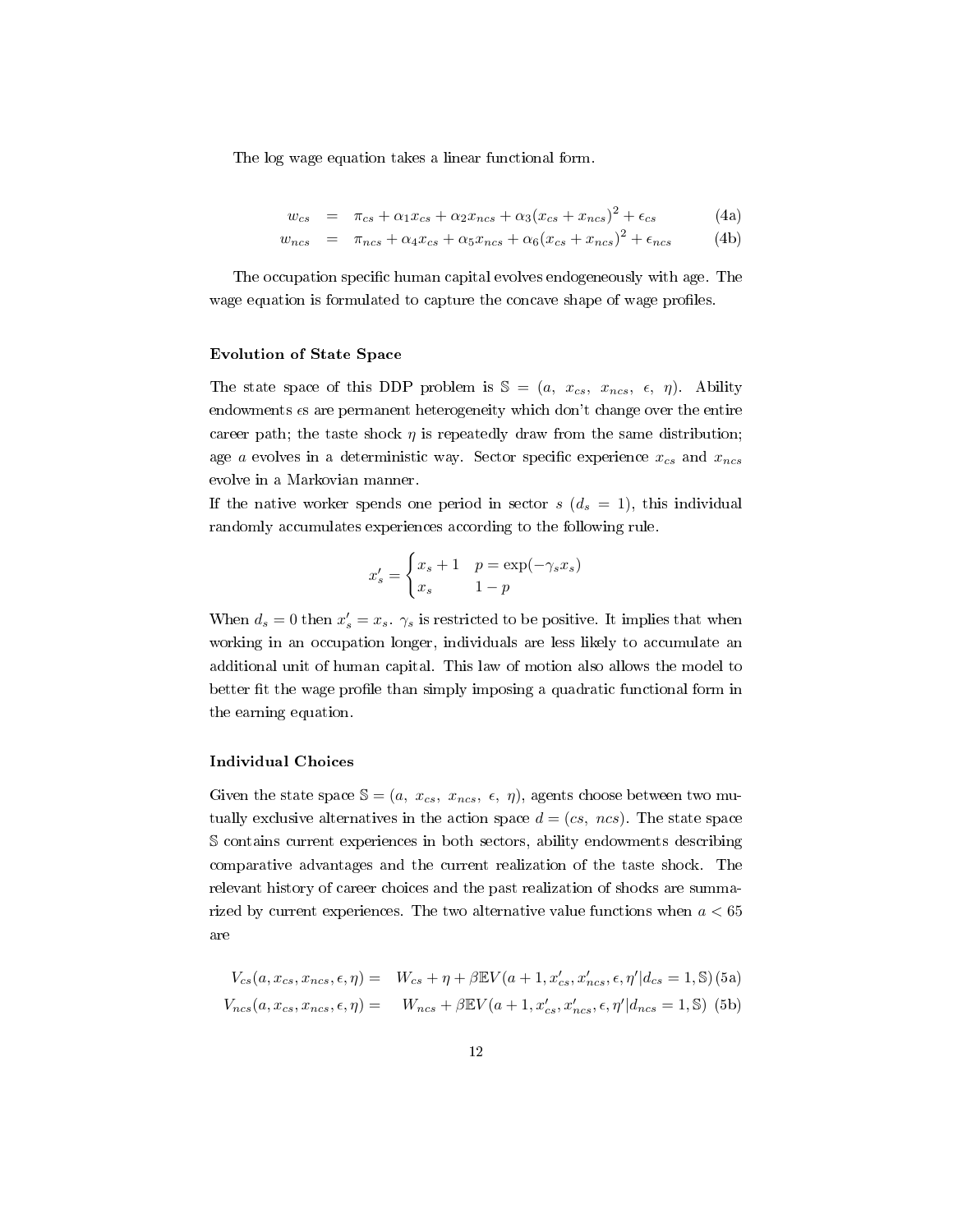In each period native workers choose the greater of  $V_{cs}$  and  $V_{ncs}$ .

$$
V(a, x_{cs}, x_{ncs}, \epsilon, \eta) = max \{V_{cs}, V_{ncs}\}\
$$

This finite horizon DDP problem is solved by backward iteration. The decision problem stops after retirement age 65. To initiate this iteration, I specify the value functions for age 65.

$$
V_{cs}(65, x_{cs}, x_{ncs}, \epsilon, \eta) = W_{cs} + \eta \tag{6}
$$

$$
V_{ncs}(65, x_{cs}, x_{ncs}, \epsilon, \eta) = W_{ncs} \tag{7}
$$

Let me summarize the decision process at individual level: beginning at one's career, given the comparative advantages  $\epsilon$ , individual draws a temporary taste shock  $\eta$  and compute the current realized utility levels as well as two alternativespecific value functions. Finally this individual chooses the occupation that delivers higher expected value.

## 3.1.3 Aggregate Labour Supply

Even though there are no leisure choices in this model, the individual labour supply in efficiency unit still differs among natives since at any given time levels of individual human capital  $(H_{cs}$  and  $H_{ncs})$  are different. When one works in occupation s, he or she supplies  $H_s$  efficiency units of labour. Given the initial ability density function  $f_{\epsilon}(\epsilon)$ , I first aggregate the labour supply for age group a. The native aggregate labour supply for age group a can be expressed by the following integration,

$$
N_a^s = \iint \mathbb{I}_s(a, x_{cs}, x_{ncs}, \eta, \epsilon) H_s(x_{cs}, x_{ncs}, \epsilon) \, dF(x_{cs}, x_{ncs}, \epsilon | a) \, dF(\eta)
$$

For age group a, there is a joint distribution of the ability endowments and the sector experiences  $f(x_{cs}, x_{ncs}, \epsilon | a)$  which depends on the entire history of rental rates and taste shocks. Jointly with the distribution of the current taste shock  $f(\eta)$ ,  $f(x_{cs}, x_{ncs}, \epsilon | a)$  governs the aggregate labour supply.

I normalize the measure of native high-skilled workers in STEM occupations to unity. The aggregate native labour supply in one sector is the weighted average of labour supply by age groups.

$$
N^s = \sum_{a=22}^{a=65} w_a N_a^s
$$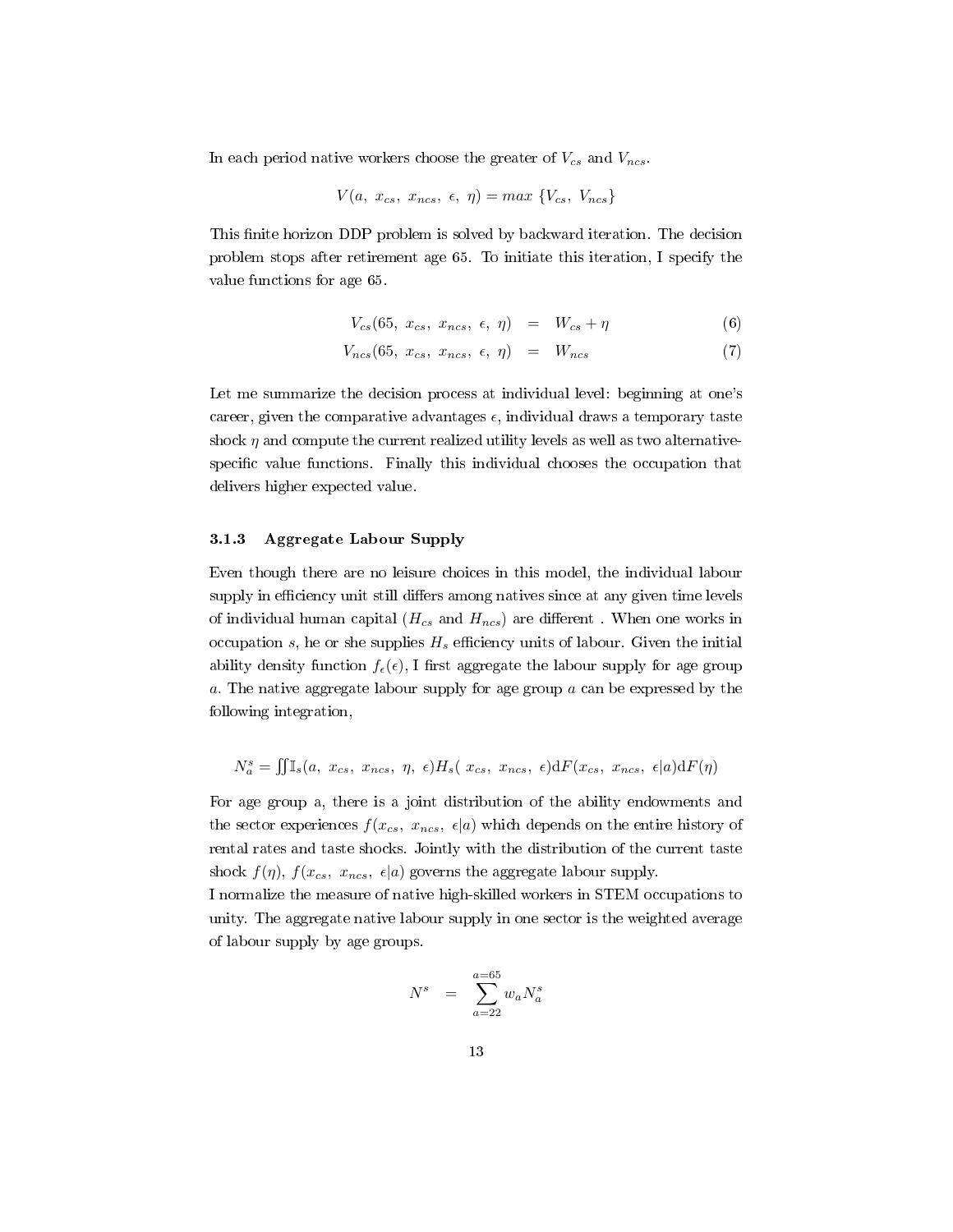Where the weight is the cohort population size which I measure using the CPS data by  $w_a = \frac{N_a}{\sum_i N_i}$ .

Unlike the model in BBGK(2014) which completely omits individual production differentials, here, the aggregate labour supply (in efficiency unit) differs from the proportion of individuals in one sector. The model predicted proportion of native CS workers in age group a has the following expression,

$$
P_a^{cs} = \iint \mathbb{I}_{cs}(a, x_{cs}, x_{ncs}, \eta, \epsilon) \, dF(x_{cs}, x_{ncs}, \epsilon | a) \, dF(\eta)
$$

## 3.2 Labour Demand Side

.

The two production sectors are occupied by two representative firms respectively. For simplicity and data availability, I assume that labour is the only input in production. Each representative firm faces two types of labour, native labour  $N_s$  and foreign labour  $M_s$ . As already been mentioned in the background section, each year firms face vertical supplies of foreign workers whose quantity is determined by immigration policies<sup>13</sup>. In the production side, representative firms solve static profit maximization problems in every period. No dynamic structure is imposed on the demand side.

I assume flexible CES production functions in both sectors. The profit maximization problem of the representative firm in sector  $s$  is :

$$
\max_{\{N_{s,t},M_{s,t}\}} Z_{s,t}((1-\delta_s)N_{s,t}^{\rho_s} + \delta_s M_{s,t}^{\rho_s})^{\psi_s/\rho_s} - \Pi_{s,t} N_{s,t} - \Pi_{s,t}^{\star} M_{s,t}.
$$

The functional form is quite flexible.  $\psi_s$  is the parameter that governs the return to scale which will be estimated from the data. The elasticity of substitution between natives and immigrants is  $\frac{1}{1-\rho_s}$ . These two types of labour could be gross substitutes or complements. The FOCs with respect to native workers deliver the implicit demand functions.

$$
\Pi_{s,t} = Z_{s,t} \psi_s (1 - \delta_s) ((1 - \delta_s) + \delta_s (\frac{M_{s,t}}{N_{s,t}})^{\rho_s})^{\psi_s/\rho_s - 1} N_{s,t}^{\psi_s - 1}.
$$

The parameters of interests are  $\psi_s$ ,  $\rho_s$  and  $\delta_s$ . They inform us the fundamentals of sector production technologies.

 $13$ Peri (2013) assumes that the city-level foreign STEM workers changes exogeneously. Kerr and Lincoln (2010) explores the same variation. In order to identify the model, they also have to assume the supply of foreign STEM workers is exogenous. Their arguments as well depend crucially on variations in the H1B visa program.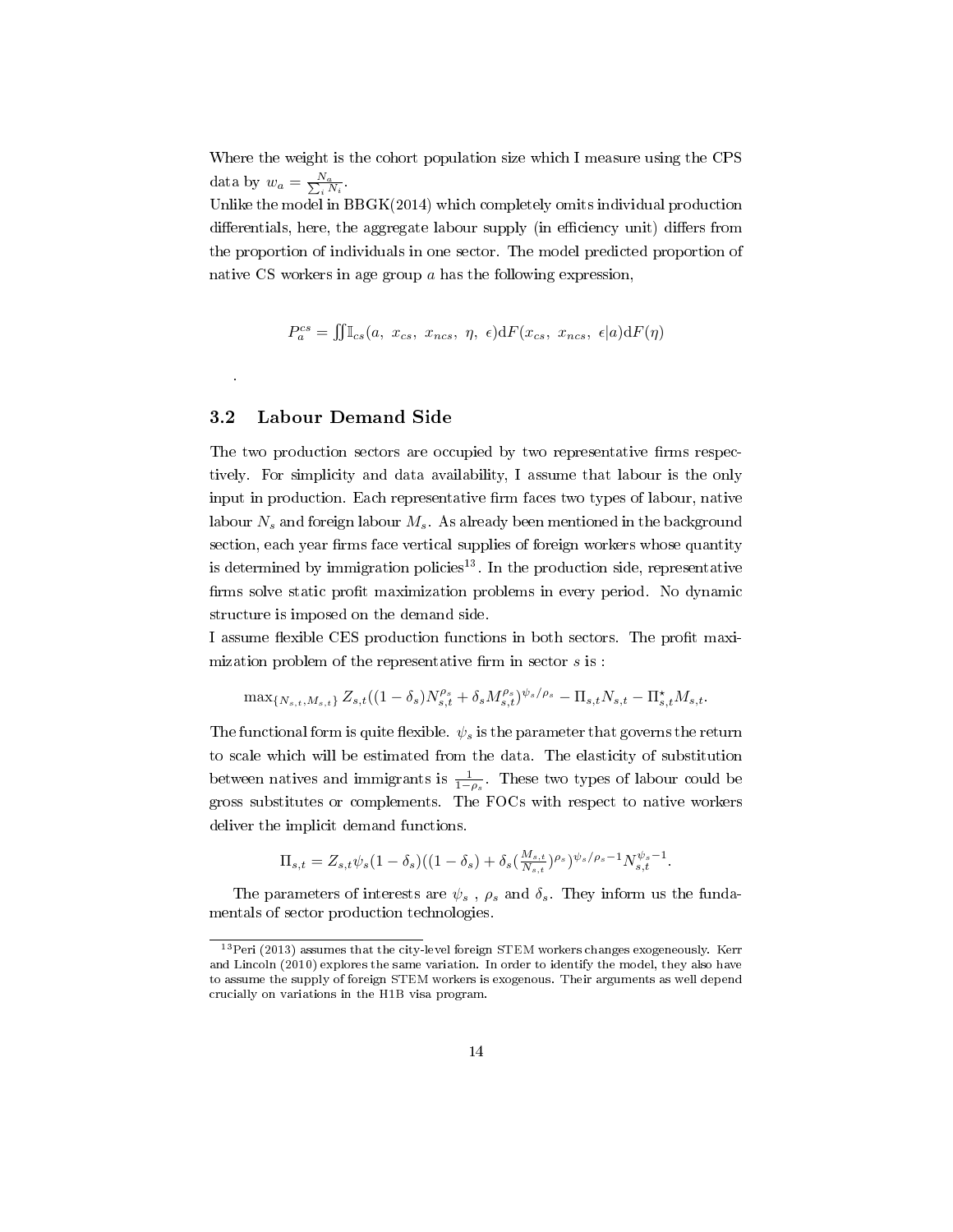#### 3.3 Equilibrium

In the basic model, I discuss the steady state equilibrium. A dynamic steady state general equilibrium can be characterized by the system of choice functions and value functions, the stochastic process of technological movement and equilibrium rental rates. To close the model, I hereby specify stochastic processes of technological evolution. Because we are interested in a relatively short period of time, I choose to specify the  $Z_{s,t}$  as an AR(1) process with a constant.

$$
Z_{s,t} = \theta_s Z_{s,t-1} + \bar{Z}_s + \xi_{s,t}
$$
  

$$
\xi_{s,t} \sim i.i.d
$$

For simplicity, I don't allow correlation between sector innovations.  $\xi_{cs,t}$  and  $\xi_{ncs,s}$  are independent shocks.

## 4 Data, Identification and Estimation Method

## 4.1 Data

Given the nature of the model, the ideal data would be longitudinal data with long time span containing detailed records about citizenship, education, occupation, fields of study, annual income, labour market participation and etc. Unfortunately there doesn't exist this kind of ideal data set. As a compromise, the March CPS is the most suitable data set available for the estimation procedure. The span of the data, from 1964 to 2014, is the longest among comparable surveys. Even though I only focus on the recent two decades,  $14$  a much longer time span is critical. This is because that in the model extension part, instead of studying the steady state equilibrium, I take special care of the cohort effect by building a perfect foresight model. The perfect foresight model requires the knowledge about the entire history of efficiency wages as well as some outsample forecasting. Furthermore, the annual frequency of the March CPS data fits the timing of the DDP model. The sample is constructed following the work of Lemieux (2006). The detailed description about how to define variables are presented in Appendix B.

<sup>&</sup>lt;sup>14</sup>The reason it starts from 1994 is that the variable 'Year of Immigration ' only becomes available after 1994. And the survey methodology in terms of occupation changed dramatically from independent coding to depending coding.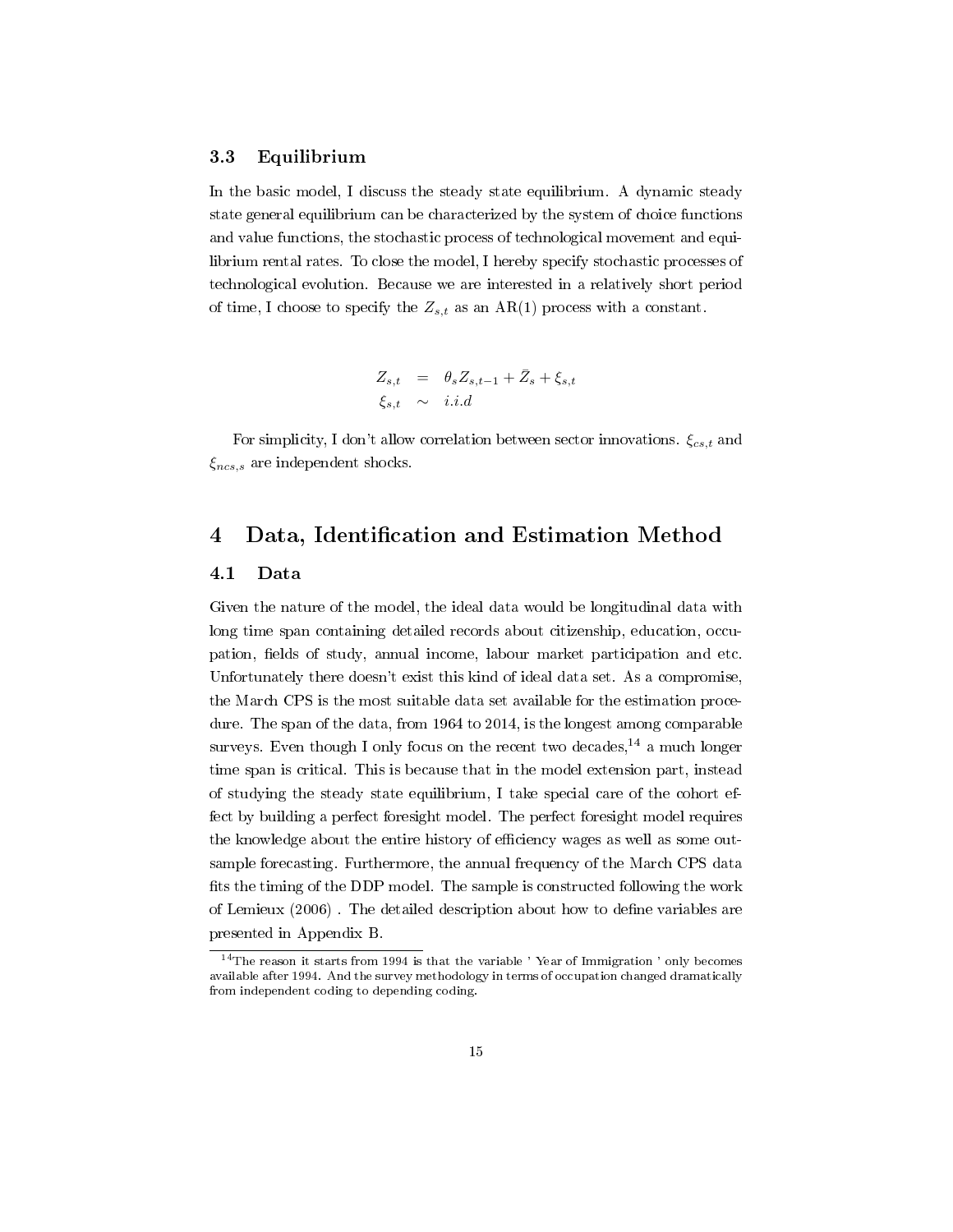CPS has a large monthly sample about 60000 U.S. households. However, only a very restricted subsample-the high skilled<sup>15</sup> full-time full-year<sup>16</sup> STEM and CS workers-is studied in this paper. Especially, when computing the income wage age-profile, CPS suffers from the small sample problem. The problem is severe at the beginning of the career path and when approaching the retirement age. In Table 1, I present the maximum and minimum sample size over 20 year for each occupation and age cell. We can see that for CS workers when approaching retirement age, barely no observations are left. This provides the motivation to incorporate ACS and the census data in the analysis. ACS has much larger sample size about 1% of total U.S. population every year. However ACS covers a shorter sample period compared with CPS starting only from 2001. In 2000, I will use the 5% census data. The principle here is to use ACS and census whenever they are available and use CPS otherwise.

## 4.2 Estimation by Simulated Method of Moment

The estimation method I use is the Simulated Method of Moment (SMM) due to the data structure. The data I have are repeated cross section survey data. It prevents me from using the nested full information maximum likelihood (FIML) method as in Keane and Wolpin (1997). Instead, the strategy here is to choose parameters that deliver simulated moments which best match various moments of the native's annual earning and the occupational choice distribution.

#### 4.2.1 Choice of Moments

The data moments to be matched are presented as follows:

Age Profile of Occupational Choices

 $p_t^a$  =proportion of age a native STEM workers working in CS sector in year t.

Age Profile of Incomes

1. First moments: the mean annual income of occupation  $s$ , in age group  $a$  and year t,  $\bar{W}^s_{a,t}$ .

2. Second moments: the standard deviation of annual income of occupation  $s$ , in age group a and year  $t, \bar{\sigma}_{a,t}^s$ .

 $15$ Defined as has a Bachelor's degree or higher.

 $16$ those between 22-65 who participate in the labour force at least 40 weeks in the year, working at least 35 hours per week.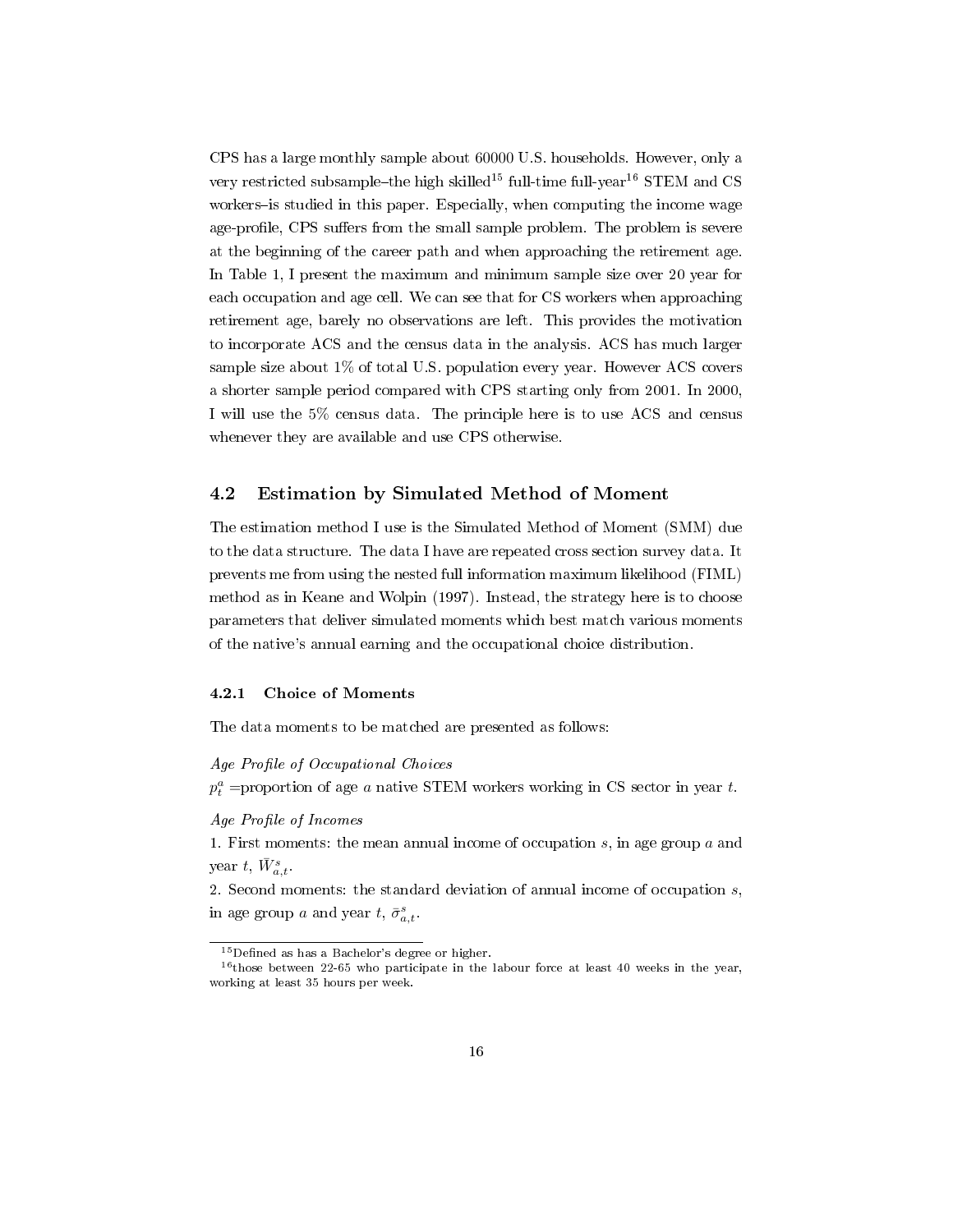#### 4.2.2 Estimation Procedure

The parameter space  $\Theta$  in the model can be naturally separated into two subsets  $[\Theta^s \Theta^d]$ .  $\Theta^s$  contains parameters that determine the native labour supply decision, including preference parameters, parameters in the human capital accumulation process and ability heterogeneity parameters.  $\Theta^d$  are parameters describing the sectoral production technologies, such as TFP evolution processes, share parameters, elasticities of substitution and return to scale parameters. The supply and the demand side can be reasonably treated as two separate parts. The key factors connect these two components are equilibrium prices and quantities. Here I propose a two-step estimation procedure that separates the supply side estimation from that of the demand  $side^{17}$ .

I assume that over the past 20 years, fundamentals of the labour markets remain unchanged. The ability distribution, preferences and the way occupation specific human capital gets accumulated remain unaltered. Variations in rental rates generate different occupation choices and wage distributions. In the labour supply side, rental rates across years are treated as free parameters along with the fundamentals mentioned before. The first stage select the best fundamental parameters and 20 year's rental rates that best match the sector choice age profiles and the wages age profiles. At the end of first stage, I get time series of rental rates  $\Pi_{s,t}$  and sector labour supplies  $H_{s,t}$  in efficiency unit as final outputs.

In the second stage, I will combine the first stage outputs  $\hat{\Pi}_{s,t}$  and  $\hat{H}_{s,t}$  with observed quantities  $\Pi_{s,t}^{\star}$  and  $H_{s,t}^{\star}$  for immigrants<sup>18</sup> to estimate the following equations by maximum likelihood.

$$
z_{s,t} = \log(\frac{\hat{\Pi}_{s,t}}{(1 - \delta_s)\psi_s[(1 - \delta_s) + \delta_s(\frac{\hat{M}}{N})_t]^{\psi_s/\rho_s - 1}\hat{N}^{\psi_s - 1}})
$$
(8a)  
=  $\bar{z} + \eta_s z_{s,t} + \xi_{s,t}$ 

Where  $\xi_{s,t}$  is white noisy with variance  $\sigma_s^2$ . Further more, I assume that there is no correlation between error terms across sectors.

 $17$ Kim and Manovskii (2014) apply the same principle. They also first estimate the wage equations treating prices for experience as free parameters and next use the estimated prices and predicted quantities from the first stage to estimate production functions.

 $18$ In 3.1.1 I discuss how to measure these quantities for immigrants.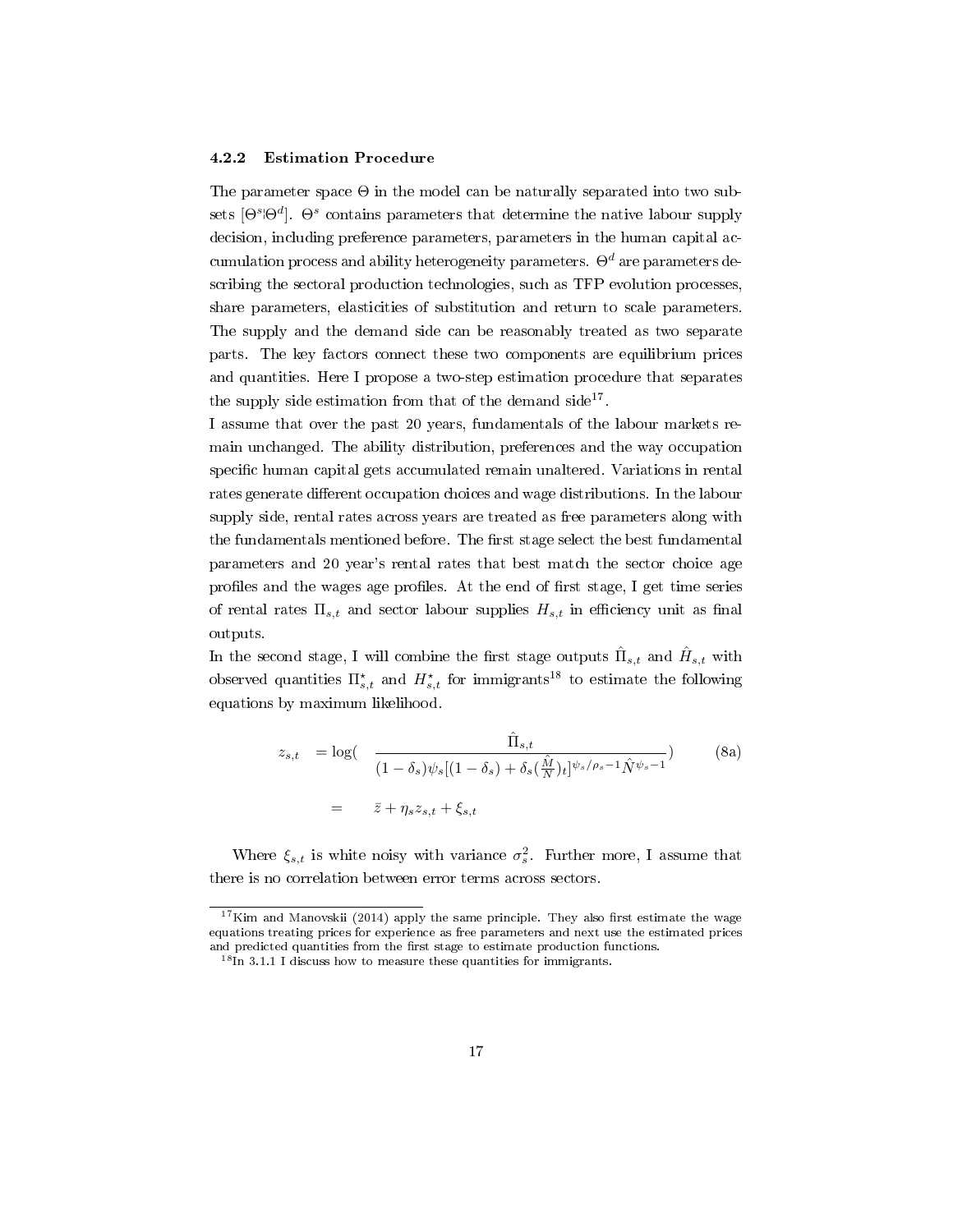## 4.3 Identification

It is impossible to prove the identification of all parameters rigorously over the whole parameter space. Here instead, I am going to provide some intuitive illustrations on how these parameters are possibly identified with data variations<sup>19</sup>. The within year mean income age profile helps to identify parameters that guides return to experiences in human capital production and accumulation processes. Between year shifts of income profile reveal information about changes in the rental prices, which will eventually help to identify the technology processes.

The unobservable heterogeneity is identified through occupation choices and income dispersion in multiple sectors. First, for individuals with identical experiences, the unobservable heterogeneity directly maps to income heterogeneity. Choices of new entrants who haven't started human capital accumulation directly relate to the endowment distribution. Thanks to the booms and busts of dot-com industry occurred during the period of interests, there are a lot of variations in rental prices. Price variations help to identify the unobservable heterogeneity.

As for the taste shock parameter, in the flat spot area of the income ageprofile where accumulating an addition unit of human capital is barely possible, variations in occupation choices reflect the magnitude of the taste shock.

When exploring exogenous changes in immigration supply and variations of rental prices across years, I can identify the substitution elasticity and share parameters in the production function. The exogenous foreign labour supply act as an instrument variable.

So far, when I impose the steady state equilibrium to solve the model and match the simulated moments to empirical moments computed from cross sections, I completely ignore the cohort effect. In the steady state equilibrium, individuals face one fixed set of steady state rental prices for their entire career. Older cohorts differ from the younger people only in one dimension, the age. However, in empirical data, older cohorts entered the labour market faced with different rental prices and over the years have accumulated different occupation specific human capital. There exists this fundamental discrepancy between the basic

 $19$ The identification of this paper can be considered as a direct application of Heckman and Honore (1990) in dynamic Roy setting. In the discussion of non-parametric identification of static Roy model, Heckman and Honore prove that for general skill distributions, with sufficient price variation, the model can be identified from multimarket data. Moreover, cross-sectional variation in regressors can substitute for price variation. In this paper, with repeated cross section multimarket data, I observed sectoral choices and wages . Meanwhile, the period I study covering two booms and one bust in CS sector which contains sufficient price variations. Last, occupation specific experiences act as additional regressors.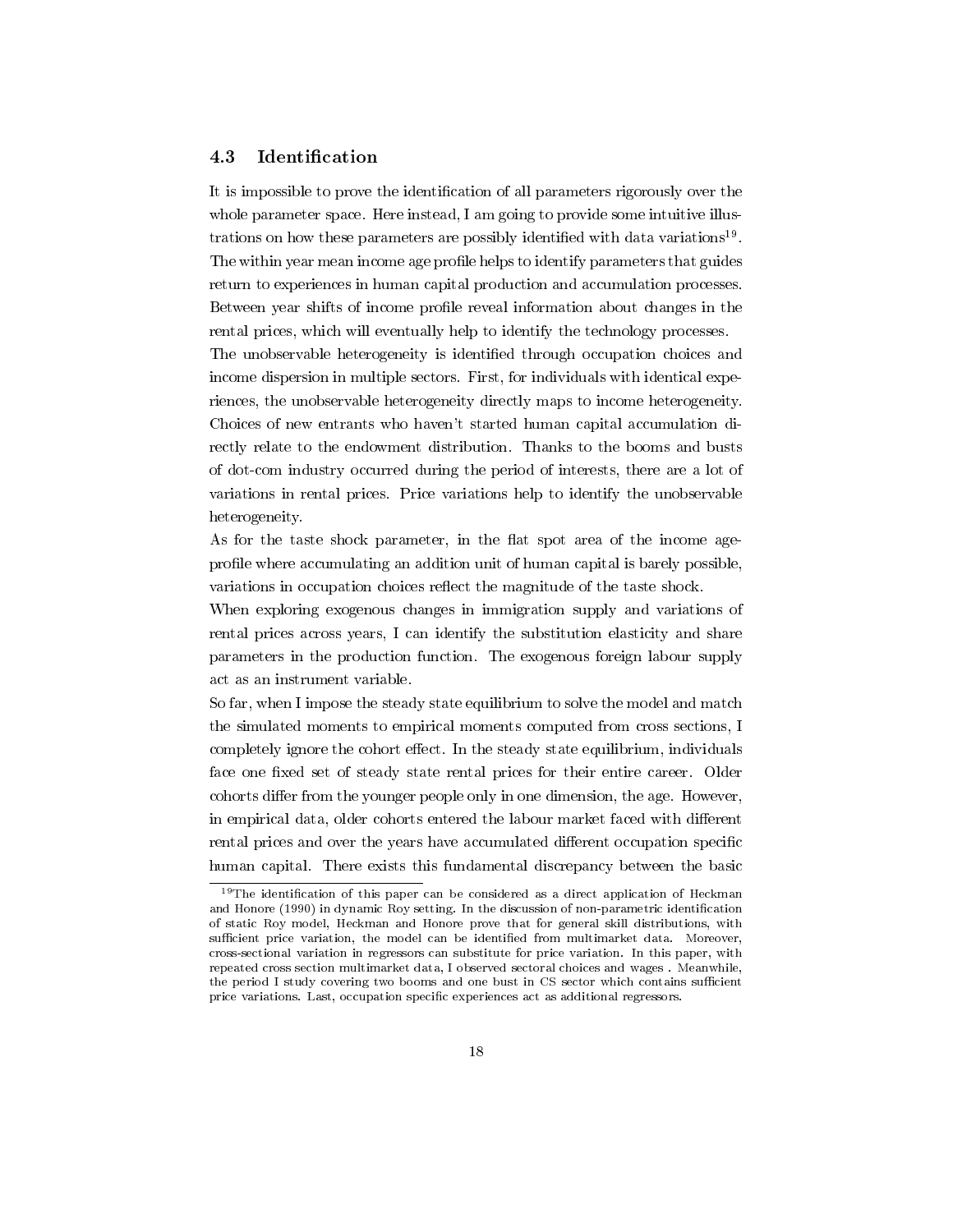model and the data I am using. To better match the available data, in the model extension part, I will solve a perfect foresight model that explicitly addresses the cohort effect problem.

## 5 Results

Rust (1994, 1996) shows that the discount factor in standard DDP models is generically not identified since it only acts as a shifter of the lifetime utility level<sup>20</sup>. In this paper, I fixed the discount factor to value 0.95 which is within the reasonable range in literature $^{21}$ .

## 5.1 Estimation Results

In Table 2, I present the estimates of  $\Theta^s$ . Except for the taste shock parameter, all other parameters are statistically significant at  $1\%$  level. The basic model generates parameter values that appear to be consistent with previous literature. For example, the first year of the CS experience augments CS human capital by about 10.4% with little attenuation in the rate of increase at higher years of experience. The first year of other-STEM experience increases other-STEM skill by  $12.4\%$ <sup>22</sup>. Both sectors value working experiences in other occupations but to a lesser extent. An additional year of CS (other-STEM) experience augments other-STEM (CS) skill by less than 4.2 % (4.7%).

If we plot the income age profile of two occupations in the same graph, we will notice that CS workers start with higher initial income but the income grows at a lower rate because the experience prices are lower both for its own experience or experience in other occupation. And it reaches a lower flat spot faster compared to other-STEM occupations. These two income age profiles cross around age 40. The random accumulation parameters can be viewed as the speed of decreasing probability of human capital accumulating; the decreasing speed is slightly larger in CS sector.

 $^{20}$ Rust paper models the impatience of the decision makers by assuming that agents discount future streams of utility or profits exponentially over time. With exclusive condition and hyperbolic discounting, the discount factor is identifiable.

 $^{21}$ In BBKG(2014), they fix the discount factor to 0.9. According to the World Bank historical data, the U.S. real interest rates vary between 1.5% to 7%. The implied discount factor lies between 0.93 and 0.98.

 $^{22}$ The corresponding numbers in Keane and Wolpin (1997) is about 11.7%.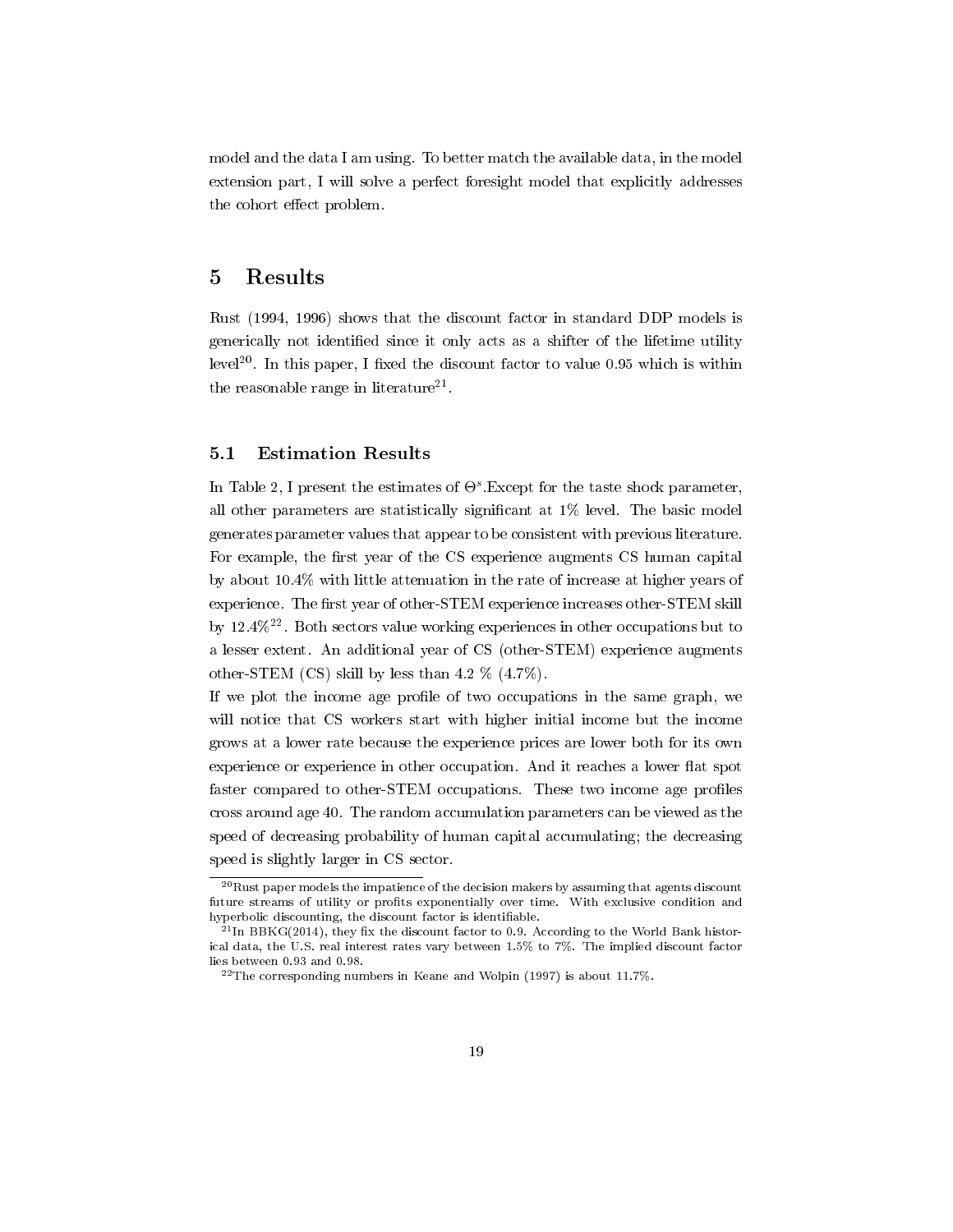These two unobservable abilities are mildly negatively correlated with a correlation coefficient  $\rho = -0.18$ . By the usual interpretation of Roy model, both sectors are positively selected. Since other-STEM sector actually aggregates multiple occupations, it has a larger income variance .

The variance parameter of the taste shock is not signicant. One explanation could be that data variations that help to identify the taste parameter are individuals' switching behaviors in the flat spot area. In the data, the switching behaviors are measured by the between year variations in the fraction of CS workers. This is in fact a measure of the net occupation switch. However, the gross occupation switch, which is the true variation generated by the taste shock, could be more prevalent. Using net rather than gross occupation switch data could result in underestimating the taste shock.

The estimates of the labour demand side are presented in Table 3. First, the implied elasticities of substitution vary across occupations. Immigrants and natives are closer substitutes with an elasticity value of 5.73 in CS sector. This value is close to the Borjas' (2008) estimate (6.6) using annual earning data. Natives are less substitutable in other-STEM occupations with the substitution elasticity equal to 1.97. These estimates are sensitive to measures of new entrants to the labour market. But the result that CS sector has a larger elasticity is very robust in regardless of the measure choices. Both sectors have decreasing return to scale with estimate values approximately 0.54.

## 5.2 Sample Fit

Figure 6 to 10, based on a simulation of 500 individuals, graphically depict the fit of the basic model in 2000 as a snapshot. These simulated data match the log income profile very well. It captures the curvature at the beginning and also the flat spot in the latter part of one's career. The random accumulation of human capital component in this model forbids the simulated data to fall when approaching retirement. This model outperforms the model with deterministic human capital accumulation and a quadratic earning equation. In terms of the second moment, data moments present this U shape which have already been documented many times in literature. However, there is no mechanism in this simple DDP model that generates this U-shape. As a result, the simulated data only matches the level rather than the curvature of the wage dispersion profiles. For the choice probability fit, the empirical moment is computed using solely the 2000 census data. It is a cohort profile of the occupational choice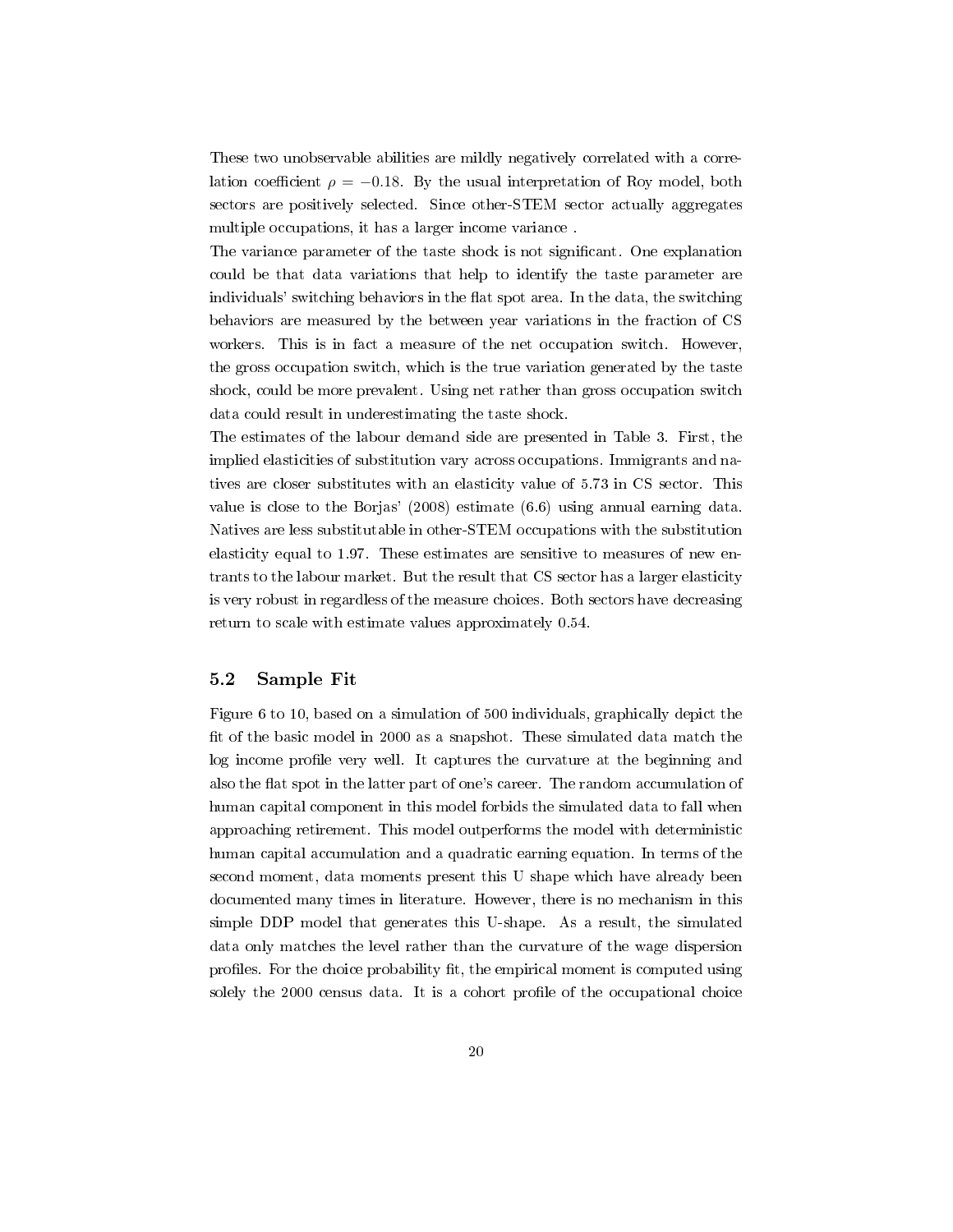probability whereas the choice probability computed using simulated data is in essence a life cycle choice profile. In data, those people at age 65 in 2000 entered labour market in 1956, which is considered as the 'Stone Age' in the history of CS industry. They faced completely different market conditions when making their educational and earlier occupational choices. Consequently, they also accumulated specific human capital in other-STEM occupations. All these contribute to the lower fraction of CS workers among older cohorts. When I impose the steady state equilibrium, the age profile in the model is essentially a life cycle profile. Ignoring the cohort effect is the major reason that the simulated data only matches the choice in the beginning and divert from real data later.

#### 5.3 Sensitivity Check

As I mentioned in the estimation procedure part, rental rates are treated as free parameters. The estimation procedure picks efficiency prices that best match wage and choice profiles over 20 years. I take the ratio of the two efficiency wages  $\frac{\pi_{cs,t}}{\pi}$  $\frac{\pi_{cs,t}}{\pi_{ncs,t}}$  and plot this series against time. I put the Nasdaq composite index aside in Figure 11. The model predicted relative efficiency price basically reproduces the Nasdaq patterns. The relative efficiency wage peaked around 2000 before the dot-com burst hit. Then it was gradually recovering until 2007 when the financial crisis occurred. Recently it has stayed on a uphill track for about 6 years. The pattern of relative efficiency wage mimics closely the Nasdaq composite index except that the recent growth for the efficiency wage is milder. The correlation coefficient between these two series is 0.81.

Taking the changes of the relative prices as given, which are the fundamentals that drive natives' choices about fields of study and occupations, how sensitive the natives are in response to these changes? In Figure 12 I plot the share of 22 year old native workers who choose to be a computer scientists from  $2000-2013^{23}$  and also the model predicted relative efficiency wage. It seems that there is no strong correlation. But if I lag the relative efficiency wage by 3 years (1997-2010), there appears to be a stronger correlation. Natives do respond to price variations when they decide their fields of study and latter on occupations. After their initial moves in choosing fields of study, natives remain alert to price variations as well. However, switching occupation becomes less

 $23$ The reason I start from 2000 is that there are too few high skilled CS workers at age 22 using CPS data. The share calculated from CPS is too noisy.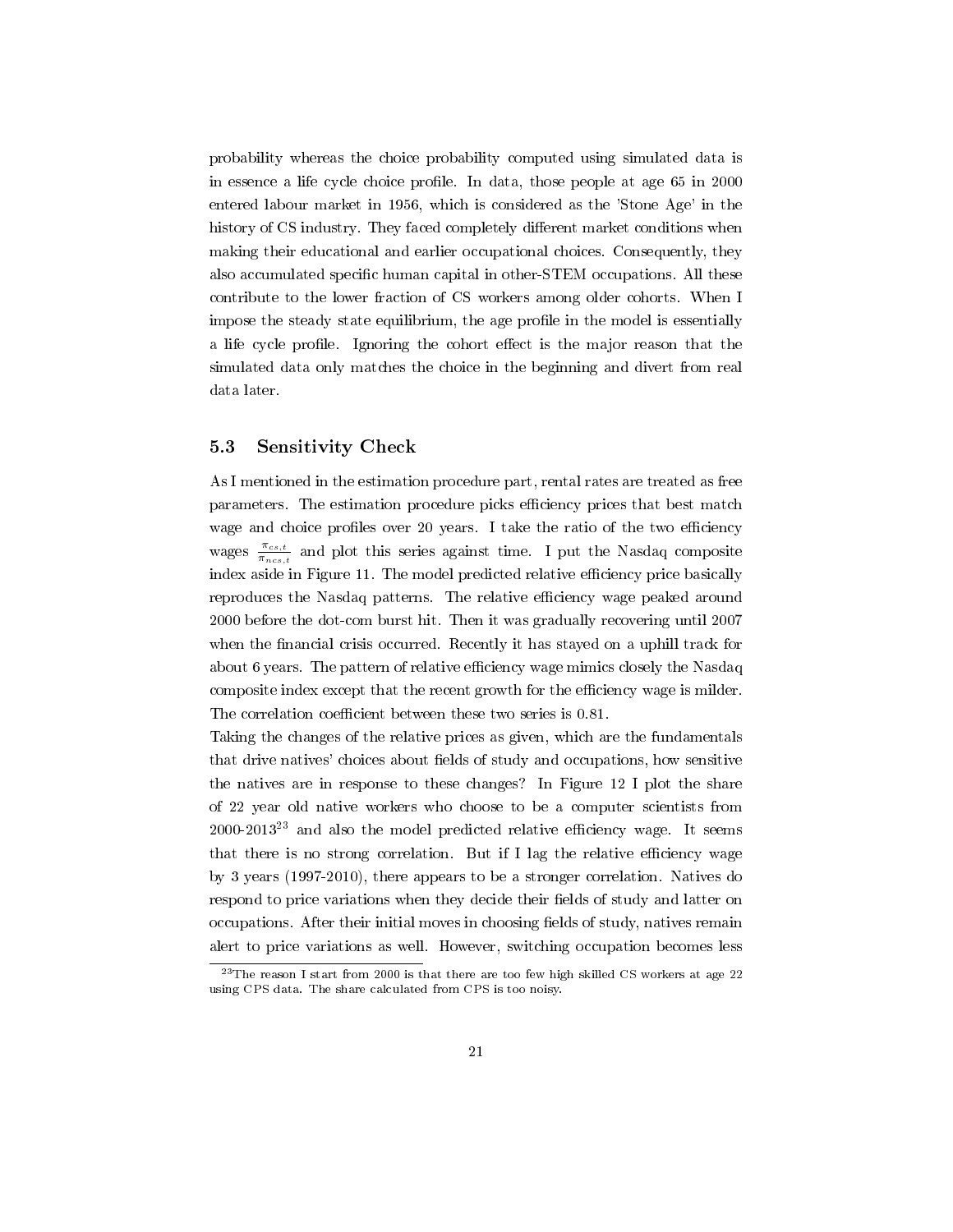and less favorable in latter part of one's careers. The reason is that given the previous career choices, agents have already accumulated fair amount of occupation specific human capital that makes them less sensitive to price shocks. There are at least two points in Figure 14 we should pay attention to. First, there is a level effect that cohort groups who enter the market faced with high relative efficiency prices  $\frac{\pi_{cs}}{\pi_{nes}}$  remain to have higher proportion of CS workers in the subsequent decision periods. The 1978 cohort finished college in 2000 at the peak of internet boom with the highest relative efficiency price and this cohort stays unambiguously higher than the 1986 cohort who entered the labour market almost at the lowest point of the relative prices<sup>24</sup>. Second, I compute the correlation coefficients between the fraction of CS workers and the relative price by birth cohort. The number is higher for younger workers and is lower for older workers.

#### Correlation Coefficient

|                          | 1978 Cohort | - 1982. Cohort | -1986 Cohort |
|--------------------------|-------------|----------------|--------------|
| Relative Efficient Price | 0.41        | 0.60           | 0.89         |

## 6 Counterfactual Exercises

#### 6.1 Fixed Foreign Worker Counterfactual

In the first counterfactual exercise, I adopt the same setting in BBKG  $(2014)$ to simulate counterfactual period from 1994 to 2014 as if the representative firms had restrictions on the number of foreign computer scientists that they can hire. The number of immigrant CS workers is fixed at its 1994 level, while the exogenous supply of foreign workers in other-STEM sector would follow its original path. The purpose of this exercise is to assess that to what extent the rapid growth in the recruitment of foreign computer scientists would influence the skilled native STEM workers.

Figure 15 graphically depicts the counterfactual exercise and its results. In the top right panel I present the resulting impact on the efficiency wage for CS

<sup>24</sup>This provides some limited evidences that support Khan's (2010) conclusion about long term labour market consequences of graduating from college in bad economy. Here at least we can say graduating at different phases of industry cycle will have lasting effect on occupational choices.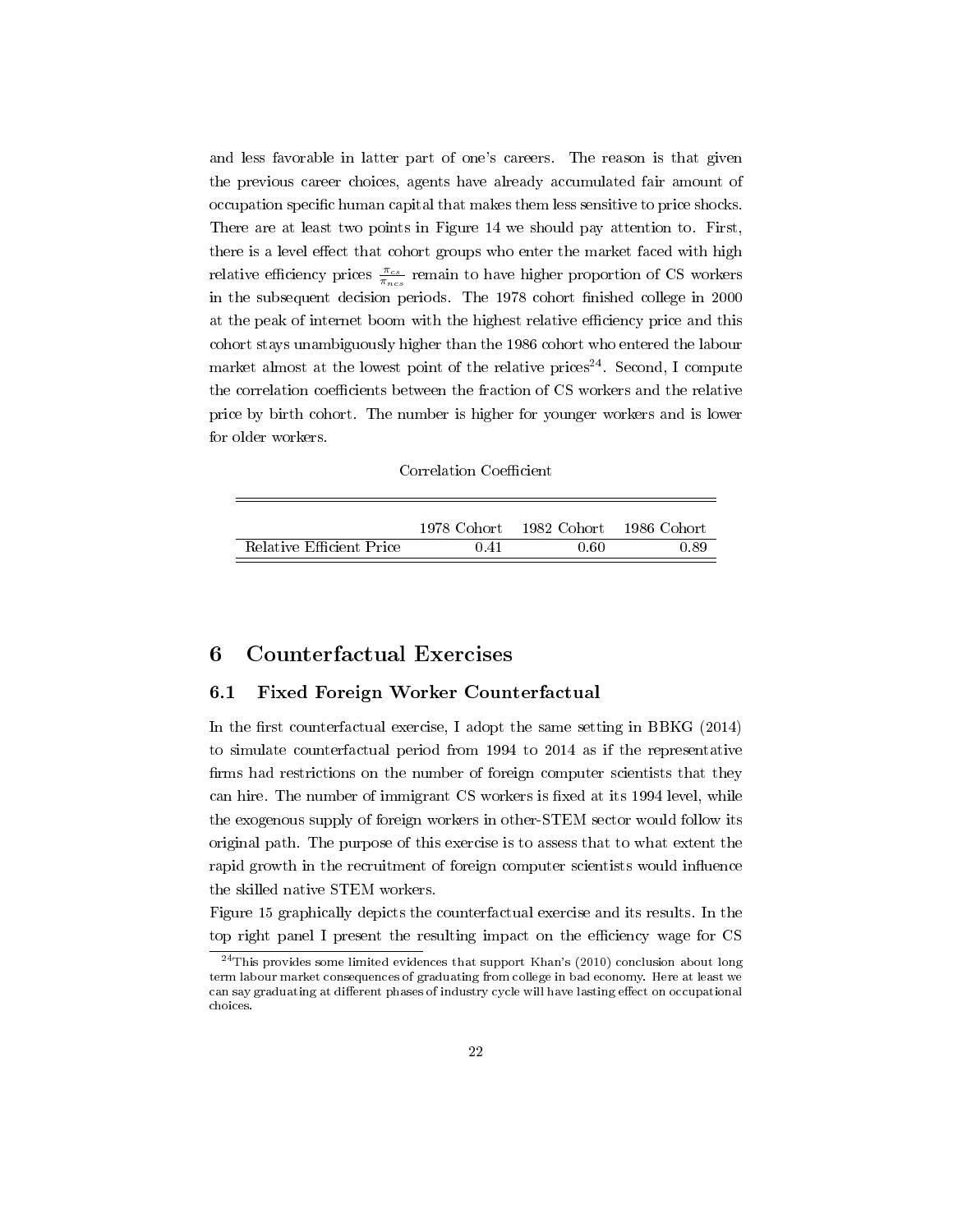workers. In the counterfactual economy, the efficiency rental rate for CS workers would be higher. As illustrated in the bottom left panel, the native labour supply in CS sector would also be higher. One advantage of a general equilibrium model is that it enable me to study broader effects of foreign computer scientists, for instance, the impact on the labour market of other-STEM sector. In the second row of Table 5, I quantitatively evaluate these effects.<sup>25</sup> Had the immigrant CS workers been fixed at its pre-boom level, the efficiency rental rate for CS workers would have increased by 0.89% . The cap placed to the number of foreign CS workers would also benefit natives working in the other-STEM sector. The efficiency rental rate would have increased slightly by  $0.35\%$ . This spill-over effect should be primarily attributed to the selection behavior of native skilled workers. When experiencing less competition from immigrants, which in this model also implies that the equilibrium rental rate in CS sector would increase, skilled natives who once didn't have comparative advantages working as computer scientists now would find it beneficial to switch to the CS sector. This leads to increases of the native labour supply in CS sector, decreases of the native labour supply and consequently increases in the equilibrium rental rates in othe STEM sector. The counterfactual simulation confirms this channel. On average the native labour supply in CS sector would grow by 2.47% while the native labour supply in other-STEM sector would reduce by 2.34%. The asymmetricity in labour supply changes implies that those who switch are only marginally better working as other-STEM workers under the old prices.

Compared to  $BBGK's$  (2014) findings, my simulation results illustrate a very conservative crowding-out effect<sup>26</sup>. Three major modeling factors are responsible for delivering this limited crowding-out effect. First, native and foreign workers are imperfect substitutes as opposed to BBGK's (2014) model. This limits the immigration induced competition to some extent. As a result, my model only generates small efficiency wage responses in the CS sector and a even smaller effect on other-STEM sector because natives are less substitutable there. Second, natives are heterogeneous in terms of their production comparative advantages. Those who would switch in the counterfactual simulation are not as productive as always-takers in the CS sector. Measuring the labour supply in efficiency unit would further shrink the magnitude of the effect. Also, the occupation specific human capital added in the model would restrict the

 $^{25}$ The number reported is the 20 year average of percentage changes between counterfactual data and the real data.

 $^{26}$ In BBGK (2014), for the same counterfactual setting, they find CS workers wage would be 2.4% to 3.9% higher and CS domestic employment would be 4.6% higher in 2000.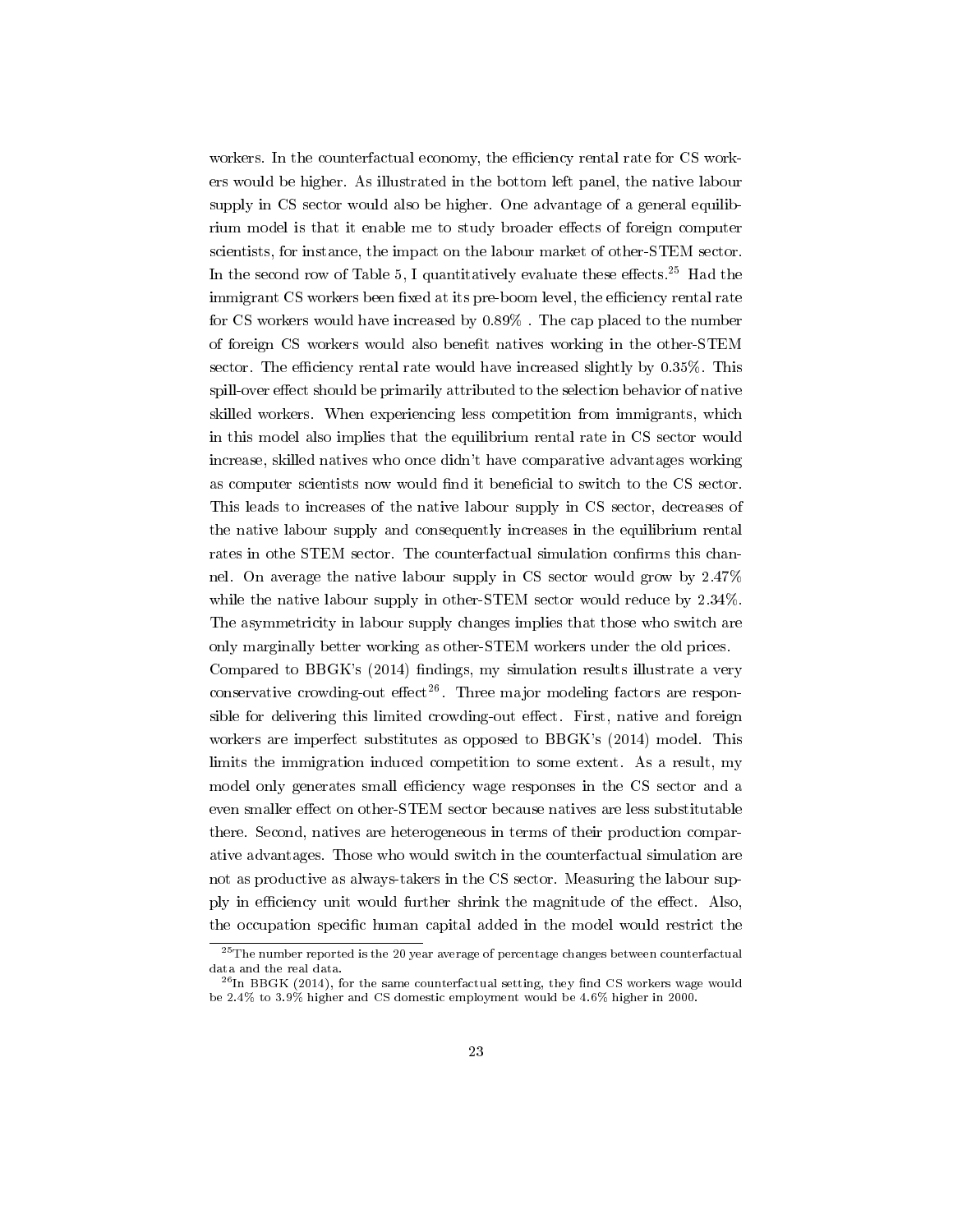occupation mobility further.

In the first row of Table 5, results of another counterfactual simulation are presented. In the second counterfactual exercise, both foreign computer scientists and other-STEM workers are restricted to their 1994 levels. Rental rates for both sectors would increase, but the incremental magnitudes would be smaller compared to the first counterfactual. The reason is the that the equilibrium rental rate in the other-STEM sector has the following expression which is an increasing function of immigration labour supply, given the estimates  $\rho = 0.4914$ and  $\psi = 0.5384$ .

$$
\Pi_{ncs} = A\psi(1-\alpha)[\alpha M_{ncs}^{\rho} + (1-\alpha)N_{ncs}^{\rho}]^{\frac{\psi}{\rho}-1}N^{\rho-1}
$$

Since  $\frac{\psi}{\rho} - 1 > 0$ , the marginal product of skilled native in the other-STEM sector actually decreases when the foreign labour is restricted to a lower level. When experiencing wage drops in their current occupation and observing wage growth in other sector, more native other-STEM workers move towards CS sector. Because of the drop in natives' marginal product, the second counterfactual economy experiences large quantity changes (3.39% increase in CS and 2.55% decrease in other-STEM sector ) which in turn weaken the positive market conditions brought by limiting the number of foreign CS workers that can be hired. The efficiency rental rates only increase by  $0.78\%$  and  $0.31\%$  respectively.

The different quantitative results from the previous counterfactual exercises demonstrated the importance of a general equilibrium model when assessing the impacts of skilled immigrants. The interaction among sectors will have influential effects on natives occupational and educational choices.

# 7 Conclusion

In this paper, I develop and estimate a dynamic structural model of natives' occupational decisions. The structural estimation framework that I have developed fully imposes the restrictions of the optimization theory and permits an investigation of whether such a theoretically restricted model can succeed in quantitatively fitting the observed employment and wage patterns. Moreover, the general equilibrium studied in the model enables me to understand impacts of high skilled immigrants in the U.S. labour market in a more comprehensive manner. Focusing on the recent two decades, I develop a model to answer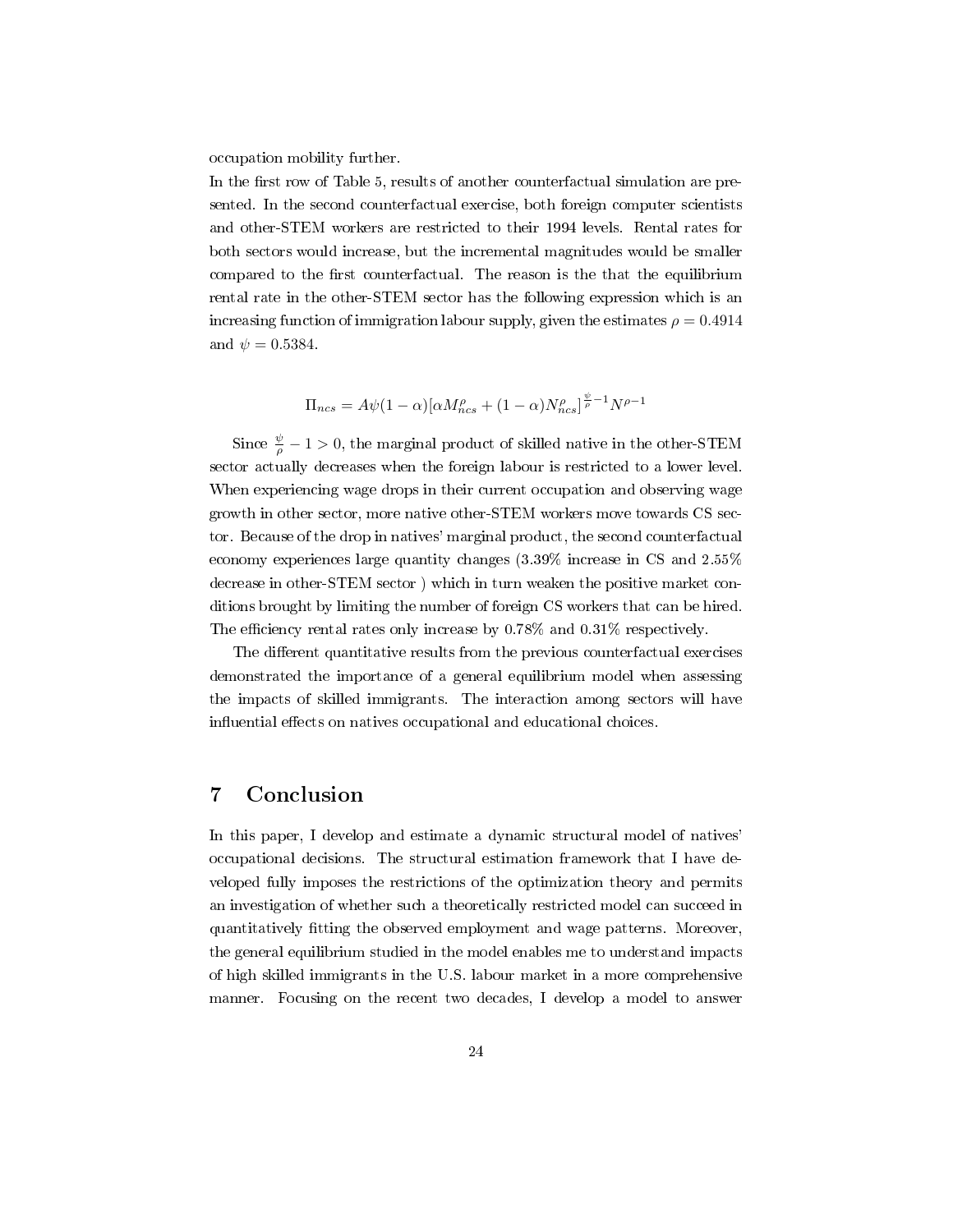the counterfactual question: what would have happened to the employment of U.S. high skilled residents, and to efficiency wages in both CS and other-STEM sector had the number of foreign workers been restricted to its level prior to the first technology boom? The simulation results suggest a very conservative crowding-out effect.

My simulation results differ from previous literature. This suggests that the unobservable heterogeneity in sector specific endowments and production differentials are important factors to be considered in the debate over the impacts of high-skilled immigration. When describing the heterogeneity by a bivariate normal distribution following the classic Roy specification, my model gets an estimate of correlation coefficient equal to -0.18. As a result, natives positively select into two sectors. Those who switch occupations are not severely hurt since now with the new market equilibrium prices they are better off by not working as computer scientists. For the economy as a whole, the total negative impact is mitigated through the selection of production heterogeneity.

Skilled immigrants and natives are, in general, imperfect substitutes. My estimates suggest that the elasticities of substitution vary across occupations. In the CS sector, these two types of labour are closer substitutes than that of the other-STEM sector with an elasticity equal approximately to 5.7. Representative firms distinguish the native labour from the immigrant labour. This will effectively restrict the magnitude of the possible negative impact induced by increasing number of skilled immigrants.

Had the foreign labour supply in CS sector been fixed at its 1994 level, the efficiency CS rental rate would have increased mildly by  $0.89\%$ , and the native labour supply would have been higher by  $2.47\%$ . Moreover, the efficiency rental rate in other-STEM sector would have increased as well, even though by lesser magnitude (0.35%). Meanwhile, we would observe a reduction in native labour supply in other-STEM sector predicted by natives' responses to price changes. Human capital is modeled to be occupation specific in my model. This generates a declining age profile of the occupation switch probability. One implication is that younger native workers are more sensitive to price changes and thus more sensitive in terms of the occupation switch to immigrant inflows than older cohorts. I find empirical evidence to support this argument.

My paper should be viewed as the a step towards modeling the comprehensive impact of foreign STEM workers in the U.S. skilled labour market. In the model, I incorporate features that were ignored in the earlier model developed by BBGK  $(2014)$ . Specifically, occupation specific human capital evolves endogenously in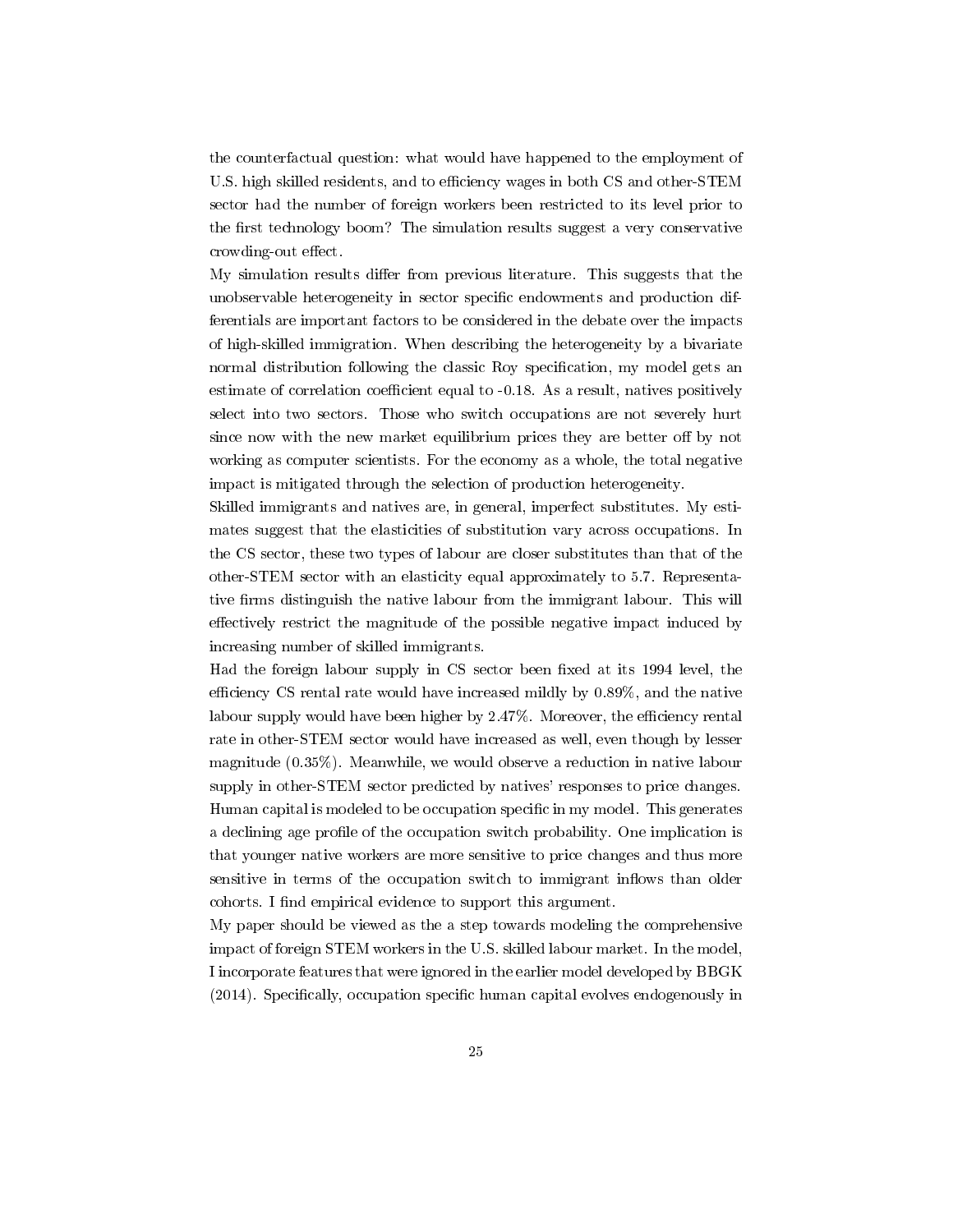a stochastic fashion; natives are different among themselves in terms of sector specific endowments; natives and immigrants are allowed to be different from the production perspective. All of the above mentioned are obviously important in the context of understanding the impacts of skilled immigrants. This model can be further generalized to include natives' choices between STEM and non-STEM occupations.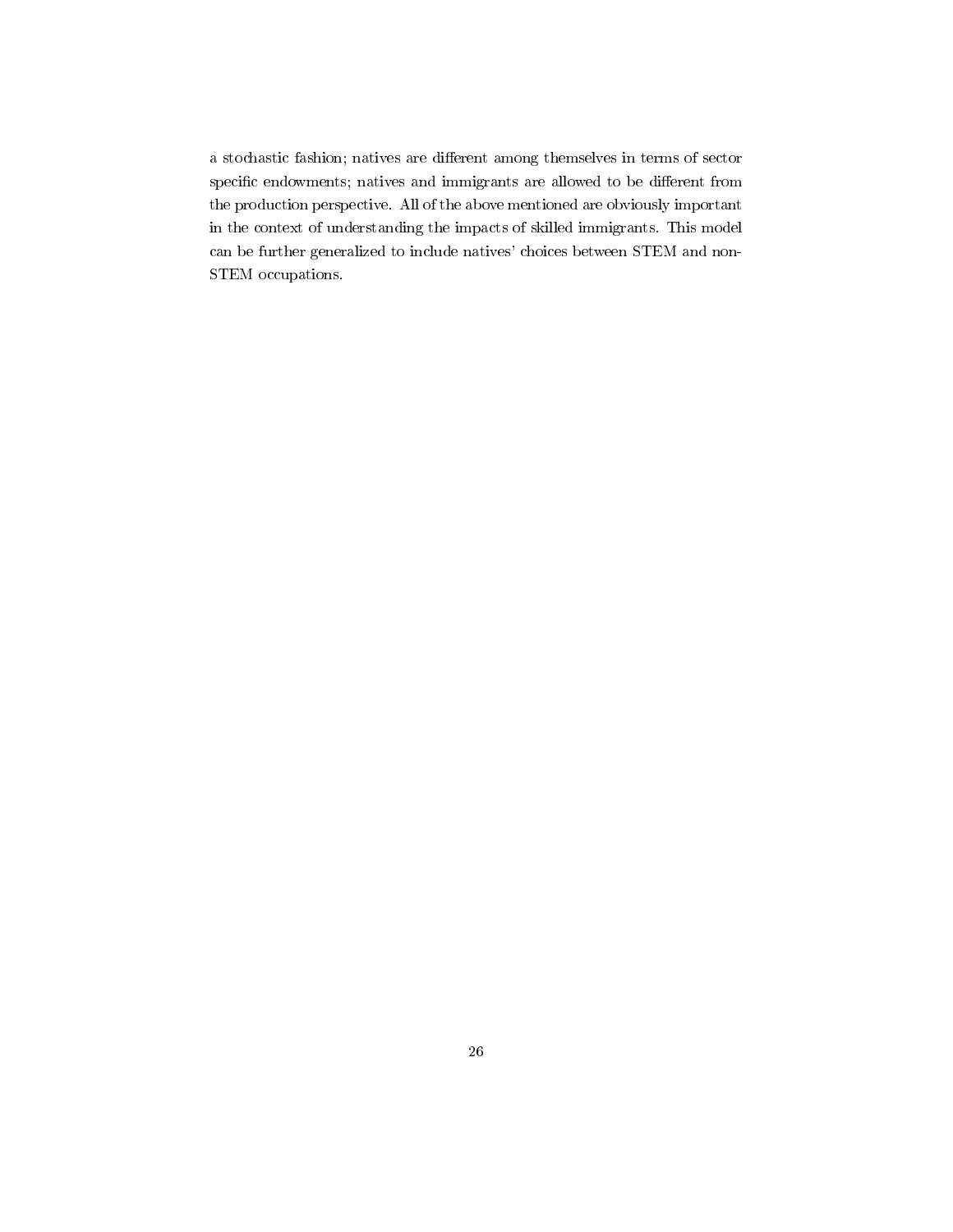# References

- [1] V. Aguirregabiria and P. Mira. Dynamic discrete choice structural models: A survey. Journal of Econometrics,  $156(1)$ : 38-67, 2010.
- [2] J. G. Altonji and D. Card. The effects of immigration on the labor market outcomes of less-skilled natives. In Immigration, trade and the labor market, pages 201234. University of Chicago Press, 1991.
- [3] G. J. Borjas. Immigrants, minorities, and labor market competition. Industrial  $\mathcal C$  Labor Relations Review, 40(3):382-392, 1987.
- [4] G. J. Borjas. The labor market impact of high-skill immigration. Technical report, National Bureau of Economic Research, 2005.
- [5] G. J. Borjas and K. B. Doran. The collapse of the soviet union and the productivity of american mathematicians. Technical report, National Bureau of Economic Research, 2012.
- [6] G. J. Borjas, R. B. Freeman, L. F. Katz, J. DiNardo, and J. M. Abowd. How much do immigration and trade affect labor market outcomes? *Brookings* papers on economic activity, pages 1-90, 1997.
- [7] J. Bound, B. Braga, J. Golden, and G. Khanna. Recruitment of foreigners in the market for computer scientists in the us. Journal of Labor Economics, 2013.
- [8] A. J. Bowlus and C. Robinson. Human capital prices, productivity, and growth. The American Economic Review,  $102(7)$ :3483-3515, 2012.
- [9] D. Card. Immigrant inflows, native qutflows, and the local labor market impacts of higher immigration. Journal of Labor Economics,  $19(1):22-64$ , 2001.
- [10] D. Card. Immigration and inequality. Technical report, National Bureau of Economic Research, 2009.
- [11] J. Eberhard. Immigration, human capital and the welfare of natives. 2012.
- [12] R. Edwards and F. Lange. The us labor market in 2030: A scenario based on current trends in supply and demand. 2013.
- [13] C. Ferrall. Solving finite mixture models: Efficient computation in economics under serial and parallel execution. Computational Economics, 25(4):343379, 2005.
- [14] R. B. Freeman. Does globalization of the scientific/engineering workforce threaten us economic leadership? In Innovation Policy and the Economy, Volume 6, pages  $123-158$ . The MIT Press, 2006.
- [15] C. Gourieroux, A. Monfort, and E. Renault. Indirect inference. Journal of applied econometrics,  $8(S1)$ : S85-S118, 1993.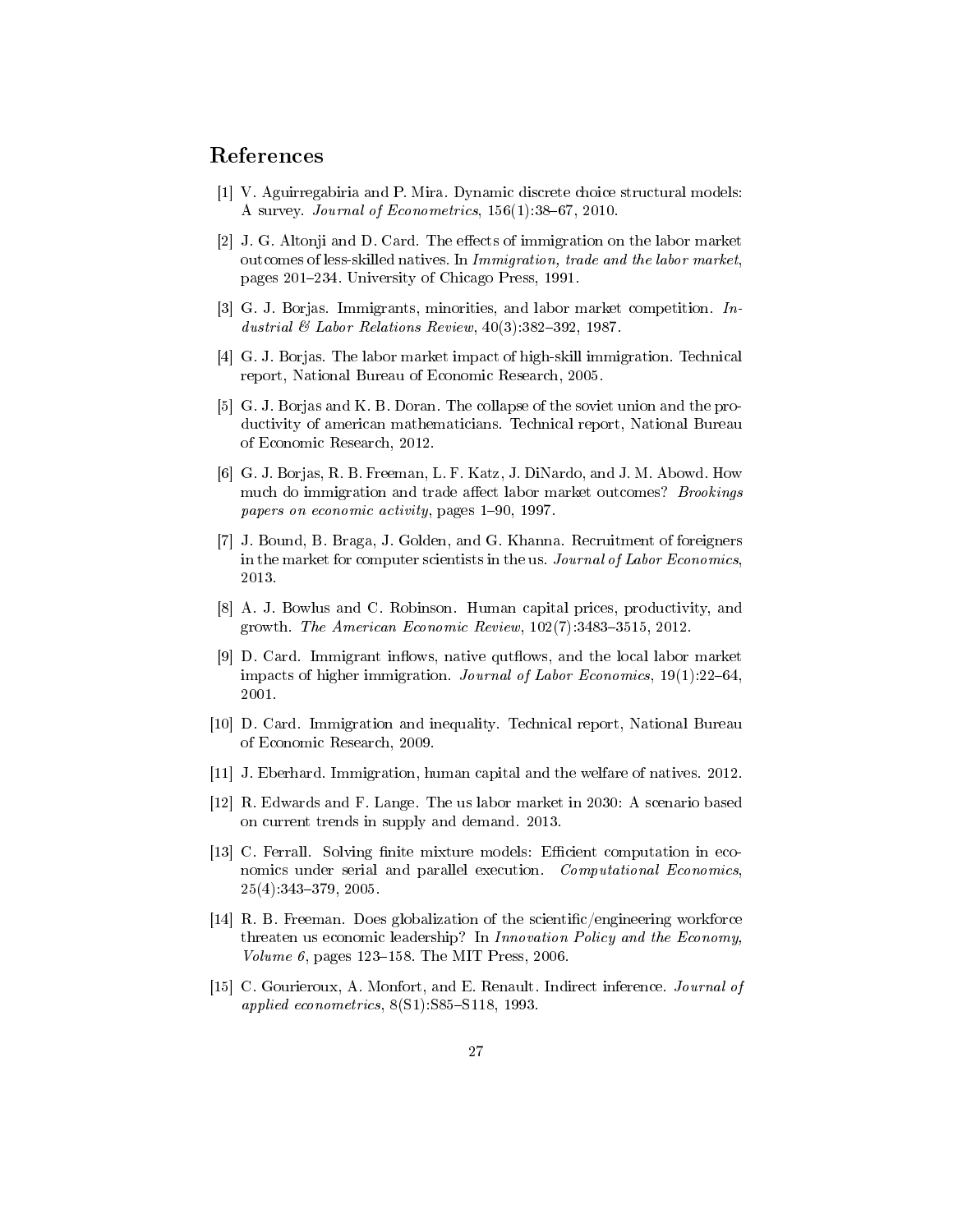- [16] J. J. Heckman and B. E. Honore. The empirical content of the roy model. Econometrica: Journal of the Econometric Society, pages 1121–1149, 1990.
- [17] J. Hunt. Which immigrants are most innovative and entrepreneurial? distinctions by entry visa. Journal of Labor Economics,  $29(3)$ :417-457, 2011.
- [18] J. Hunt. Does the united states admit the best and brightest computer and engineering workers. Technical report, Rutgers University working paper, 2012.
- [19] J. Hunt and M. Gauthier-Loiselle. How much does immigration boost innovation. American economic journal. Macroeconomics,  $2(2):31-56$ , 2010.
- [20] H. Jeong, Y. Kim, and I. Manovskii. The price of experience. American  $Economic Review, 105(2):784-815, 2015.$
- [21] L. B. Kahn. The long-term labor market consequences of graduating from college in a bad economy. Labour Economics,  $17(2)$ : 303-316, 2010.
- [22] L. Karabarbounis and B. Neiman. The global decline of the labor share. Technical report, National Bureau of Economic Research, 2013.
- [23] M. P. Keane and K. I. Wolpin. The solution and estimation of discrete choice dynamic programming models by simulation and interpolation: Monte carlo evidence. The Review of Economics and Statistics, pages 648– 672, 1994.
- [24] M. P. Keane and K. I. Wolpin. The career decisions of young men. *Journal* of political Economy,  $105(3)$ : 473-522, 1997.
- [25] W. R. Kerr. Us high-skilled immigration, innovation, and entrepreneurship: empirical approaches and evidence. Technical report, National Bureau of Economic Research, 2013.
- [26] W. R. Kerr and W. F. Lincoln. The supply side of innovation: H-1b visa reforms and us ethnic invention. Technical report, National Bureau of Economic Research, 2010.
- [27] P. Krugman. A model of innovation, technology transfer, and the world distribution of income. the Journal of political economy, pages  $253-266$ . 1979.
- [28] J. Larrimore, R. V. Burkhauser, S. Feng, and L. Zayatz. Consistent cell means for topcoded incomes in the public use march cps (1976–2007).  $Jour$ nal of Economic and Social Measurement,  $33(2):89-128$ ,  $2008$ .
- [29] D. Lee and K. I. Wolpin. Intersectoral labor mobility and the growth of the service sector. *Econometrica*,  $74(1):1-46$ , 2006.
- [30] T. Lemieux. Increasing residual wage inequality: Composition effects, noisy data, or rising demand for skill? The American Economic Review, pages 461498, 2006.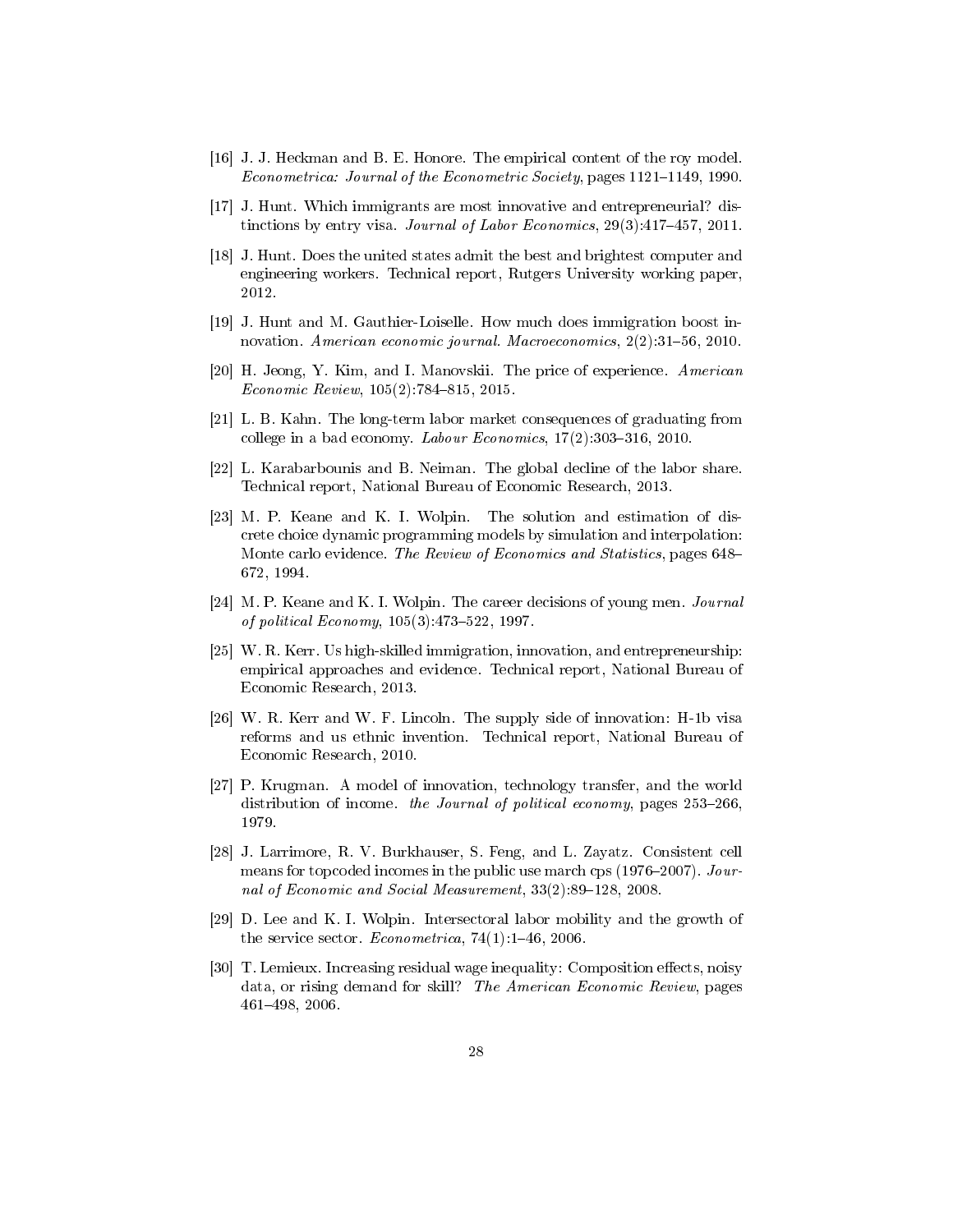- [31] D. Lkhagvasuren. Education, mobility and the college wage premium.  $European Economic Review, 67:159-173, 2014.$
- [32] D. McFadden. A method of simulated moments for estimation of discrete response models without numerical integration. Econometrica: Journal of the Econometric Society, pages  $995-1026$ , 1989.
- [33] P. Moser, A. Voena, and F. Waldinger. German jewish émigrés and us invention. The American Economic Review,  $104(10)$ :3222-3255, 2014.
- [34] G. Peri, K. Shih, and C. Sparber. Stem workers, h1b visas and productivity in us cities. London: Norface Migration, 2013.
- [35] G. Peri and C. Sparber. Highly educated immigrants and native occupational choice. Industrial Relations: a journal of economy and society, 50(3):385411, 2011.
- [36] J. Rust. Structural estimation of markov decision processes. Handbook of  $econometrics, 4(4).3081-3143, 1994.$
- [37] J. Rust. Estimation of dynamic structural models, problems and prospects: discrete decision processes. In Advances in econometrics: Sixth world congress, volume 2, pages 119-170. Cambridge Univ Pr, 1996.
- [38] K. E. Train. Discrete choice methods with simulation. Cambridge university press, 2009.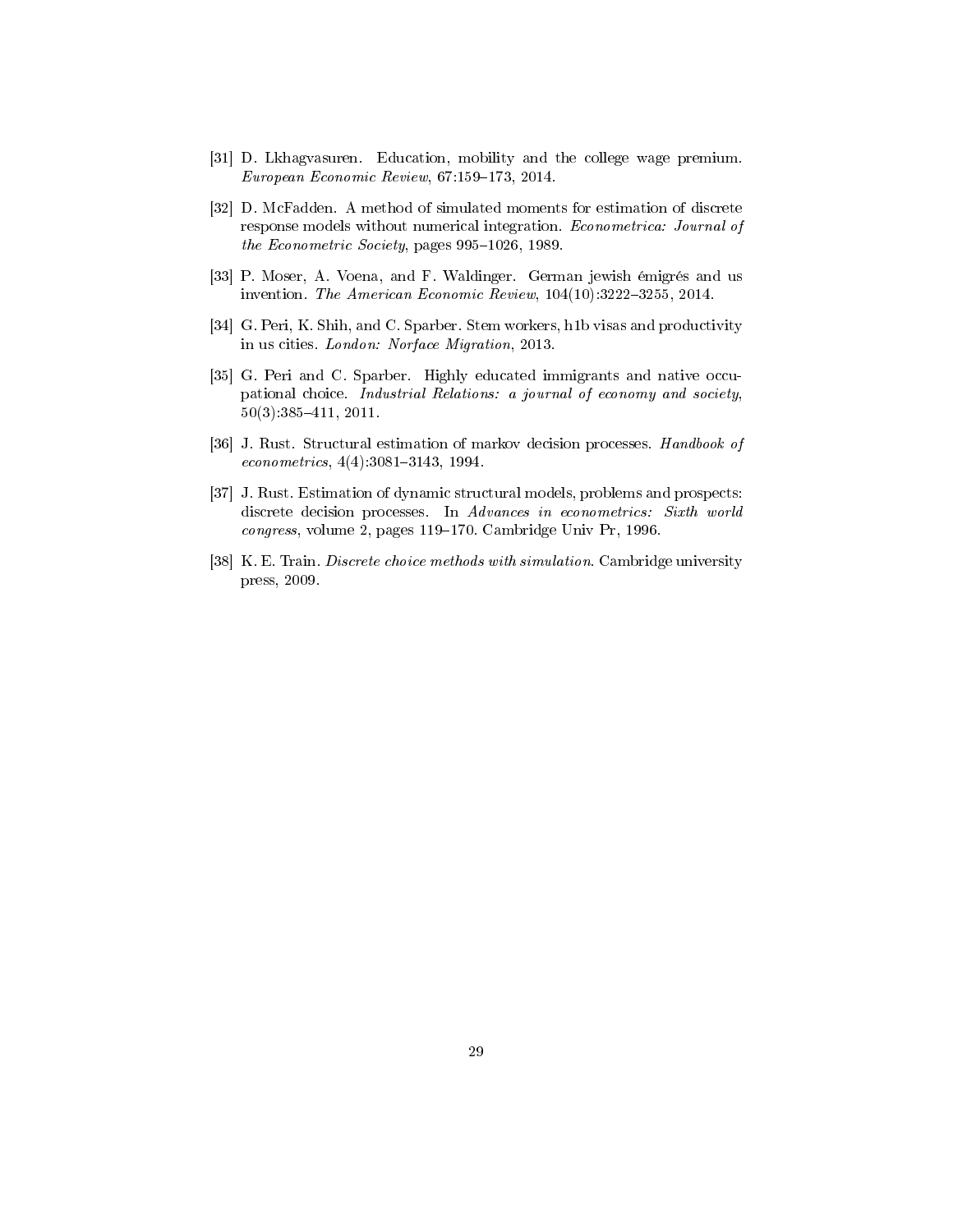# Appendix A



Figure 1: CS Industry



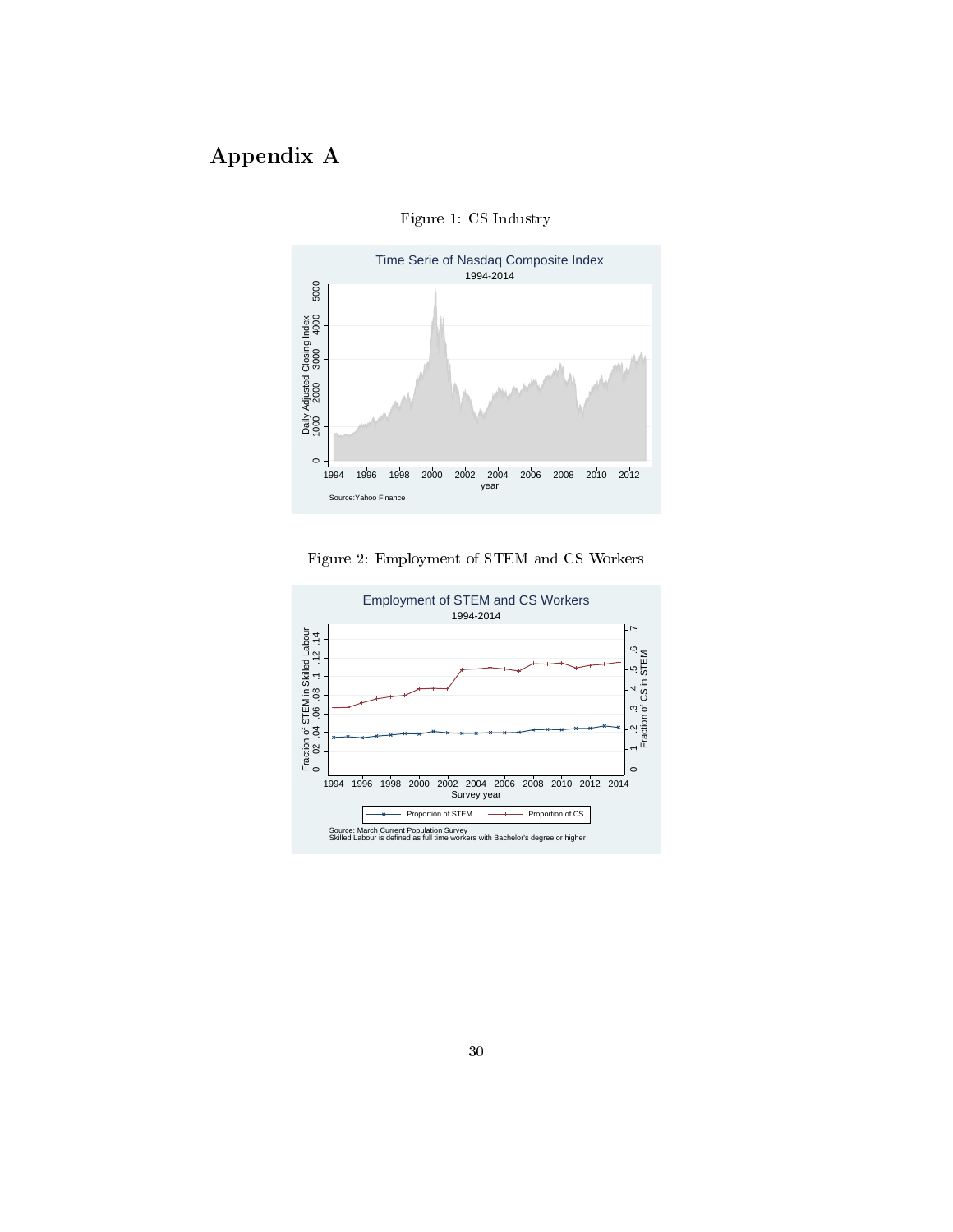

Figure 3: H-1B Petition Cap and Probability of Approval

Figure 4: Occupations of H1B Worker Beneficiaries in 2010

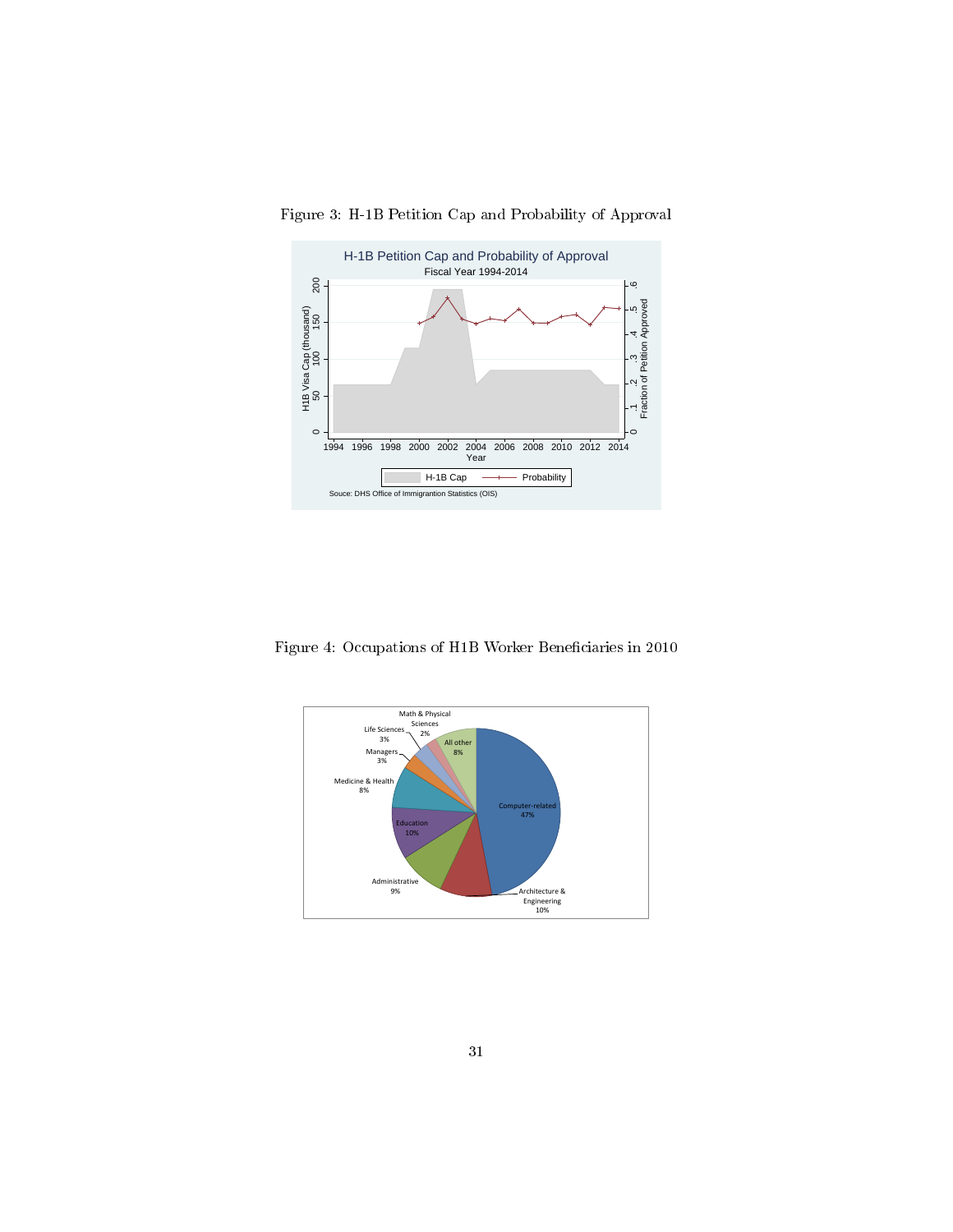

Figure 5: Fraction of Immigrants

Figure 6: Log Income Age Profile Fit for CS

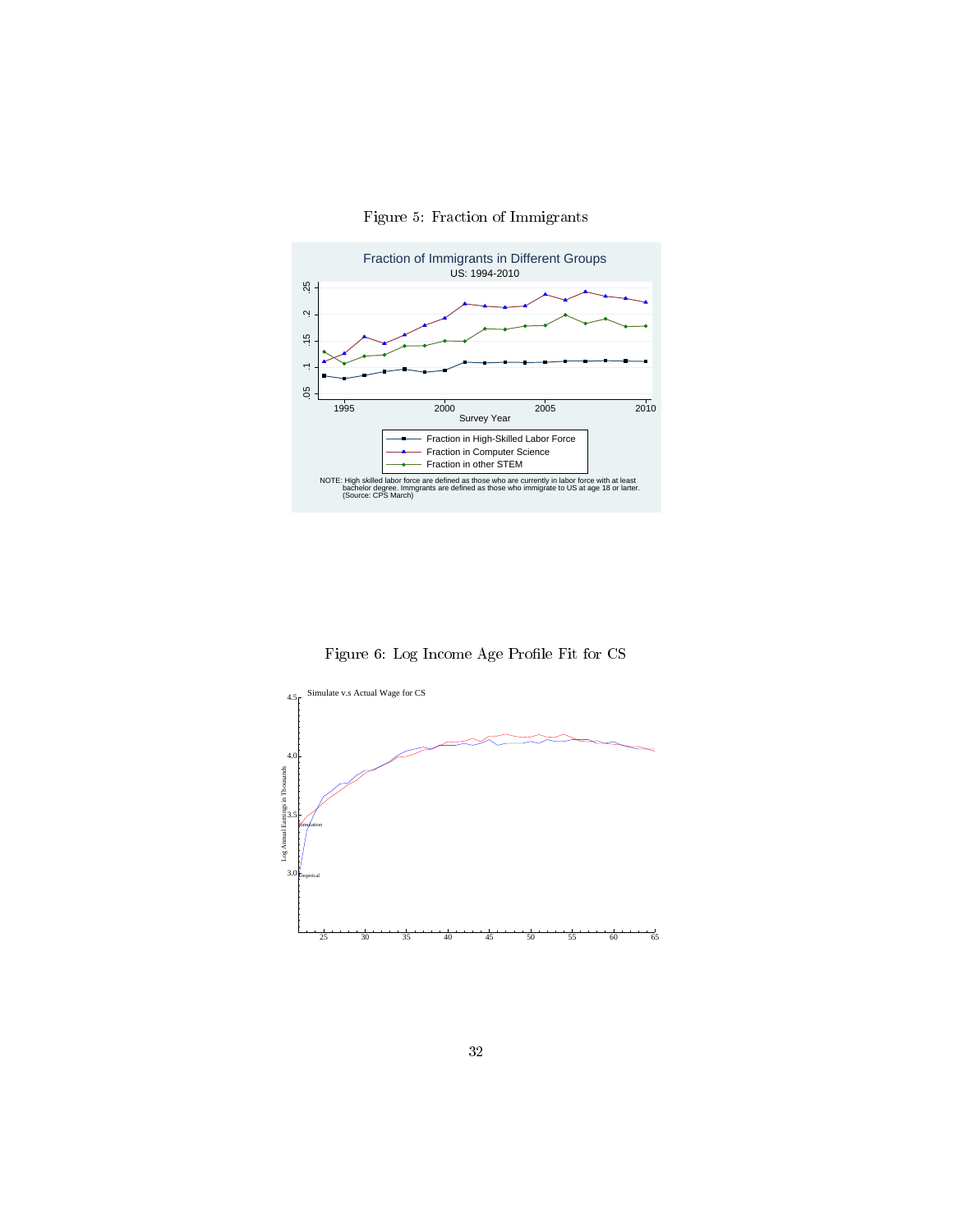Figure 7: Log Income Age Profile Fit for Other-STEM



Figure 8: Second Moment Age Profile Fit for CS  $\,$ 

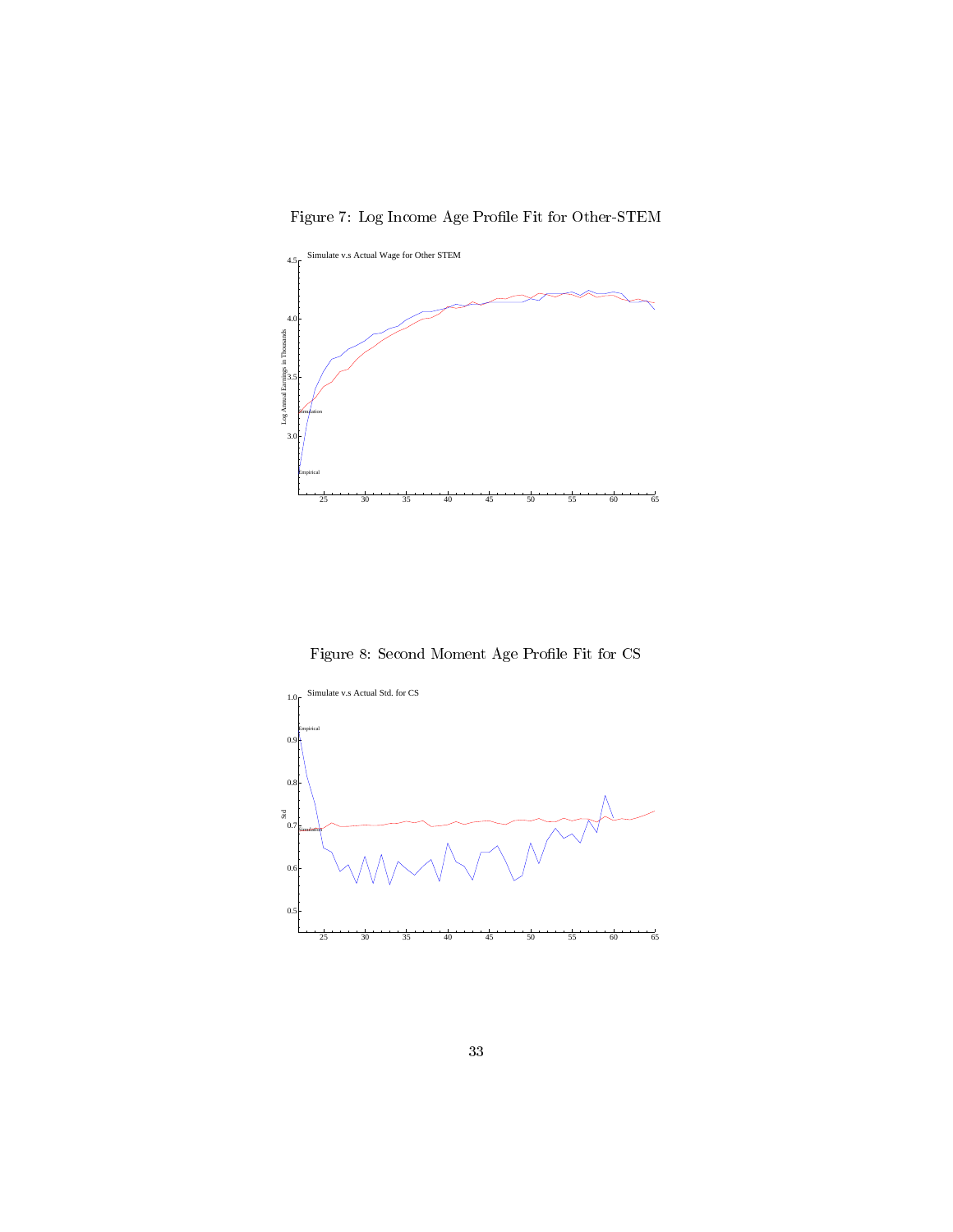Figure 9: Second Moment Age Profile Fit for other-STEM



Figure 10: Choice Probability Age Profile Fit

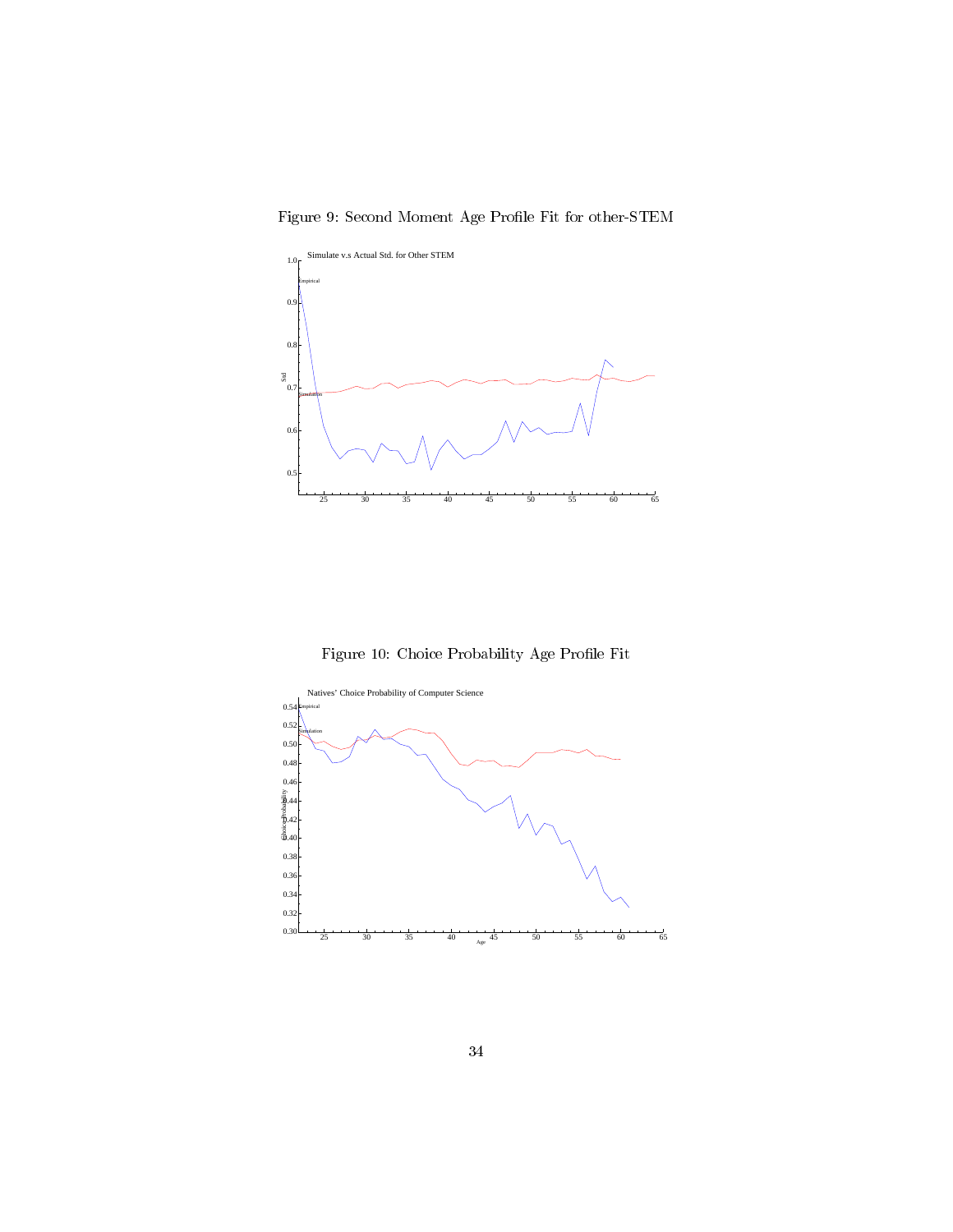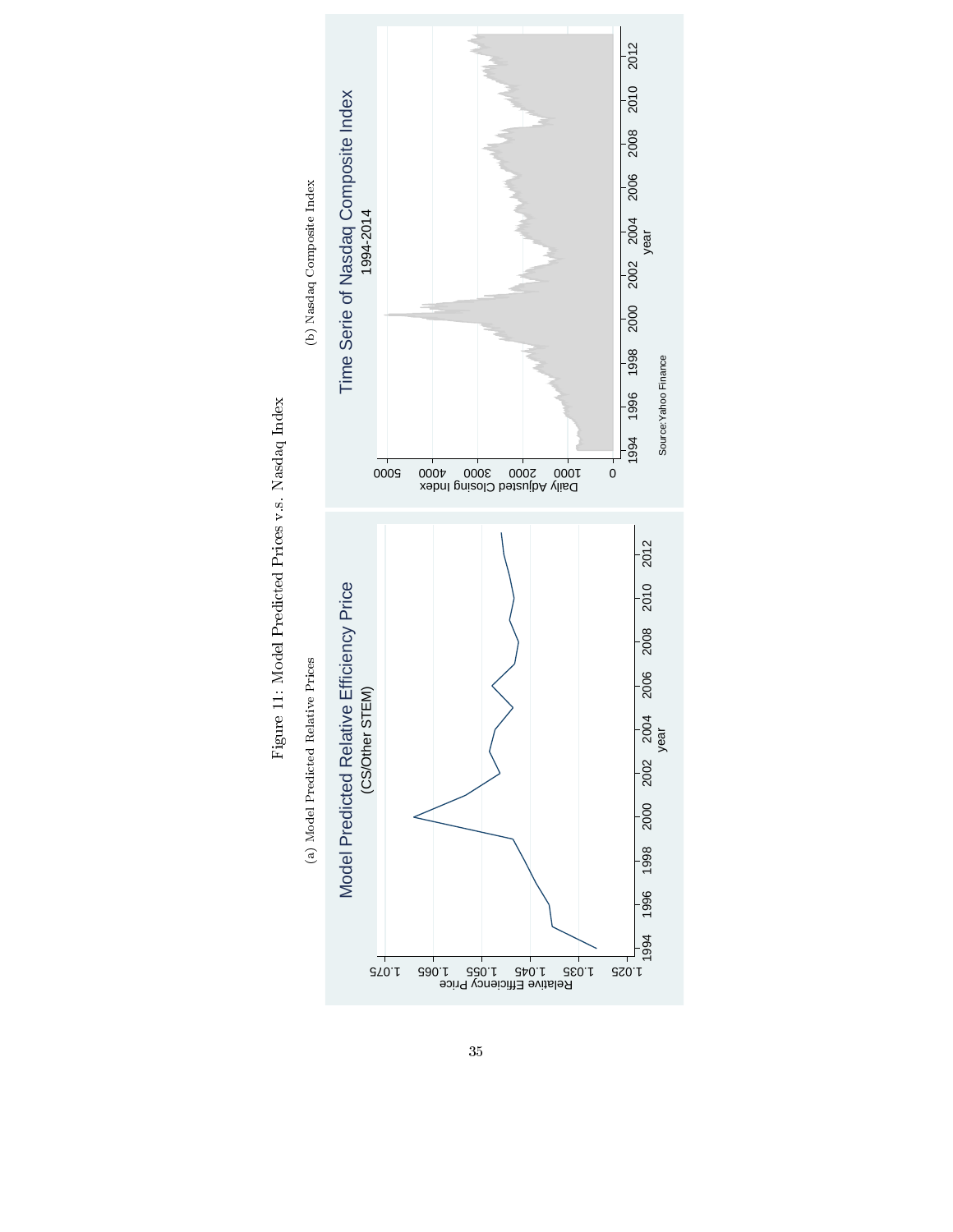

Figure 12: Response of New Entrants





Figure 14: Cohort Response

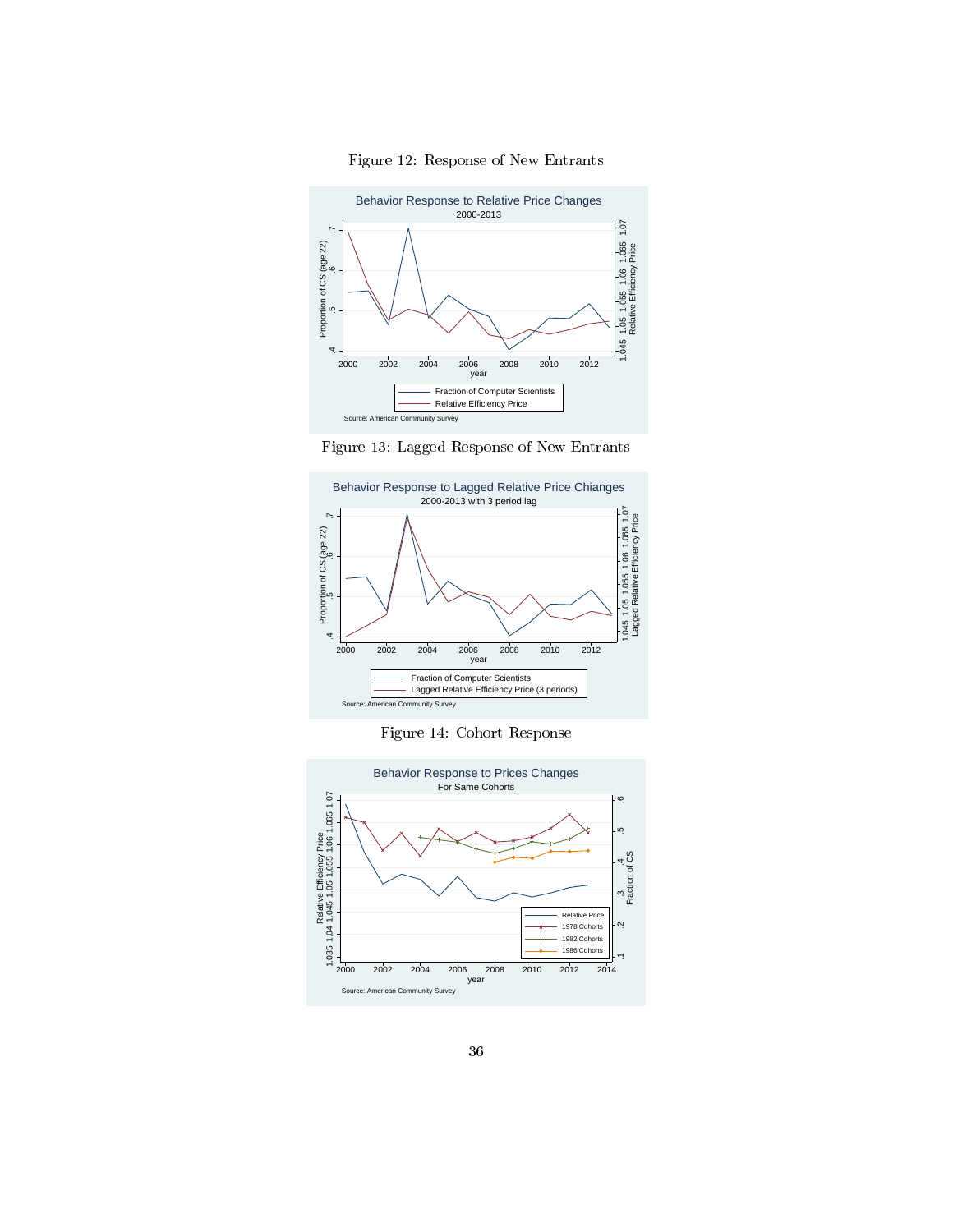

Figure 15: Fixed Foreign Computer Scientists at 1994 Level Figure 15: Fixed Foreign Computer Scientists at 1994 Level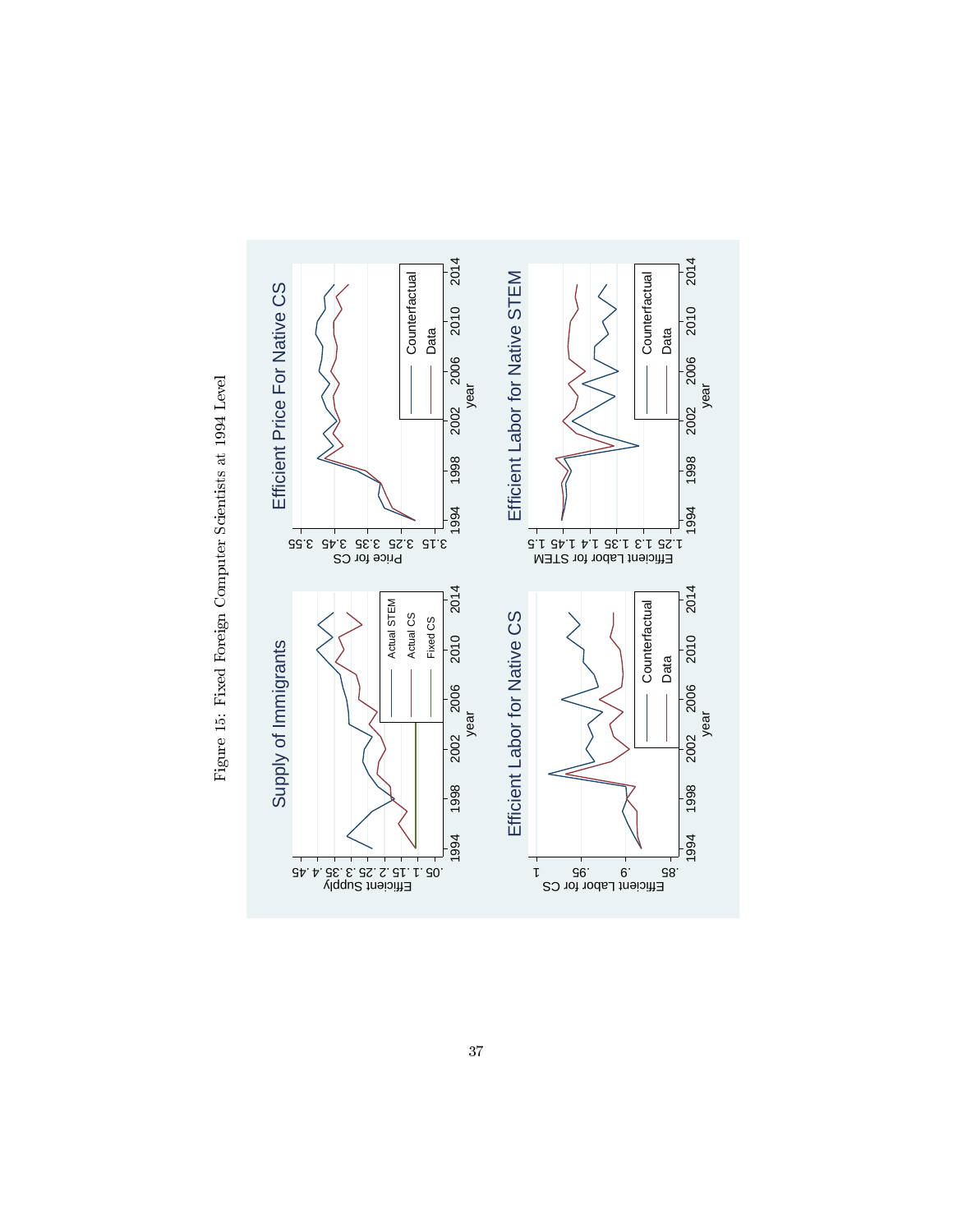| Age |                         | Total STEM |     | CS  | Age    |                         | Total STEM |             | CS  |
|-----|-------------------------|------------|-----|-----|--------|-------------------------|------------|-------------|-----|
|     | min                     | max        | min | max |        | min                     | max        | min         | max |
|     |                         |            |     |     |        |                         |            |             |     |
| 22  | $\overline{\mathbf{4}}$ | 27         | 11  | 33  | 44     | 14                      | 66         | 51          | 140 |
| 23  | 8                       | 27         | 21  | 55  | 45     | 13                      | 73         | 53          | 119 |
| 24  | 9                       | 37         | 23  | 73  | 46     | 13                      | 65         | 41          | 120 |
| 25  | 10                      | 43         | 39  | 79  | 47     | 11                      | 68         | 42          | 116 |
| 26  | 10                      | 47         | 39  | 93  | 48     | 12                      | 68         | 40          | 120 |
| 27  | 18                      | 57         | 47  | 105 | 49     | 7                       | 62         | 32          | 117 |
| 28  | 13                      | 50         | 42  | 98  | 50     | $\overline{5}$          | 50         | 16          | 103 |
| 29  | 19                      | $52\,$     | 51  | 104 | 51     | $\bf 5$                 | 46         | $\sqrt{22}$ | 101 |
| 30  | 23                      | 62         | 54  | 108 | $52\,$ | 7                       | 48         | 28          | 104 |
| 31  | 25                      | 61         | 62  | 124 | 53     | 6                       | 49         | 19          | 86  |
| 32  | 27                      | 68         | 57  | 130 | 54     | $\overline{4}$          | 39         | 21          | 93  |
| 33  | 16                      | 60         | 41  | 108 | 55     | $\overline{\mathbf{4}}$ | 46         | 18          | 83  |
| 34  | 19                      | 72         | 50  | 122 | 56     | 3                       | 34         | 20          | 78  |
| 35  | 17                      | 72         | 65  | 121 | 57     | 0                       | 32         | 17          | 64  |
| 36  | $\sqrt{24}$             | 64         | 60  | 109 | 58     | 3                       | 30         | 14          | 63  |
| 37  | 14                      | 59         | 46  | 127 | 59     | 1                       | 21         | 13          | 58  |
| 38  | 16                      | 71         | 55  | 137 | 60     | $\theta$                | 24         | 9           | 44  |
| 39  | 20                      | 62         | 56  | 122 | 61     | $\mathbf{1}$            | 21         | 5           | 51  |
| 40  | 18                      | 70         | 53  | 140 | 62     | $\mathbf{1}$            | 14         | $\bf 5$     | 40  |
| 41  | 15                      | $73\,$     | 56  | 130 | 63     | $\theta$                | 13         | $\bf 5$     | 30  |
| 42  | 13                      | 60         | 58  | 120 | 64     | 0                       | 8          | 3           | 19  |
| 43  | 13                      | 79         | 46  | 140 | 65     | $\theta$                | 12         | 4           | 22  |

Table 1: Sample Size of Income Age Profile  $(1994-2013)$ 

 $^{\rm 1}$  For each age group, there are 20 samples for 1994-2013.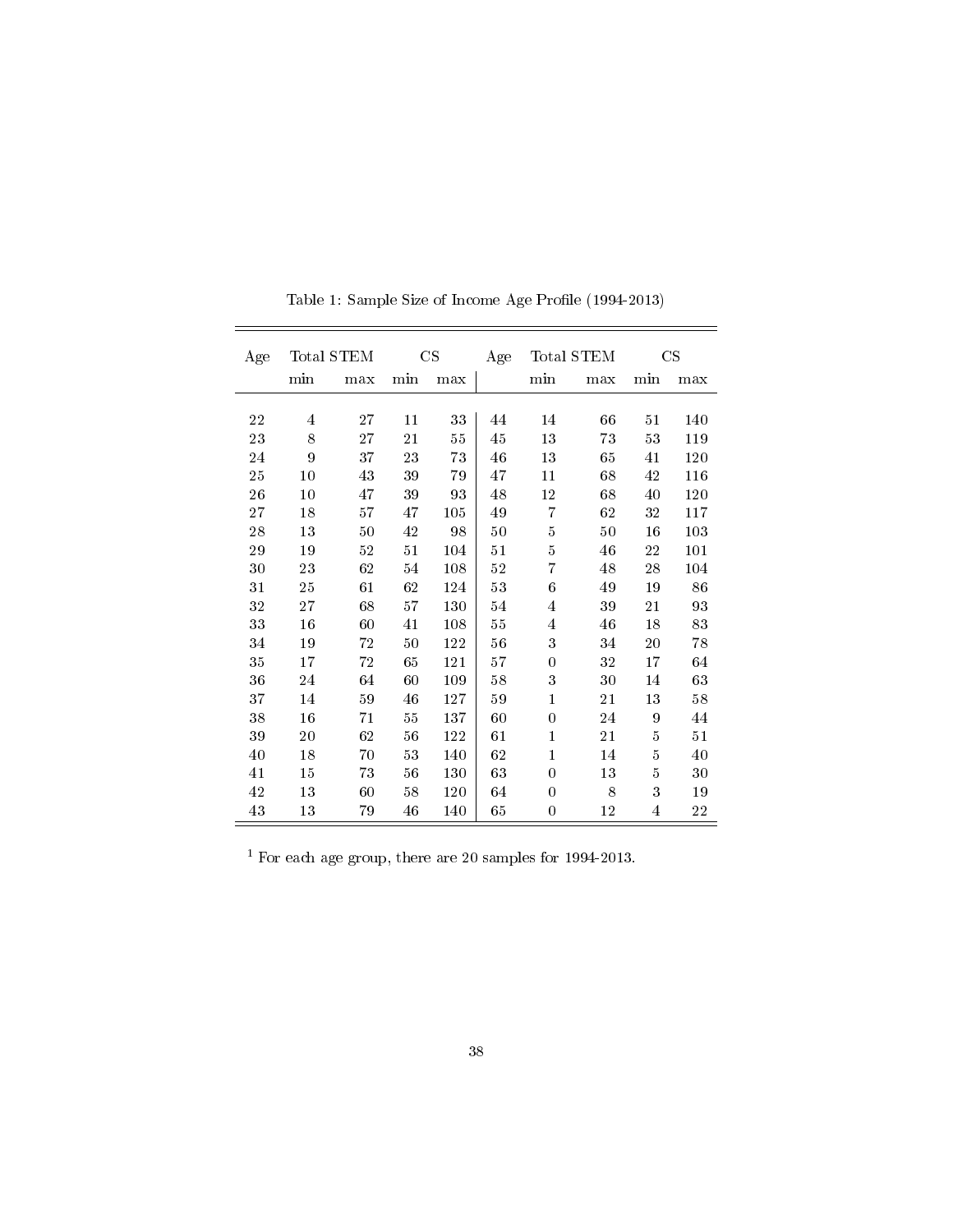| Coeff                | Computer Science |          |                   | Other-STEM |  |
|----------------------|------------------|----------|-------------------|------------|--|
|                      | val.             | std. err | val.              | std. err   |  |
|                      |                  |          |                   |            |  |
| CS Exp.              | 0.1038           | (0.0048) | 0.0465            | (0.0036)   |  |
| other-STEM Exp.      | 0.0428           | (0.0034) | 0.1238            | (0.0023)   |  |
| Total $Exp2 / 100$   | $-0.1701$        | (0.0083) | $-0.1749$         | (0.0064)   |  |
| Random Accumulation  | 0.0459           | (0.0035) | 0.0424            | (0.0033)   |  |
|                      |                  |          | Covariance Matrix |            |  |
|                      |                  |          |                   |            |  |
| unobs. Heterogeneity | 0.0818           | (0.0026) |                   |            |  |
|                      | $-0.0159$        | (0.0013) | 0.0918            | (0.0041)   |  |
|                      |                  |          |                   |            |  |
| Taste Shock          | 0.08976          | (0.0593) |                   |            |  |

Table 2: Estimates of Human Capital Profile (Asymptotic Variance)

÷

 $=$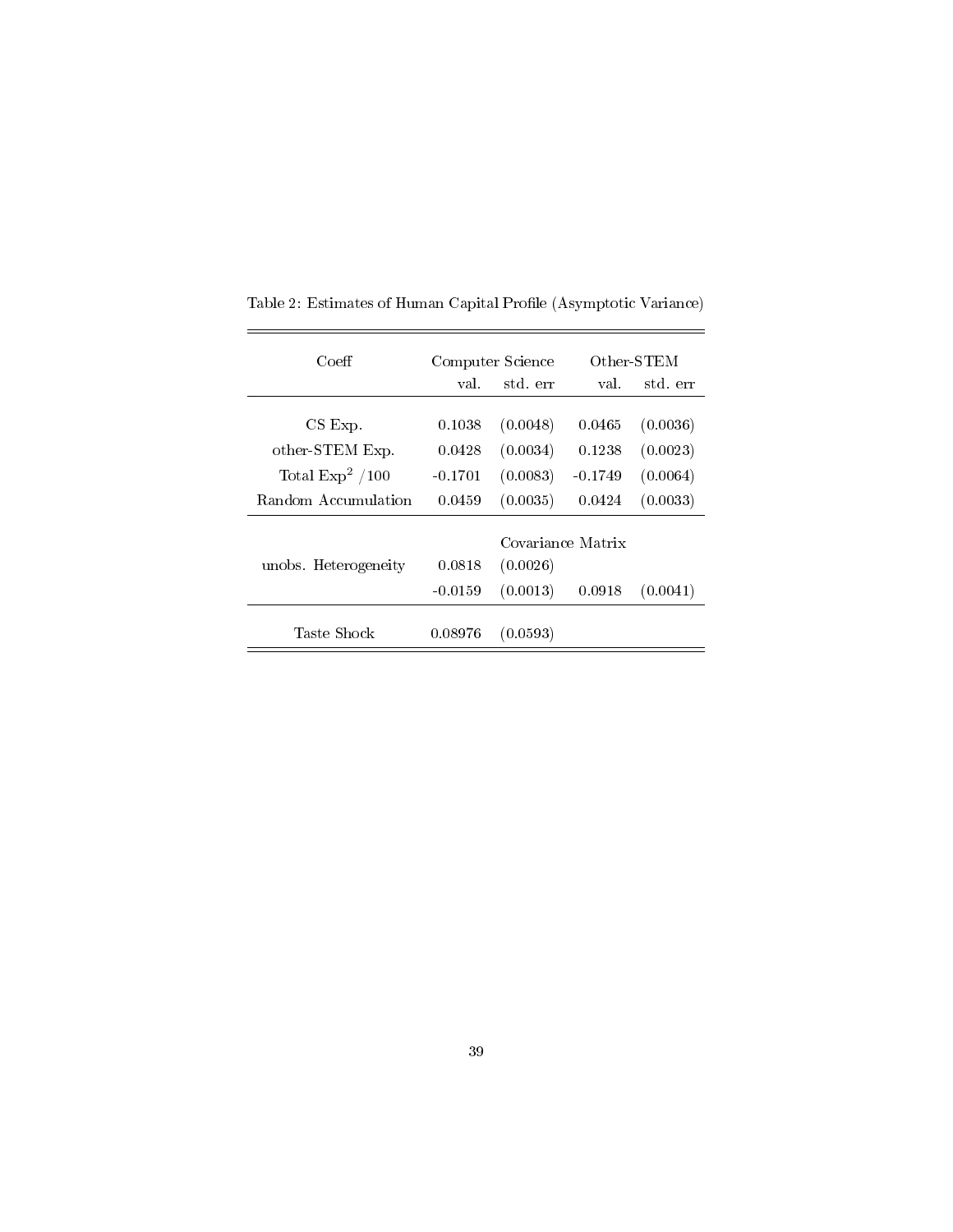| Coeff              | Computer Science<br>val.                                                            | $other-STEM$<br>val. |  |
|--------------------|-------------------------------------------------------------------------------------|----------------------|--|
| Share              | 0.4944                                                                              | 0.4228               |  |
| Rho                | 0.8255                                                                              | 0.4914               |  |
| Return to Scale    | 0.5363                                                                              | 0.5384               |  |
| $\frac{1}{1-\rho}$ | Implied Substitution Elasticity<br>(Immigrants vs U.S. Workers)<br>5.7322<br>1.9663 |                      |  |
|                    | Industry $AR(1)$ TFP Process                                                        |                      |  |
| Ž.                 | 8.4101                                                                              | 7.1781               |  |
| $AR$ coef.         | 0.5725                                                                              | 0.7148               |  |
| $\sigma$           | 0.0141                                                                              | 0.0144               |  |

Table 3: Estimates of Industry Production Function

 $=$ 

 $=$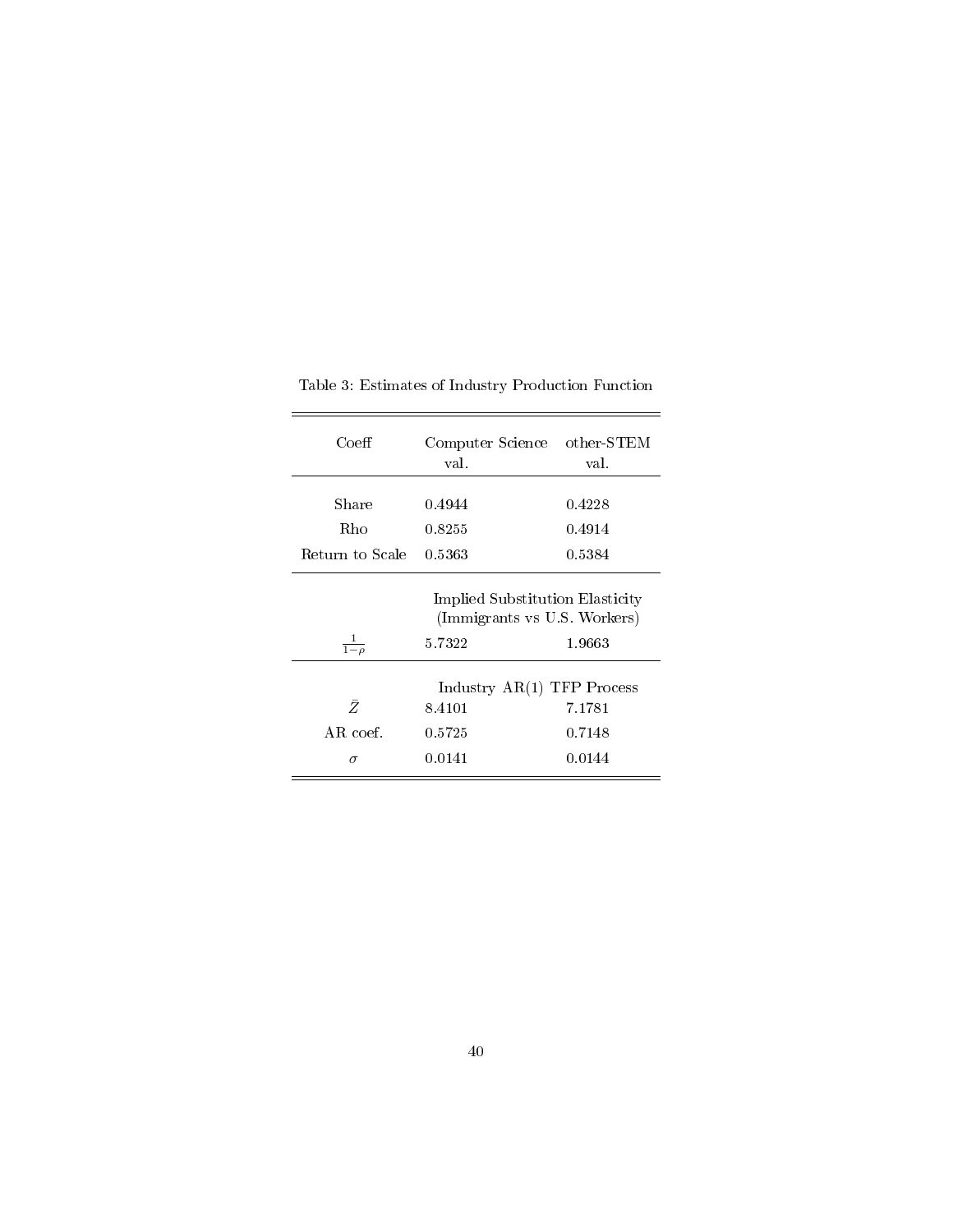| Panel.A                  |        |                  |              |  |  |
|--------------------------|--------|------------------|--------------|--|--|
| Return to Scale $(\psi)$ |        | Computer Science | $other-STEM$ |  |  |
|                          | $\rho$ | 0.7782           | 0.5117       |  |  |
| 1.00                     | share  | 0.5230           | 0.3395       |  |  |
|                          | $\rho$ | 0.6584           | 0.5046       |  |  |
| 0.875                    | share  | 0.4803           | 0.4210       |  |  |
|                          | $\rho$ | 0.5638           | 0.4920       |  |  |
| 0.750                    | share  | 0.4909           | 0.5463       |  |  |
|                          | $\rho$ | 0.4615           | 0.4780       |  |  |
| 0.625                    | share  | 0.4926           | 0.7809       |  |  |
|                          |        |                  |              |  |  |
|                          |        | Panel B          |              |  |  |
| Elasticity $(\rho)$      |        | Computer Science | other-STEM   |  |  |
|                          | $\psi$ | 0.9981           | 0.4059       |  |  |
| 1.00                     | share  | 0.4919           | 0.0038       |  |  |

Table 4: Production Parameters

Table 5: Fixed Immigrant Labour Supplies at Their 1994 Level

|                                     | $\Delta \pi_{cs}$ $\Delta \pi_{ncs}$ $\Delta_{CS}^N$ |                                      |
|-------------------------------------|------------------------------------------------------|--------------------------------------|
| $M_{cs}$ Fixed & $M_{ncs}$ Fixed    |                                                      | $0.78\%$ $0.31\%$ $3.39\%$ $-2.55\%$ |
| $M_{cs}$ Fixed & $M_{ncs}$ Old Path |                                                      | $0.89\%$ $0.35\%$ $2.47\%$ $-2.34\%$ |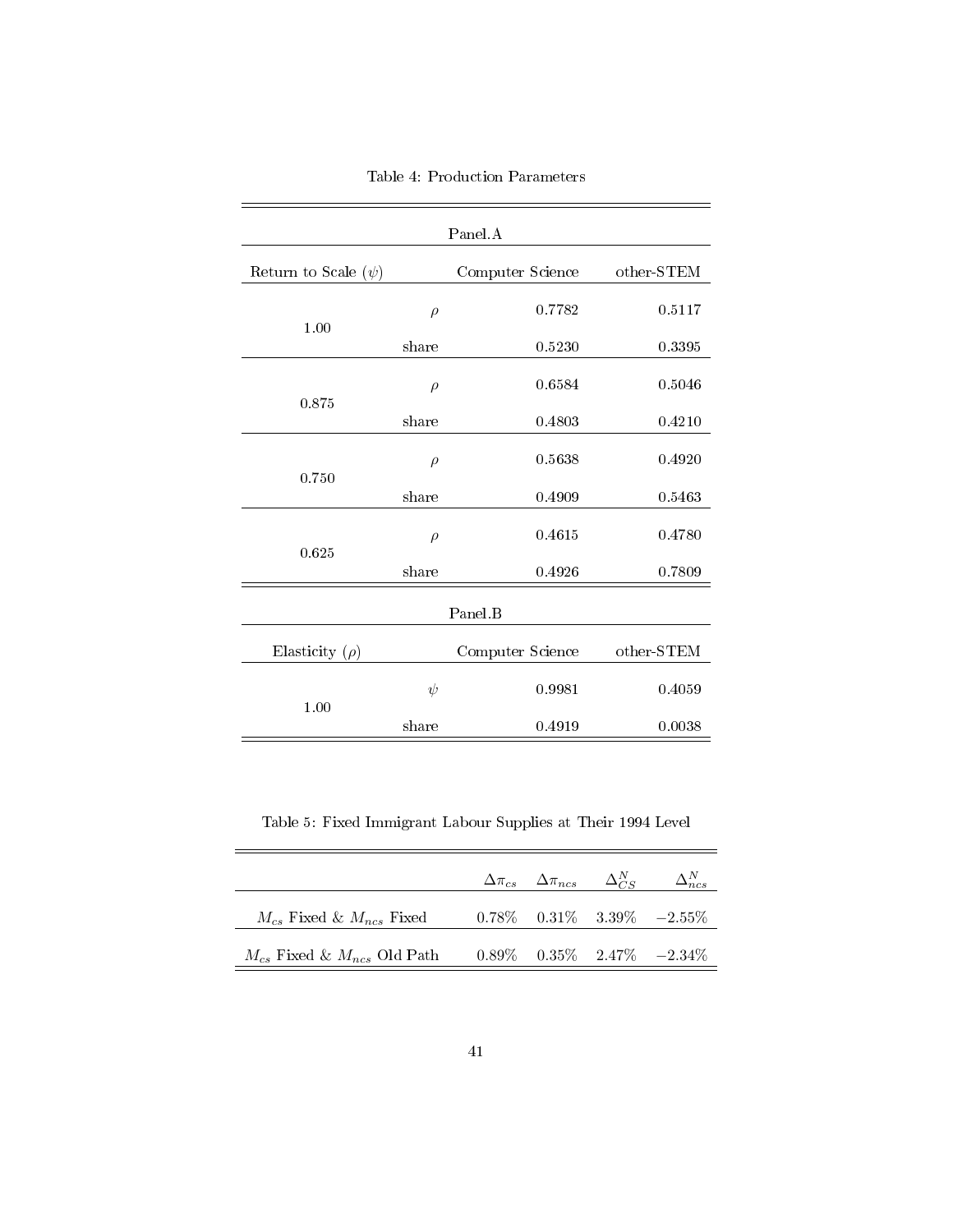# Appendix B

## Detailed Description of Data Cleaning

For the data cleaning, I first restrict the analysis applying only to the skilled labour force, defined as those who have a Bachelor's degree or higher and are currently in the labour force. The status 'in labour force' is defined as currently at work , having jobs not at work, in armed force, unemployed with experience and unemployed without experience. Because the hour choice is ommitted in the discrete choice model, I further restrict the sample to full-time full-year workers whose total hours worked ( the product of usual hour worked per week and usual weeks worked) exceed 1500 per year to better match the model. For the income wage data, I first use CPI index suggested by IPUMS website to deflate the income in 1999 dollar, and top-coded values are multiplied by 1.4. The hourly wage rate is calculated following the standard approach, dividing income wage by total hour worked. Then the hourly wage rate is employed to deal with possible outliers. Individuals with hourly wage rate lower than  $7 \text{ dollars}^{27}$  and higher than 200 dollars are discarded. I use the variable 'year of immigration' to differentiate immigrant and native workers. If a worker migrates to U.S. older than age 18, they are considered as foreign workers. To define two occupation groups, I use the IPUMS suggested occupation crosswalk (OCC1990) and dene CS workers as computer system analysts, computer scientists and computer software developers.

The efficiency rental rates paid to skilled immigrants are measured by the average annual income of foreign new entrants to each sector. There are two major ways to define new entrants. First, in the model I assume skilled workers enter the labour market after graduating from college at 22. The average annual income of 22-year-old foreign computer scientists is treated as the measure of the sector rental rate. I try different measures by varying the age range, such as the range from 22 to 24 which is the normal range of college graduation. Another way to define the new entrants is to use another variable: reason not at work last year. For individuals aged 22 to 30, if their answer to the previous question is ' at school ' then they are classified as new entrants. The later measure suffers from the small sample problem because most of the answers are not available.

<sup>27</sup>The level of federal minimum wage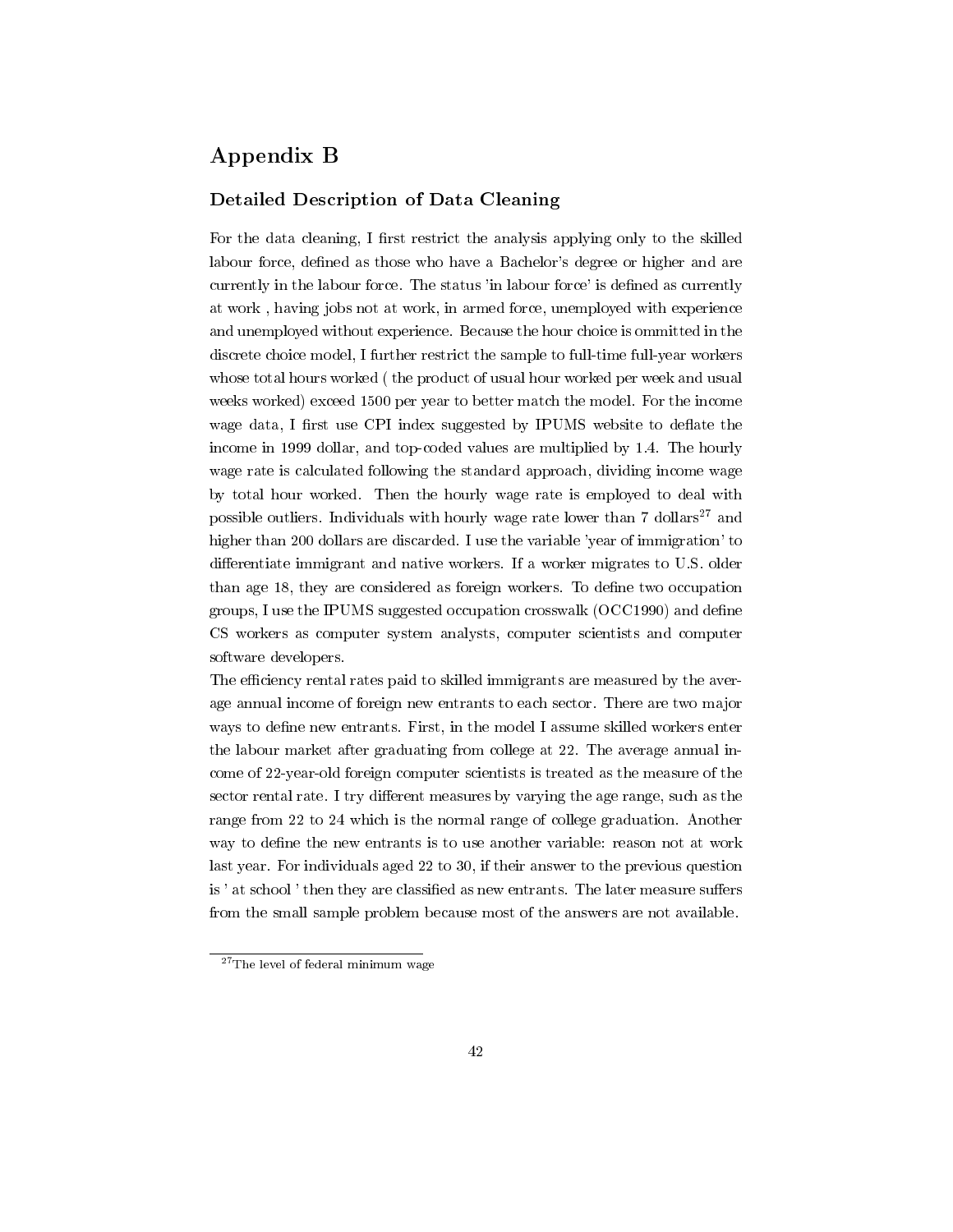# Appendix C

## More Counterfactual Results

#### Explore the Demand Parameters

In this section, I will explore more counterfactual economies in which the labour demand parameters differ in various ways from the basic model estimates. I mainly do two sets of exercises. First, I use my estimates of the other-STEM sector, but make changes in the parameters of CS sectors. To be comparable to the BBGK (2014) results, the same sets of CS production parameters are employed. In BBGK (2014) immigrants and native workers are assumed to be perfect substitutes ( $\rho = 1$ ), and skilled immigrants are assumed to be more productive than natives. The comparable share parameter takes a value of 0.52302. They explore different return to scale parameters ( $\psi = 0.75, 0.50, 0.25$ ). The results from the counterfactual economy discussed above are presented in Panel A Table C.1. Second, instead of allowing two sectors to have different production functions, in the next set of exercises whose results are shown in Panel B Table C.1, I force both sectors to use the same production technology. For all the counterfactual exercises above, I consider the same scenario that the recruitment of foreign computer scientists is set at its 1994 level.

When comparing results from Table C.1 to the results in Section 6, it is obvious that in both panels the magnitudes of the counterfactual immigrant inflow are more saline. The reason is fairly direct: skilled immigrants and natives are considered to be perfect substitutes in CS sector. Switching from imperfect to perfect substitution will amplify the potential impacts of high skilled immigrants in US labour markets.

When comparing the three results within each panel. The order of magnitude is consistent with findings in BBGK (2014). When imposing the perfect substitution and decreasing returns to scale functional form on the CS production function, demand elasticity for native workers equals to  $\frac{1}{\psi - 1}$  $(1-\alpha)N+\alpha M$  $(1-\alpha)N$ . With same size immigration shocks and other parameters holding constant, high elastic labour demand (high  $\psi$  values) generates small wage changes; smaller wage changes then cause small responses in native labour supply.

Another important message that can be learned from Table C.1 is by comparing the same column across panels. The only thing differs within each column is the production technology used in the other-STEM sector. Different counterfactual results across panels reiterate one of the points that I make at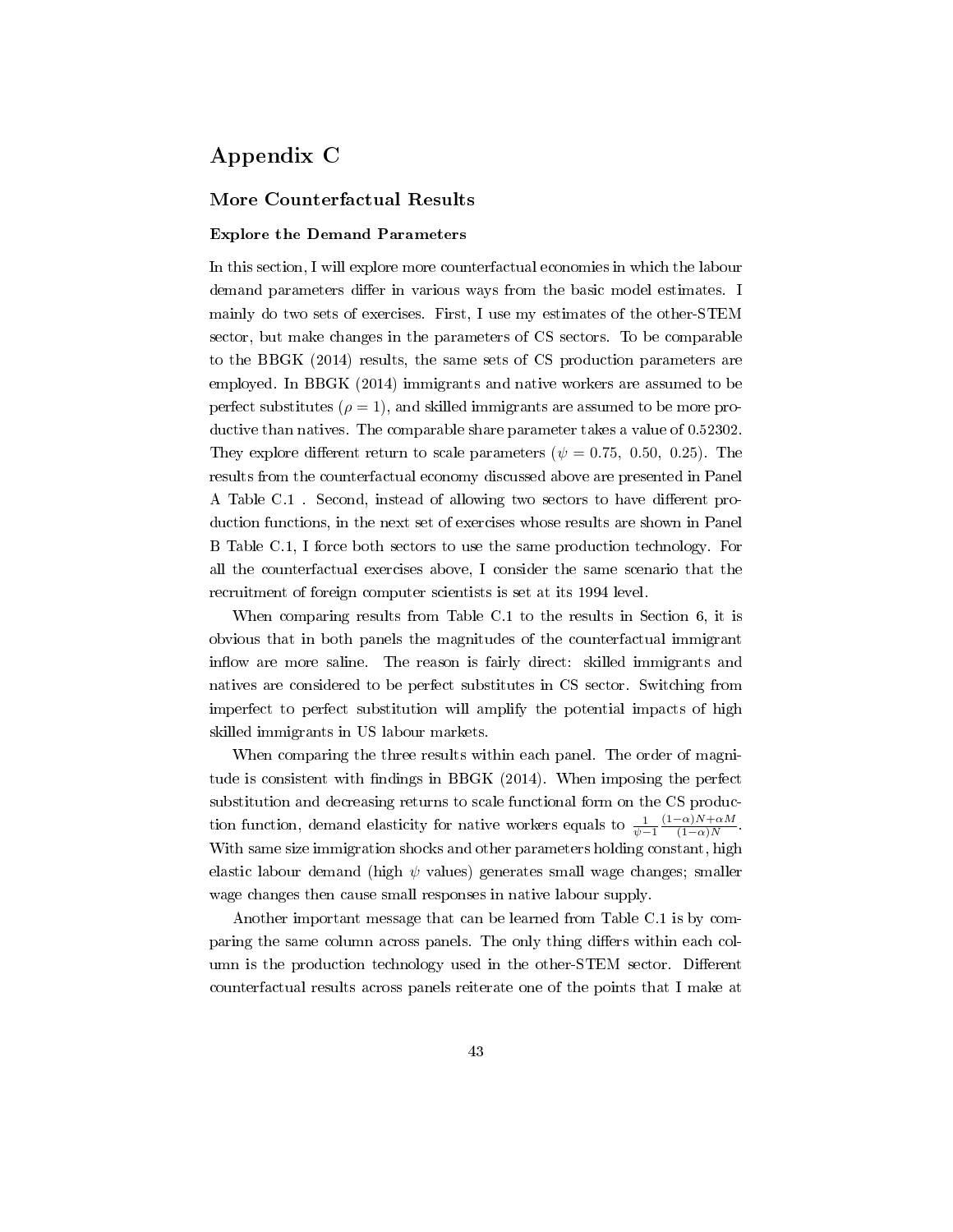| Panel A Same Production Function in<br>Both CS and other-STEM sector $(\rho=1)$ |              |               |  |  |  |
|---------------------------------------------------------------------------------|--------------|---------------|--|--|--|
| $\psi = 0.75$                                                                   | $\psi$ =0.50 | $\psi = 0.25$ |  |  |  |
| $0.75\%$                                                                        | 1.25%        | 1.78%         |  |  |  |
| $0.16\%$                                                                        | $0.44\%$     | $0.82\%$      |  |  |  |
| $2.64\%$                                                                        | 4.53%        | $5.14\%$      |  |  |  |
| $-2.63\%$                                                                       | $-3.53\%$    | $-4.32\%$     |  |  |  |
|                                                                                 |              |               |  |  |  |

Table C.1: Summary of Results from Counterfactual Simulation

Panel.B  $\rho_{cs} = 1$  While other-STEM sector Using Estimated Production Function

|                   | $\psi_{cs} = 0.75$ | $\psi_{cs} = 0.50$ | $\psi_{cs} = 0.25$ |
|-------------------|--------------------|--------------------|--------------------|
| $\Delta\pi_{cs}$  | 0.78%              | 1.32%              | 1.72%              |
| $\Delta\pi_{ncs}$ | 0.27%              | 0.54%              | $0.70\%$           |
| $\Delta_{cs}^N$   | 2.05%              | 4.05%              | 5.41%              |
| $\Delta^N_{ncs}$  | $-1.85%$           | $-3.58\%$          | $-4.60\%$          |

the end of section 6 that to be able to better assess the impact of high skilled immigrants in US economy a general equilibrium model is more appropriate. Production technologies in the other-STEM sectors will have impacts on the natives' occupational choices. The more elastic the native labour demand is in the other-STEM sector, the better buffer the economy can provide to native workers against demand shocks induced by foreign computer scientists. Whenever there are huge CS immigration inflows, native workers will react by switching occupations towards the other-STEM sector where the market price is relatively high; the more elastic the native labour demand is in the other-STEM sector, the smaller the efficiency wage reduction will be caused. The small efficiency wage reduction also implies that more native workers who now lose comparative advantages to work as computer scientists can find better "shelters". More natives responding by leaving CS sector neutralizes negative shocks to a greater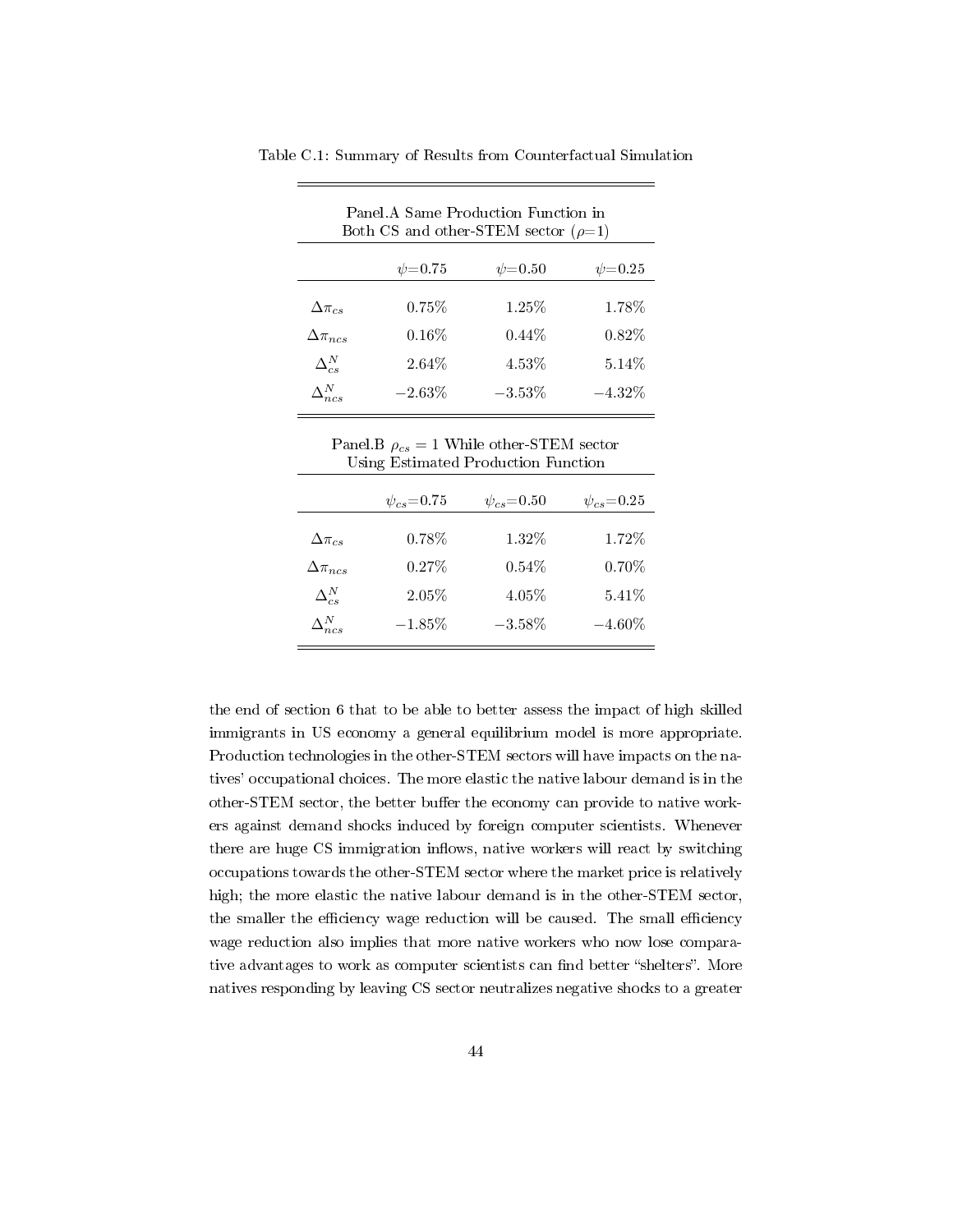| Panel A Same Production Function in        |  |        |                                                 |        |                |                  |
|--------------------------------------------|--|--------|-------------------------------------------------|--------|----------------|------------------|
|                                            |  |        | Both CS and other-STEM sector $(\rho=1)$        |        |                |                  |
|                                            |  |        | $\psi$ =0.75 $\psi$ =0.50                       |        |                | $\psi = 0.25$    |
|                                            |  | CS NCS |                                                 | CS NCS | CS             | NCS <sup>.</sup> |
| Elasticity $-4.00$ $-4.00$ $-2.00$ $-2.00$ |  |        |                                                 |        | $-1.33 - 1.33$ |                  |
|                                            |  |        | Panel B $\rho_{cs} = 1$ While other-STEM sector |        |                |                  |
| Using Estimated Production Function        |  |        |                                                 |        |                |                  |
| Elasticity $-4.00$ $-2.12$ $-2.00$ $-2.12$ |  |        |                                                 |        | $-1.33 - 2.12$ |                  |

Table C.2: Summary of Elasticities of Counterfactual Simulation

extent by restricting wage fluctuations. The native labour demand elasticity in the other-STEM sector has the following expression<sup>28</sup>.

$$
\begin{array}{rcl} \eta_N^{STEM} & = & \displaystyle \frac{1}{\frac{\mathrm{d}\Pi}{\mathrm{d}N}} \\ & = & \displaystyle \frac{1}{\frac{\mathrm{d}\Pi}{\mathrm{d}N}} \frac{1}{\Pi} \\ & = & \begin{cases} \displaystyle \frac{1}{[(\rho-1) + \frac{(1-\alpha)(\psi-\rho)N\rho}{\alpha M \rho + (1-\alpha)N \rho}]} & \rho \neq 1 \\ \\ \displaystyle \frac{1}{\psi-1} \frac{(1-\alpha)N + \alpha M}{(1-\alpha)N} & \rho = 1 \end{cases} \end{array}
$$

In Table C.2, the above expression is evaluated using quantities at 1994 level. In column 1, the native labour demand of the other-STEM sector is more elastic in the upper panel, which means in this counterfactual the other-STEM sector can better "absorb" the immigration induced shocks. The quantitative results confirm my conjecture. For the exact size of immigration shock, the upper panel economy is able to generate more occupational switching responses  $(2.64\%$  native labour supply growth in CS sector); but the resulting wage fluctuations are attenuated  $(0.75\% \text{ CS efficiency wage increase})$ . The same argument also applies to the second column. However, in the third column, the native labour demand of the other-STEM sector in the upper panel becomes less elastic. As a result, the price system of the counterfactual economy is more fragile to immigration shocks, and fewer natives are able to re-optimize by switching

<sup>28</sup>The formula that uses inverse demand function to derive demand elasticity is valid when the inverse demand function is monotone. The local monotonicity is true at least for the point that I evaluate various elasticities.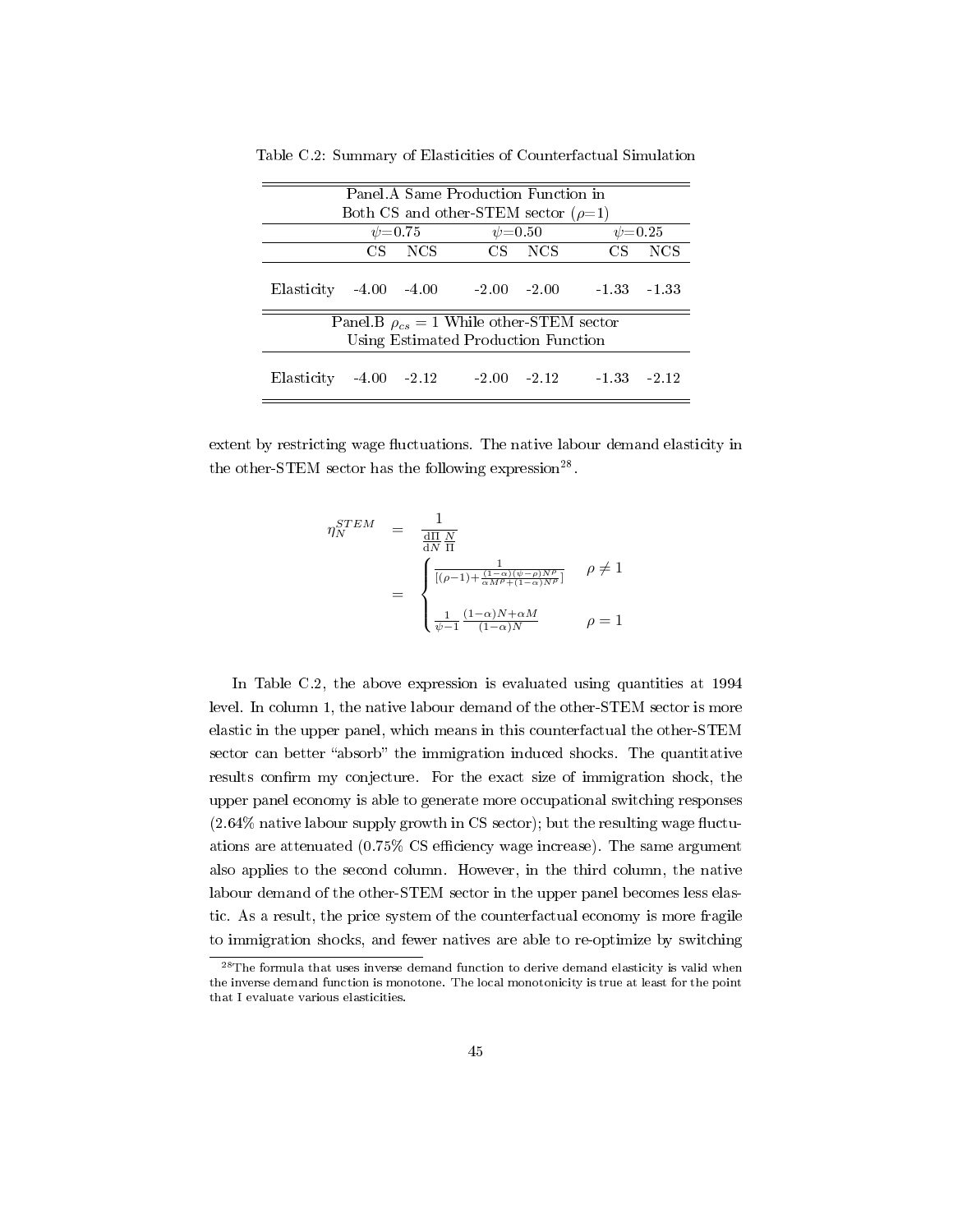occupations (only 2.05% native labour supply growth in CS sector). The interaction between CS and other-STEM sector is crucial when evaluating the impact of large inflows of foreign computer scientists over the past two decades.

BBGK  $(2014)$  finds that wages for computer scientists would have been 2.8-3.8% higher and that Americans employed as computer scientists would have been 7.0-13.6% higher in 2004. In both panels, even though I believe the CS production functions are comparable, the magnitudes of changes in efficiency wages and efficiency labour supply are smaller. The general equilibrium alone cannot account for these numbers. Human capital accumulation and unobservable heterogeneity are also important model specification components that deliver the limited consequences.

To summarize what I learn from these counterfactuals in which different labour demand parameters are explored, I draw the following three conclusions. First, to be able to more precisely assess the impact of skilled immigration in flows, more accurate sector production parameters are necessary. The crucial parameters of interests in the CES production function are the substitution elasticity and return to scale parameters. Second, the general equilibrium which studies the interaction between CS and other-STEM sector is more appropriate because the interaction will have non-negligible impact on natives' occupational choices. Last, as mentioned in Keane and Wolpin 1997, human capital accumulation and unobservable heterogeneity are important modeling components when studying the occupational choices of natives.

#### Power of Selection

As argued in the previous section, human capital accumulation and unobservable heterogeneity are important model aspects when studying the natives' occupational choices. In this part, I will show quantitatively how strong the economic power of selection will be and who are more vulnerable and passive among natives toward immigration shocks?

Here I ask a similar but slightly different question: What would the wage distribution be had the number of foreign computer scientists be restricted to their 1994 level. The variations come from the following two aspects. First, I focus on the wage distribution in one specific year (year 2000) not just the sectoral efficiency wages. Second, the selection channel will be shut down. Skilled natives are no longer allowed to freely switch occupations in responses to immigration induced demand shocks. The purpose of this exercise is to quantitatively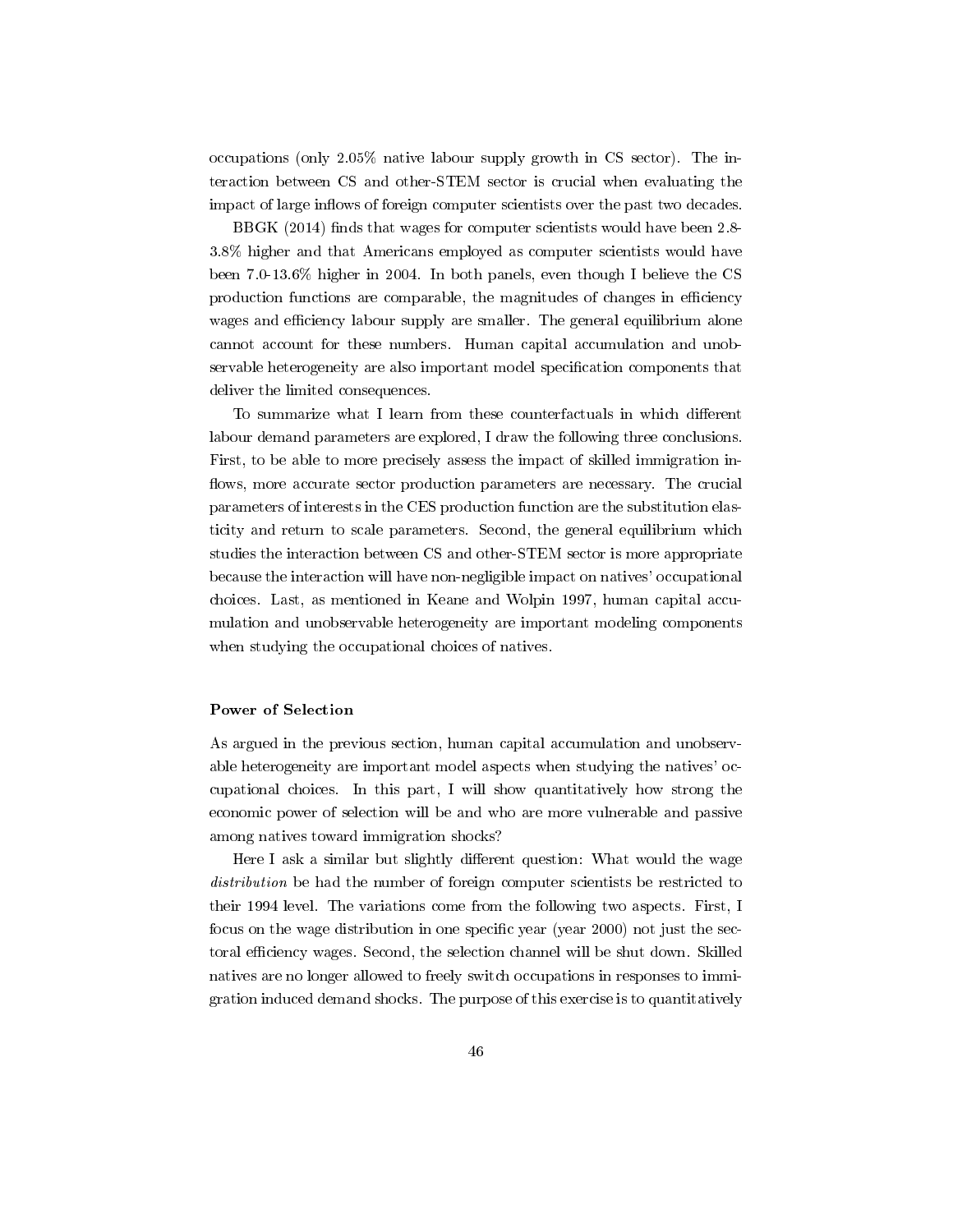

Figure C.1: Counterfactual CS Wage Age-Profile in Year 2000

evaluate the economic power of occupation selection mechanism. Meanwhile, I will explore the heterogeneity in selection effect across cohort groups. The results are graphically presented in Figure C.1 in which I plot the average wages of different age groups in thousands of dollars.

When placing a cap on the quantity of skilled foreign CS workers that can be hired, the efficiency wages in both sectors would be higher as indicated in the counterfactual results in Section 6. What would happen if free occupational mobility is strictly forbidden? The wage age profile of the counterfactual exercise with free mobility is depicted as the lower red line in Figure C.1. When occupational mobility is strictly restricted regardless of the current equilibrium market prices, native CS workers of all ages will be better off. The wage age profile without selection is depicted as the upper blue line. Moving the location of the profile when selection is shut down is because restricting occupational mobility means protecting native CS workers from competition imposed by their fellow workers in other sector.

As indicated by the gap of the two lines, not everyone is affected equally from the selection mechanism. The two profiles are almost parallel for middle-age and old workers but barely distinguishable for younger workers. This is because even when relaxing the restriction on occupational mobility, middle-age and old workers who already accumulate a significant amount of occupation specific human capital will tend to stick to their original occupations. For these workers, there exists purely the price effect which corresponds to the parallel shift in the latter portion of the age-profile. There is no composition effect. However, re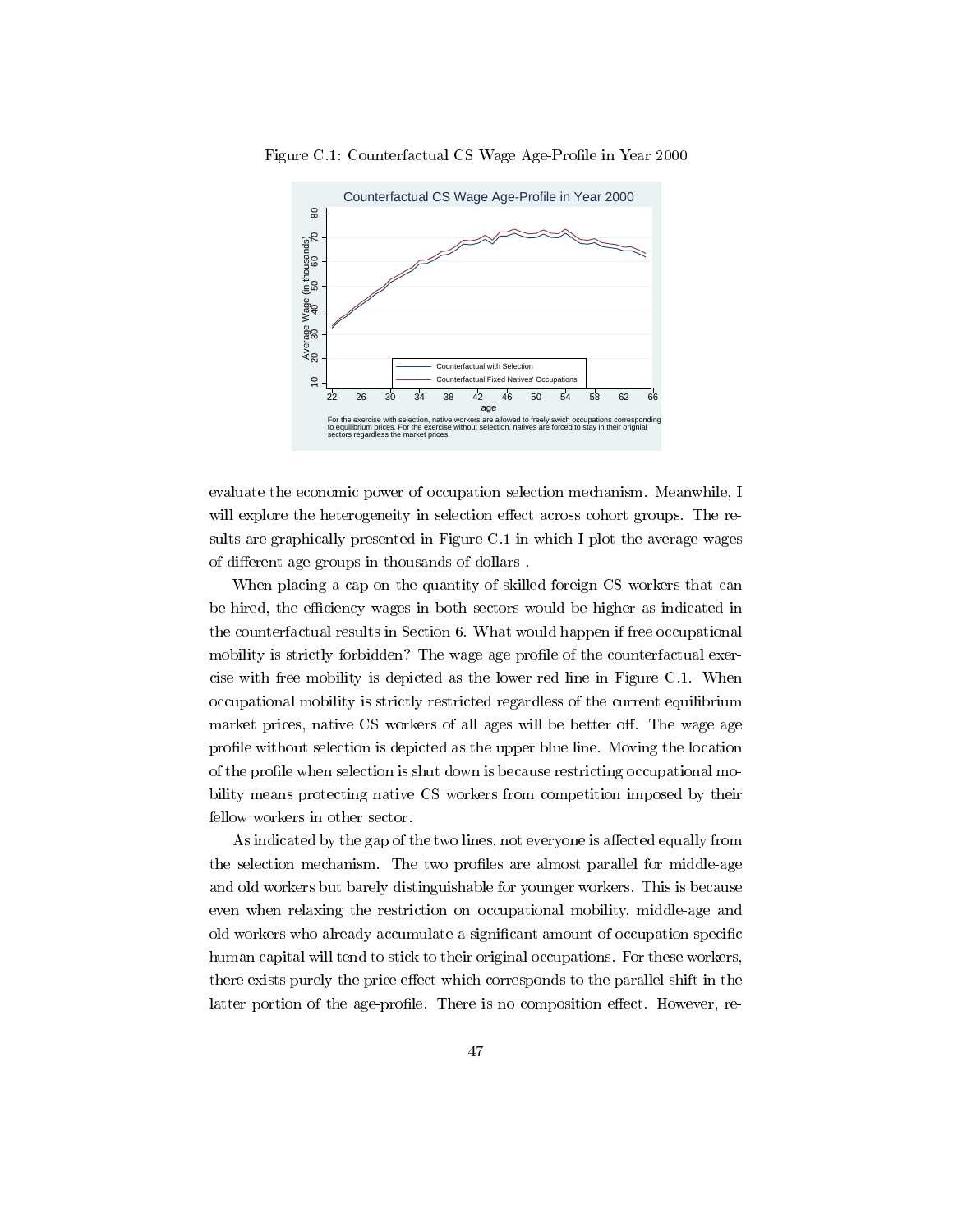optimization is still favorable for the young workers. For the early part of the age profile, the composition effect induced by free occupational mobility will counteract the negative price effect thus closing the gap.

To evaluate the economic power of selection, I compute the differences in average annual incomes (in thousands of dollars) between counterfactuals with and without selection for all age groups. Occupational mobility on average will account for 794 dollar annual income loss for 22-year-old workers in CS sector and account for 1737 dollar loss for 50-year-old workers using my estimates from the basic model. I also repeat this calculation using different sets of labour demand parameters. The economic power of selection effect for all other parameters is not negligible.

# Appendix D

## Model Extension

#### Recover Sectoral Trends

In order to identify the trend of rental rates for both CS and Other-STEM , I implement the flat-spot method<sup>29</sup> used in literature (Bowlus and Robinson 2012). 4 time series are recovered using ACS and CPS. Let us denote  $x_t^o$  the efficiency rental rate of occupation  $o$  from CPS, and  $y_t^o$  the efficiency rental rate of occupation  $o$  from ACS, where  $o \in \{cs, ncs\}$ .

Let us assume both  $x_t^o$  and  $y_t^o$  are noisy measures of some fundamental process  $\theta_t^o$  that governs the deterministic component in the evolution of efficiency rental rates.

$$
x_t^o = \theta_t^o + \epsilon_t
$$
  

$$
y_t^o = \theta_t^o + e_t
$$

where  $\epsilon_t$  and  $e_t$  are auto correlated innovations with different variances (with different noise levels).  $x_t^o$  is considered to be a nosier measure because CPS has a relatively smaller sample size than ACS. I construct the efficiency wage series

 $^{29}$ I make a small modification of the flat-spot method. Because the problem I face here is majorly due to small sample size, I try to expand the age span of flat spot area (age 45 to 59 ). The change of occupation specific efficiency wage in two adjacent years is computed as the ratio of age weighted median annul income.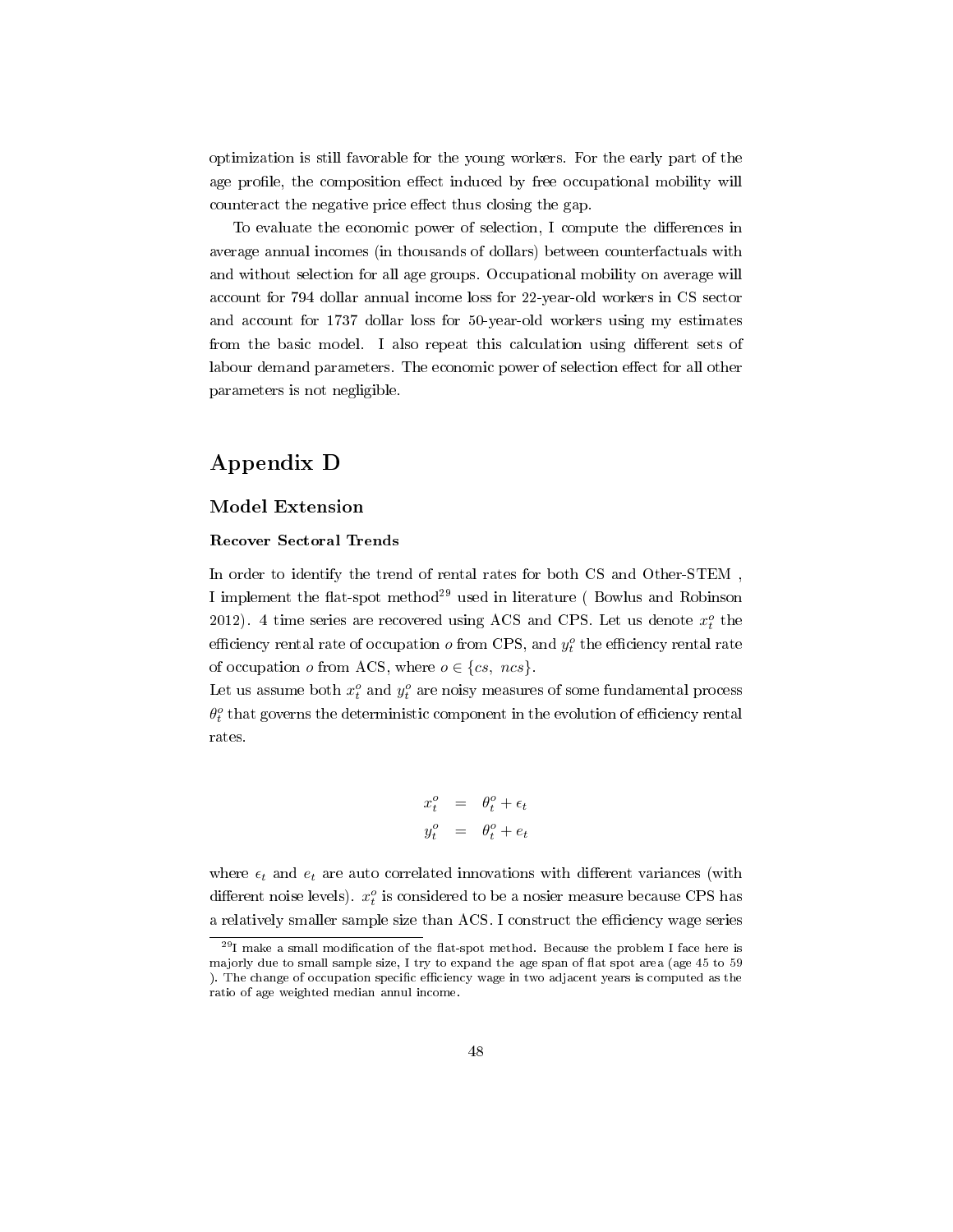

Figure D.1: Evolution of Sector Efficiency Wages

time full-year workers with at least a bachelor's degree or higher, aged between 45 and 60 who work as an Occupational  $o$  in a given year  $t$ . The CPS sample size is quiet small for CS especially in the early 1970s only about  $10 - 20$ , and this number gradually increases to 300 as the industry grows. In Figure D.1 I plot  $x_t^o$ s recovered using CPS. We can observe that the rental rates for both occupations are more volatile in early periods. And CS series is more volatile in general compared to that of the other-STEM sector. The efficiency rental rate time series recovered from CPS is too noisy to get a clear picture of the evolutionary patterns.

Fortunately, I have a second, less noisy measure  $y_t^o$  of the same fundamental, but with a shorter time span as depicted in Figure D.2. The purpose of the current adjustment is to propose a statistically valid method to retrieve meaningful pattern from the noisier measure  $(x_t^o)$  by studying the behavior of  $x_t^o$  and  $y_t^o$ . The way I propose to correct the efficiency wage series derived using CPS sample is to impose a functional form on  $\theta_t^o$  and also some error structures on  $\epsilon_t$  and

 $e_t$ . From now on I will focus my discussion on one occupation and thus the occupation notation  $o$  is suppressed.

$$
\theta_t = \alpha_0 + \alpha_1 t + \alpha_2 t^2 + \alpha_3 t^3
$$
  
\n
$$
\epsilon_t = \rho^{\epsilon} \epsilon_{t-1} + \mu_t \quad \mu_t \sim \text{iid } (0, \sigma^2_{\mu})
$$
  
\n
$$
e_t = \rho^e e_{t-1} + v_t \quad v_t \sim \text{iid } (0, \sigma^2_{\nu})
$$
  
\n
$$
\sigma^2_{\mu} > \sigma^2_{\nu}
$$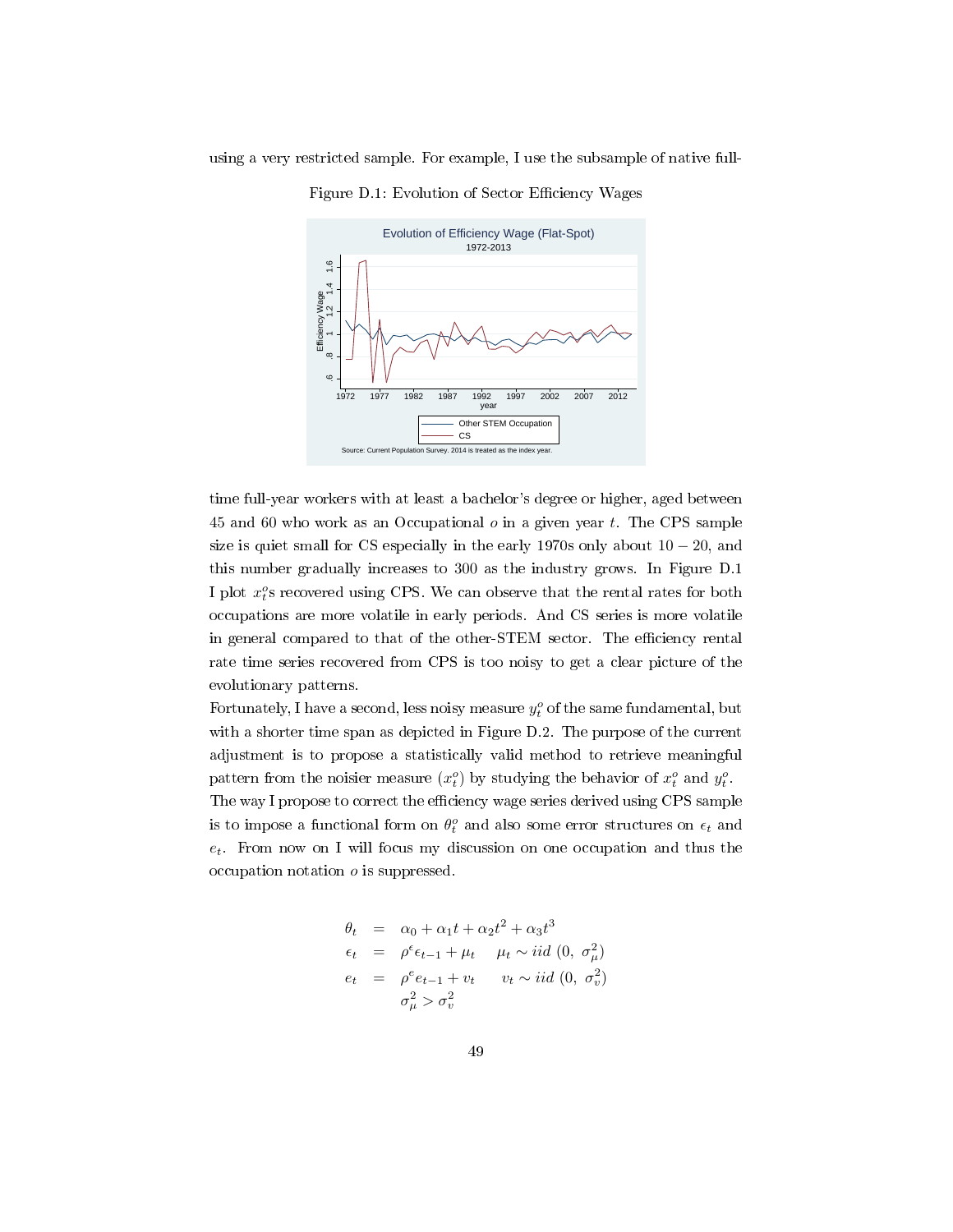

Figure D.2: Compare Efficiency Wage Serials (CSP vs ACS)

I fit ACS and CPS series to fourth polynomials of deterministic trend with AR(1) error terms respectively. If the assumptions above are reasonable, the fitted series from CPS and ACS would show improvements in their correlation coefficient compared to the unadjusted series.

Table D.1: Correlation Coeficient Between Statistially Adjusted Series

|                  | $x_t^{cs}$ | $y_t^{cs}$  | $\hat{x}_{t}^{cs}$ | $\hat{u}^{cs}$ |                   | $x_t^{ncs}$ | $y_t^{ncs}$ | $\hat{x}_t^{ncs}$ | $\hat{y}_t^{ncs}$ |
|------------------|------------|-------------|--------------------|----------------|-------------------|-------------|-------------|-------------------|-------------------|
| $x_t^{cs}$       | 00.1       |             |                    |                | $x_*^{ncs}$       | $1.00\,$    |             |                   |                   |
| $y_t^{cs}$       | 0.324      | $00 \ldots$ |                    |                | $y_t^{ncs}$       | 0.624       | $1.00\,$    |                   |                   |
| $\hat{x}_t^{cs}$ | 0.644      | 0.260       | $1.00\,$           |                | $\hat{x}_t^{ncs}$ | 0.576       | 0.902       | $1.00\,$          |                   |
| $\hat{y}_t^{cs}$ | 0.357      | 0.752       | 0.415              | 00.1           | $\hat{y}_t^{ncs}$ | 0.458       | 0.945       | 0.885             | $1.00\,$          |

As presented in Table D.1, both adjusted series show approximately 30% increases in the correlation coefficients. The correlation coefficients for CS and other-STEM increase from 0.324 to 0.415 and from 0.624 to 0.885 respectively. For both occupation groups, the ratio of the noise variance between two samples  $\frac{\sigma_u^2}{\sigma_v^2}$  equals to10.

Next I apply the model to the full CPS sample (1972-2013). For CS sector, the first 5 years of observations are discarded for the concern of small sample size. The original and recovered series are depicted in Figure D.3. The simple moving average smoother works equally well. The reason I prefer imposing a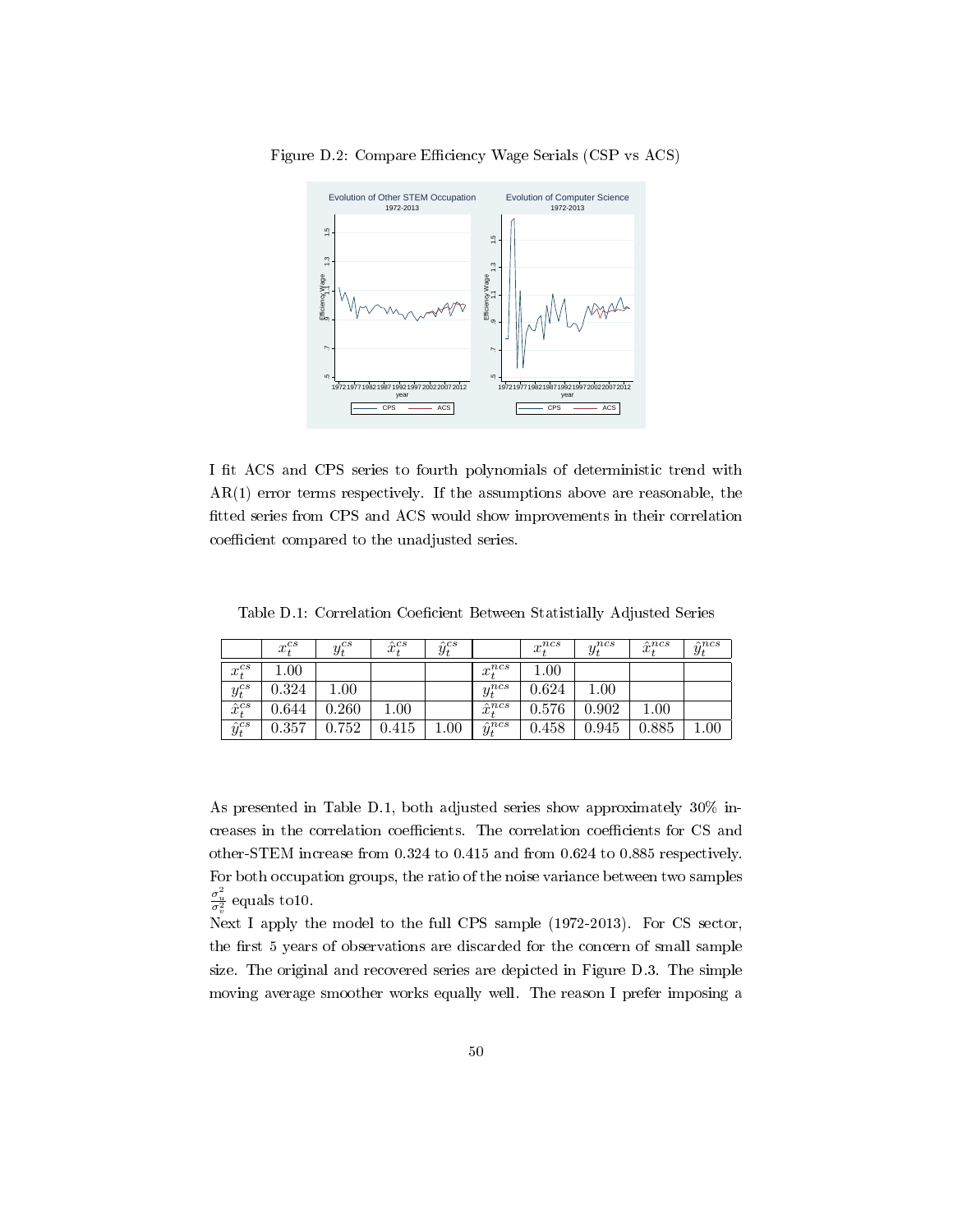functional form is that it makes easier to project the series both forward and backward out of the available sample periods.



Figure D.3: Statistical Adjusted Efficiency Wage Series

#### Perfect Foresight Model

In the previous part, the evolution of the two efficiency wages is derived using the flat spot method. Both series are measured in relative terms and the efficiency wages in 2000 are normalized to unity. I assume now the native labour forces consists three cohort groups: young, middle-age and old workers<sup>30</sup>. The reason that I only consider three cohort groups is simply for the computation feasibility. For each group, the average birth year is computed which in the following analysis will be treated as a group characteristic. Taking old cohort group as an example, in  $2000^{31}$  old workers are on average 57 years old who entered the labour market in 1965. When native workers enter the labour market, they are assumed to be capable of correctly forecasting the industry evolution patterns. Perfect foresight skilled natives will take the industry evolution as additional information when making their lifetime occupational choices. These three cohort groups solve different dynamic choice problems since they experience the different phases of industrial development. Then in a particular year,

<sup>30</sup>Each group of workers have an age span of 14-15 years. For example, workers aged between 22 to 36 are considered to be young workers, while workers aged 37-51 and aged 52-65 are considered as middle-age and old workers respectively.

 $31$ The reason I choose year 2000 is that in the estimation procedure the simulated moments will match data moments generated using 2000 census data.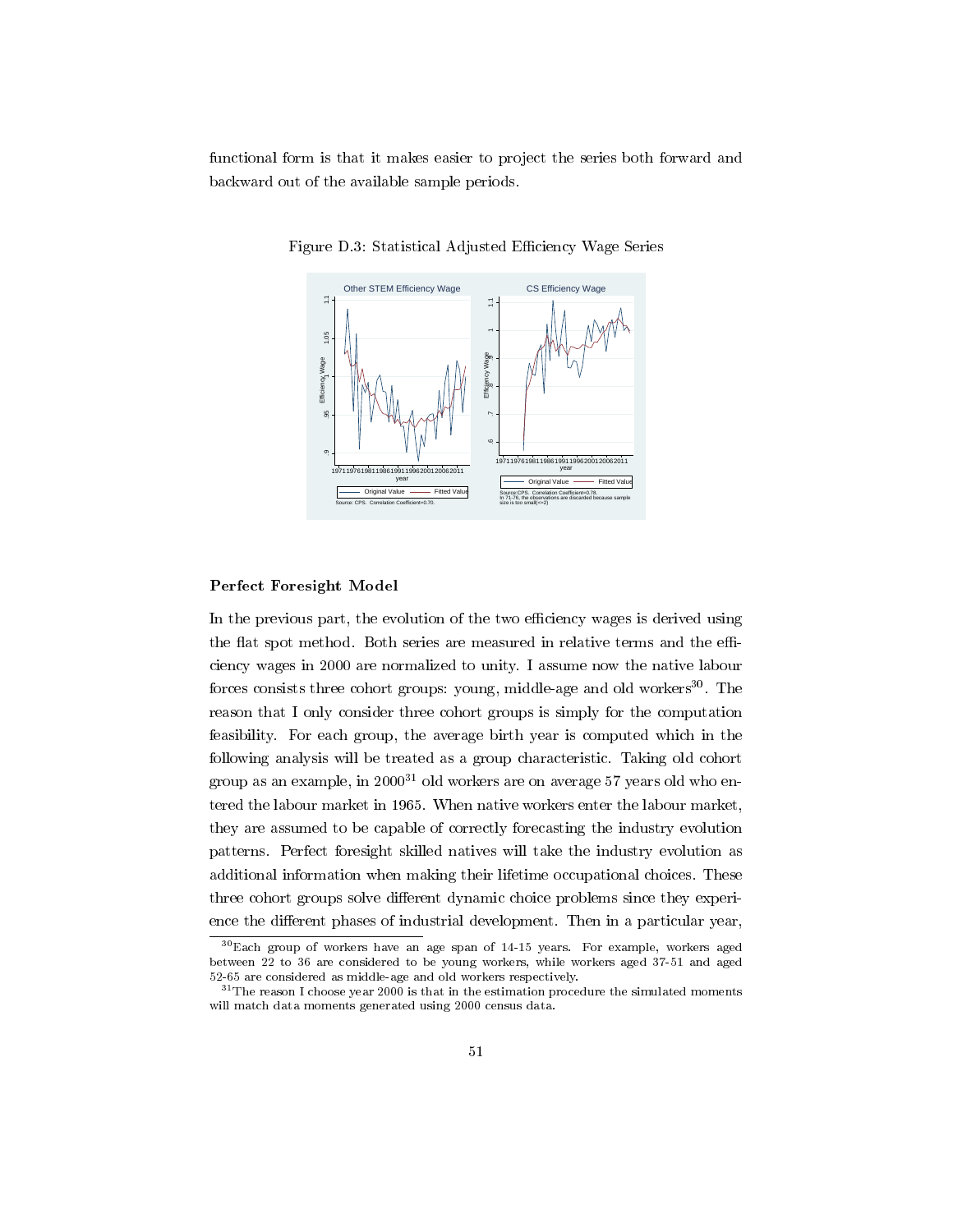the combined income age profile of these three cohort groups as well as the choice cohort profiles for each of these groups are generated by simulation to match data moments computed using repeated cross section data. The following graph takes the year 2000 as an example to show graphically how to construct the combined income age profile using the simulated data from three DDP problems.



Figure D.4: Illustration of the Perfect Foresight Model

All other model specifications are identical to the basic model. For the estimation part, there are a few minor changes as mentioned before. Instead of matching the choice-age profile of choosing to be computer scientists conditional on being STEM workers each year, the choice cohort profiles are used in addition to the wage age profiles. Taking the year 2000 again as an example, for each cohort group described above, I can track the proportion of native CS workers out of total STEM workers over 1994-2013 period (very similar to the way to construct a synthetic panel using repeated cross-section data). To be more specific, for the defined young, middle-age and old cohort group in 2000, the choice probabilities ranging from age 22 to 41, from age 36 to 55 and from age 51 to 65 are computed respectively.

The following table presents the supply estimates from the perfect foresight model.

Table D.2 shows that the perfect foresight model estimates are very close to the basic model in terms of signs and magnitudes. However, there are certain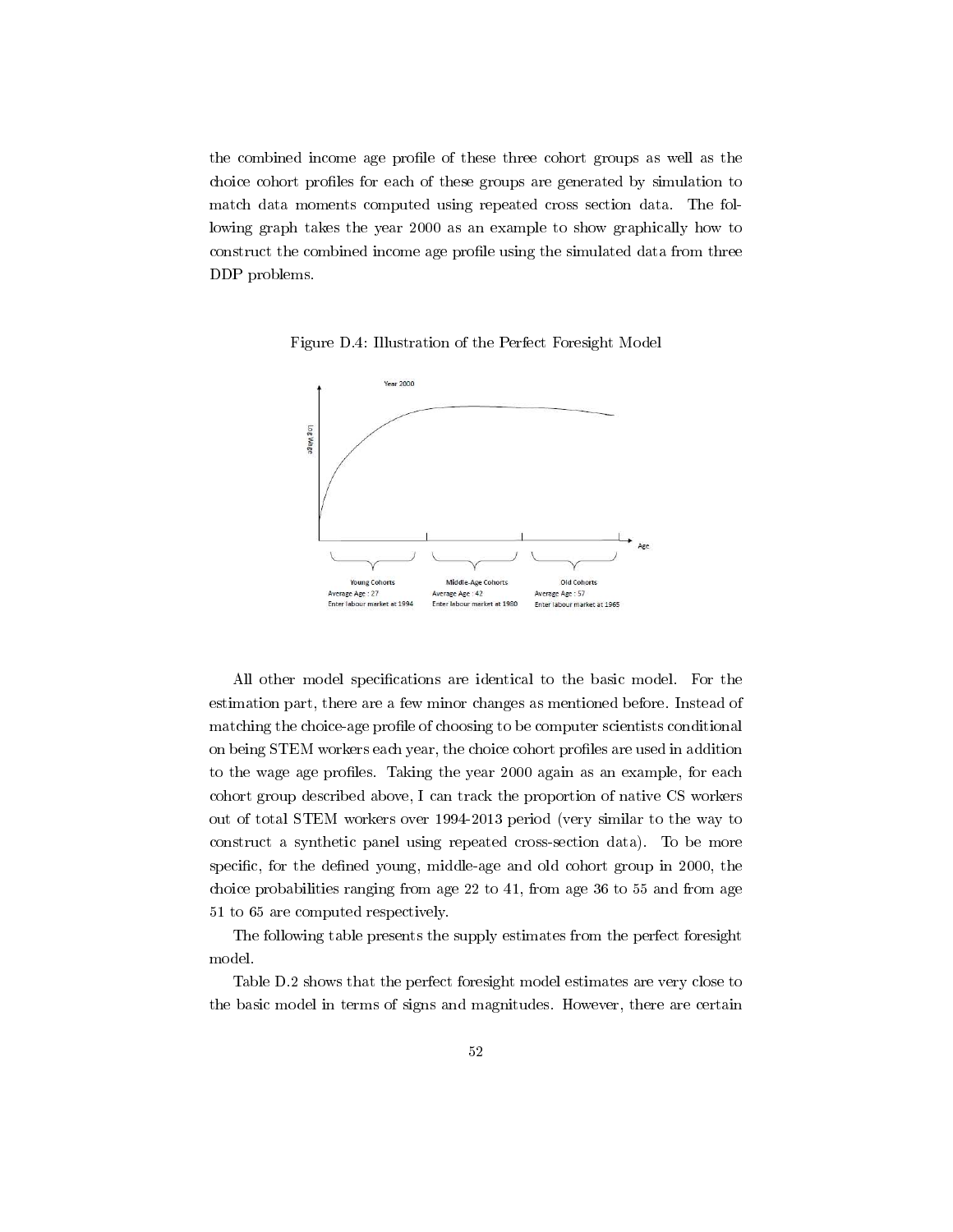| Coeff                | Computer Science |                   | other-STEM |           |
|----------------------|------------------|-------------------|------------|-----------|
|                      | Foresight        | Basic             | Foresight  | Basic     |
|                      |                  |                   |            |           |
| $CS$ $Exp$ .         | 0.0845           | 0.1038            | 0.0589     | 0.0465    |
| other-STEM Exp.      | 0.0630           | 0.0428            | 0.1016     | 0.1238    |
| Total $Exp^2 / 100$  | $-0.1758$        | $-0.1701$         | $-0.1843$  | $-0.1843$ |
| Random Accumulation  | 0.0523           | 0.0459            | 0.0640     | 0.0424    |
|                      |                  |                   |            |           |
|                      |                  | Covariance Matrix |            |           |
| unobs. Heterogeneity | 0.0722           | 0.0818            |            |           |
|                      | $-0.0166$        | $-0.0159$         | 0.1273     | 0.0918    |
| Taste Shock          | 0.0423           | 0.08976           |            |           |

Table D.2: Estimates of Perfect Foresight VS Basic Model

changes worth noting. First, both sectors value less the experience in current occupation and more the experience in other occupation compared to the basic model. For example, the first year of CS experience augments CS human capital by about 8.5% while in the basic model the number is 10.4%. Also, the first year of other-STEM experience increases other-STEM skill by 10.1% as oppose to 12.4%. Both sectors value working experiences in other occupations more than the steady state model. An additional year of CS (other-STEM) experience augments other-STEM (CS) skill by less than 6.4 % (5.9%). There are little changes in the attenuation rate. One possible driven force behind this shift could be attributed specifically to adding the old cohort group. In old workers' early working years, almost nobody in CPS data was hired as a computer scientist . This situation lasted at least another one decade. As oppose to 1960s, later in the sample period (1994-2013) which I am interested in, even for the old cohort group, 25%-30% of native STEM workers are being hired as computer scientists. Experiences in other sector being valued more enables natives to switch occupations even at the latter phases of their career. Matching the wage distribution and choice of old cohort group forces the estimates to tilt towards experiences in other occupations. As mentioned before, one of another important changes is to use the choice-cohort profile in the estimation process rather than the choice-age profile. The sector trend (expectation) generated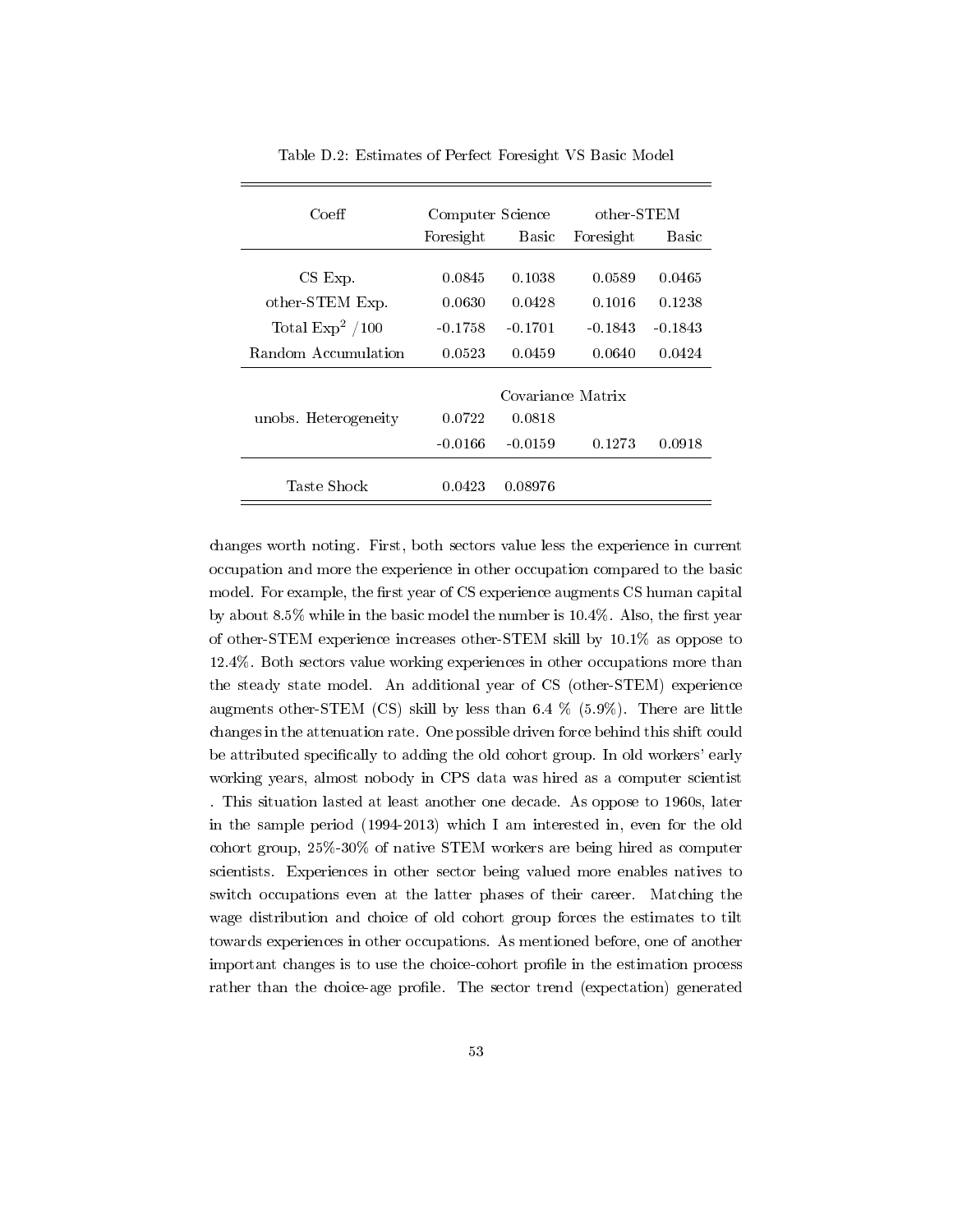| Coeff           | Computer Science<br>val.                                                            | $other-STEM$<br>val. |  |
|-----------------|-------------------------------------------------------------------------------------|----------------------|--|
| Share           | 0.4956                                                                              | 0.4229               |  |
| Rho             | 0.8542                                                                              | 0.4914               |  |
| Return to Scale | 0.5863                                                                              | 0.6085               |  |
|                 | Implied Substitution Elasticity<br>(Immigrants vs U.S. Workers)<br>1.9662<br>6.8587 |                      |  |

Table D.3: Estimates of Demand Side (Perfect Foresight)

by the flat spot method would help to explain some of the variations in the choices-cohort profile over time in addition to the taste shock. Unlike the perfect foresight model, the taste shock in the steady state model is the single force that generates variations in the choice-age profile. Consequently, the taste shock variance estimate decreases from 0.08976 in the basic model to 0.0423 in the perfect foresight model.

For the labour demand side, the estimated coefficients are very similar to that of the basic model. The new estimates are presented in Table D.3 .

Similar to the basic model part, I compute the correlation coefficient between the estimated relative efficiency price and the Nasdaq composite index as a sensitivity check of the new model. The correlation coefficient is 0.73 and the number in the basic model is 0.81.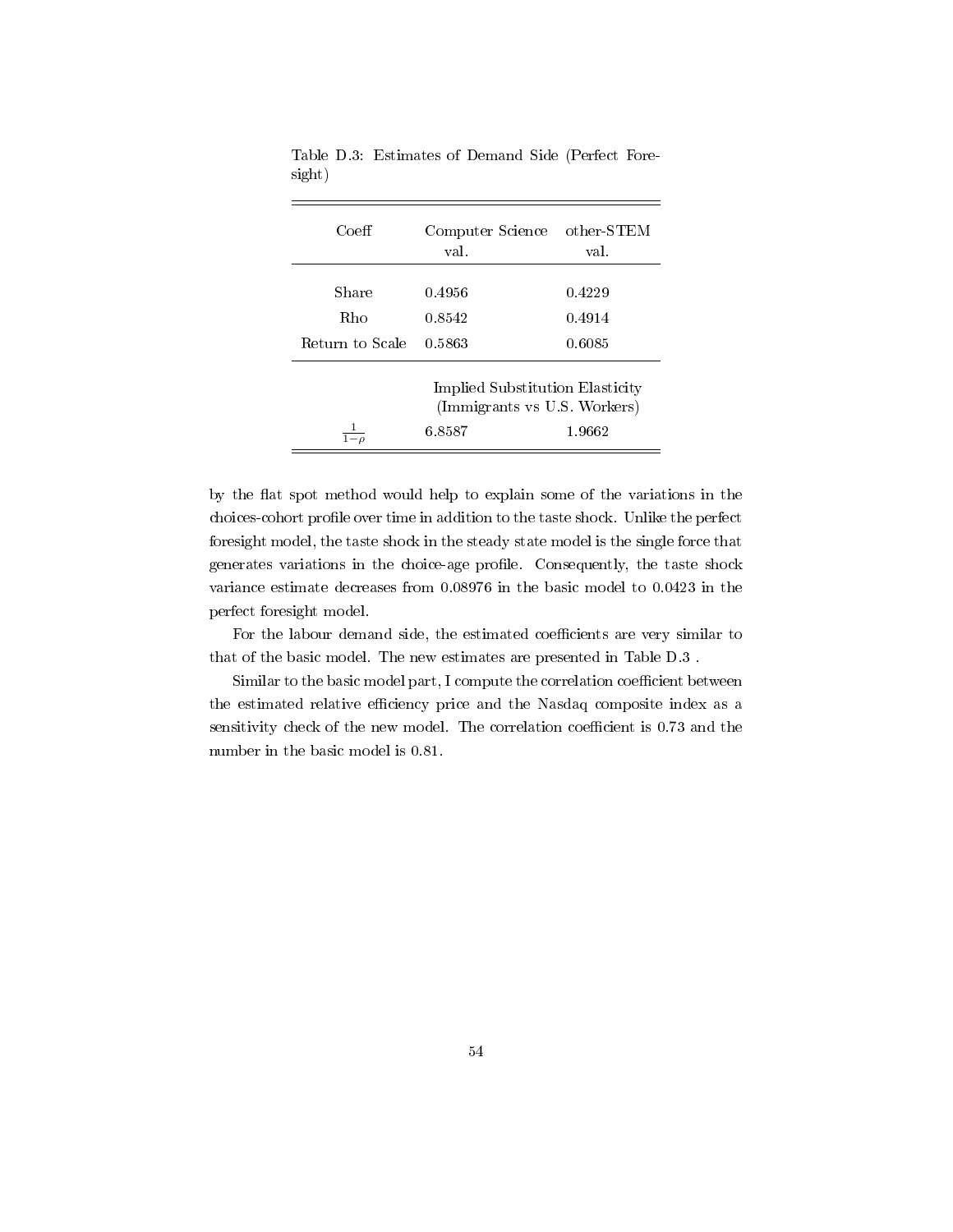

Figure D.4: Model Fitting (Choice Cohort Profile) Figure D.4: Model Fitting (Choice Cohort Profile)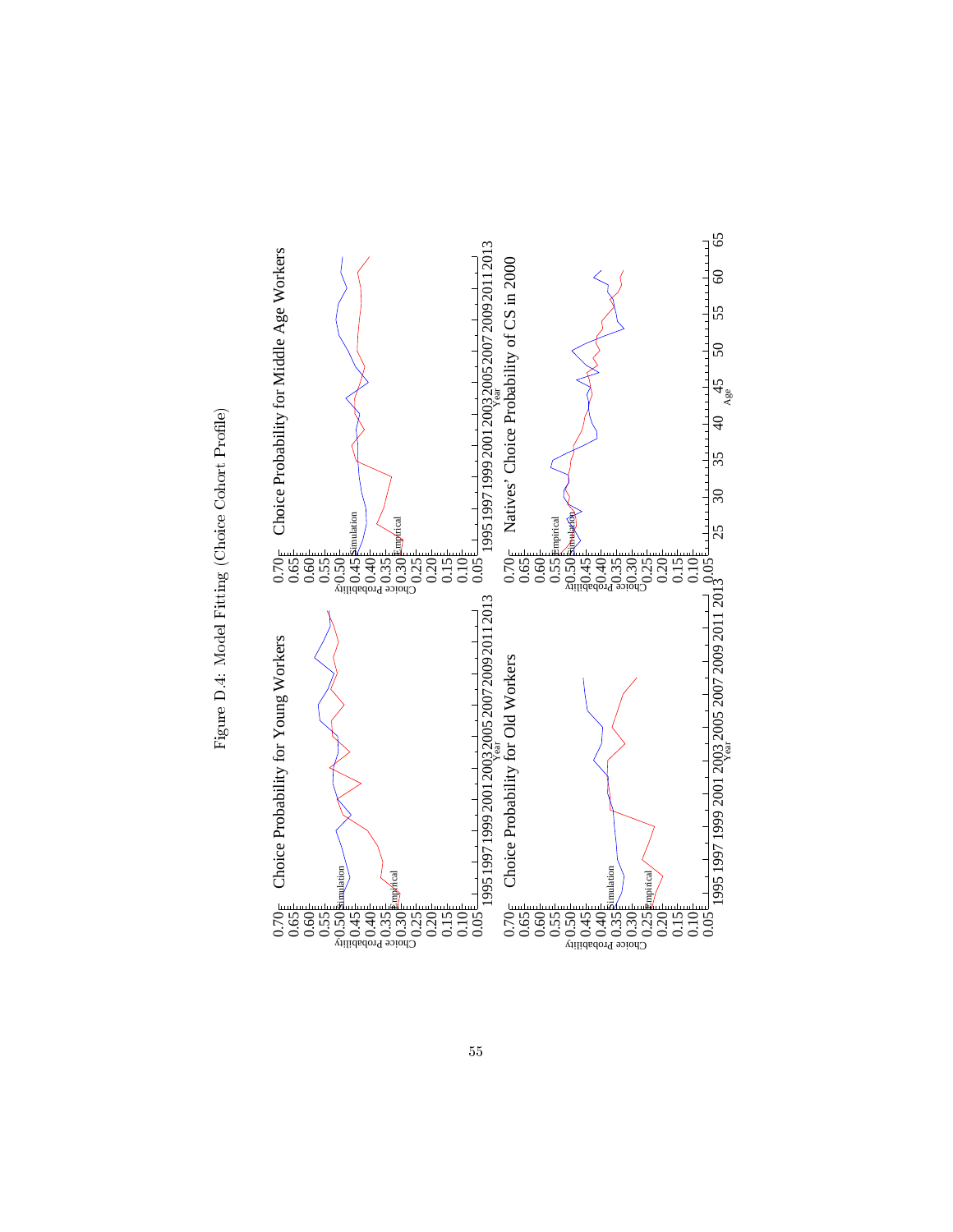

Figure D.5: Model Fitting (Wage Profile) Figure D.5: Model Fitting (Wage Profile)